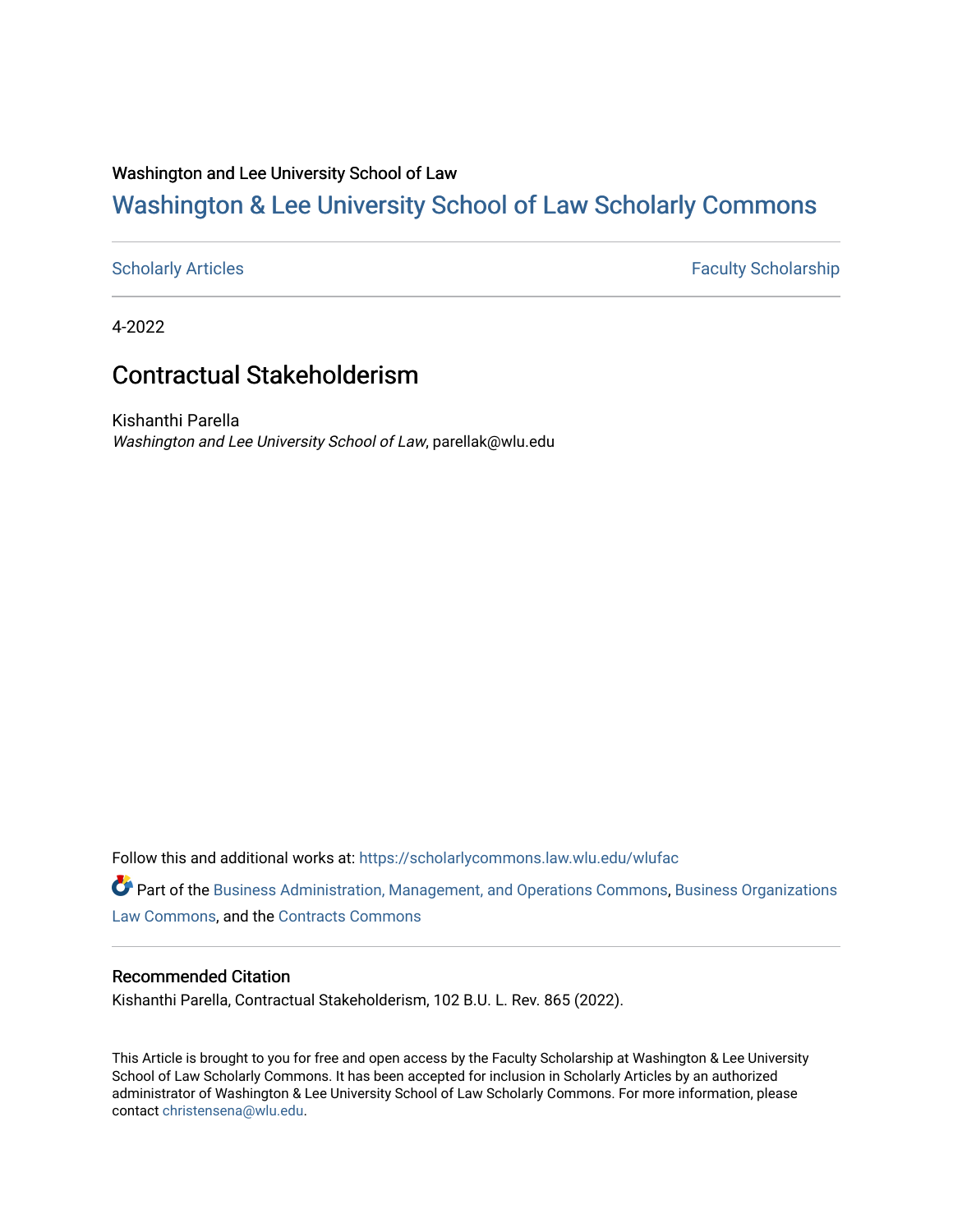# **CONTRACTUAL STAKEHOLDERISM**

# **KISHANTHI PARELLA**\*

### **ABSTRACT**

*In 2019, the Business Roundtable announced its commitment to* all *corporate stakeholders—consumers, employees, suppliers, and communities—and not just shareholders. This announcement has reawakened an old debate over corporate social responsibility. Stakeholderism advocates argue that corporate leaders must consider the interests of the various stakeholders impacted by corporate decision-making. Stakeholderism critics challenge this view, expressing concerns that stakeholderism will magnify managerial agency costs, chill regulation, risk inauthenticity, and lead to impractical solutions.*

*This Article proposes "contractual stakeholderism" to operationalize stakeholderism in accordance with the views of its advocates but in a way that is attentive to the concerns of its critics. Normatively, it advocates for a shift from a benefits-based approach to stakeholderism to one focused on harms prevention. The former often justifies stakeholderism by highlighting benefits that stakeholder protection can offer the corporation, including advancing shareholder value. But this basis for stakeholderism will fall short because what is good for the stakeholder is not always good for the shareholder; instead, sometimes their interests conflict. In these situations, the benefits-based approach will inevitably lead to the prioritization of the shareholder over the stakeholder. To address this shortcoming, this Article advocates for a harmsbased approach that focuses on the risks that a corporation's activities create for stakeholders. This approach applies to a wider range of corporate activity and protects a broader range of stakeholders than does the benefits-based approach. This Article justifies the normative shift to a harms-based approach by identifying five dimensions of inequality that place stakeholders at unique risk of harm from corporate conduct: notice, choice, risk management, legal remedies, and the fruits of exchange. Practically, this Article explains that many stakeholder harms arise from the contracting choices that corporate actors negotiate, draft, and bind their companies to perform. A harms-based approach* 

<sup>\*</sup> Professor of Law, Washington and Lee University School of Law; J.D., LL.M. in International & Comparative Law, Duke Law School; M.Phil. in International Relations, University of Cambridge. For feedback on earlier drafts and broader research agenda, many thanks to Afra Afsharipour, Lisa Bernstein, Carliss Chatman, Josh Fairfield, Sarah Haan, Jonathan Lipson, Ann Lipton, Trang (Mae) Nguyen, Elizabeth Pollman, John Sherman, Felicity Slater, and Alan Trammell and faculty participants at workshops at American University Washington College of Law, University of Connecticut Law School, Villanova Law School, and Washington University School of Law.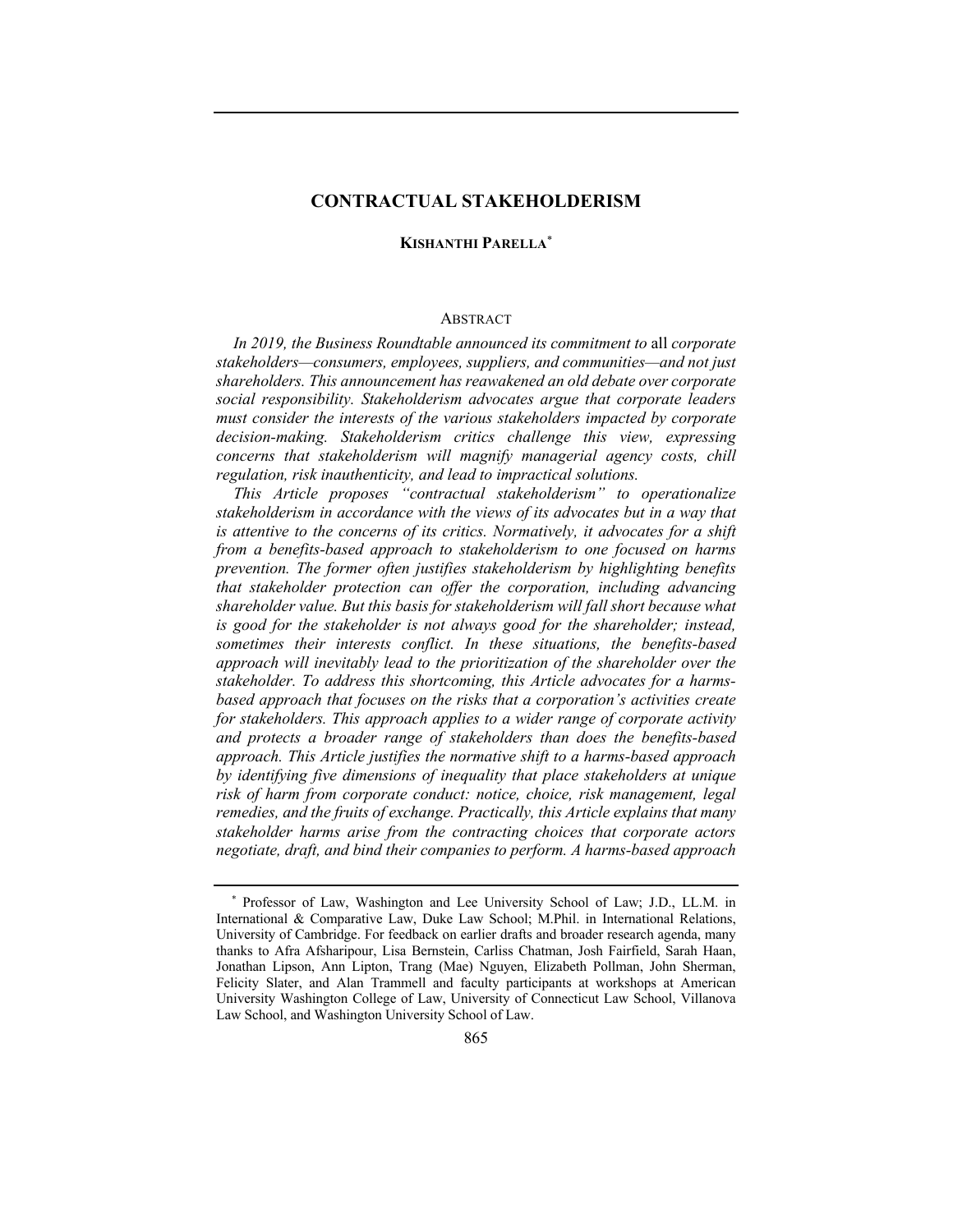*would require corporate actors to design these contracts differently to mitigate or eliminate risks to stakeholders. To incentivize such contract design, this Article concludes by proposing the following tort duty: Corporations, as contracting parties, must take into account stakeholders' interests when performance of the contract creates a risk of harm to them.*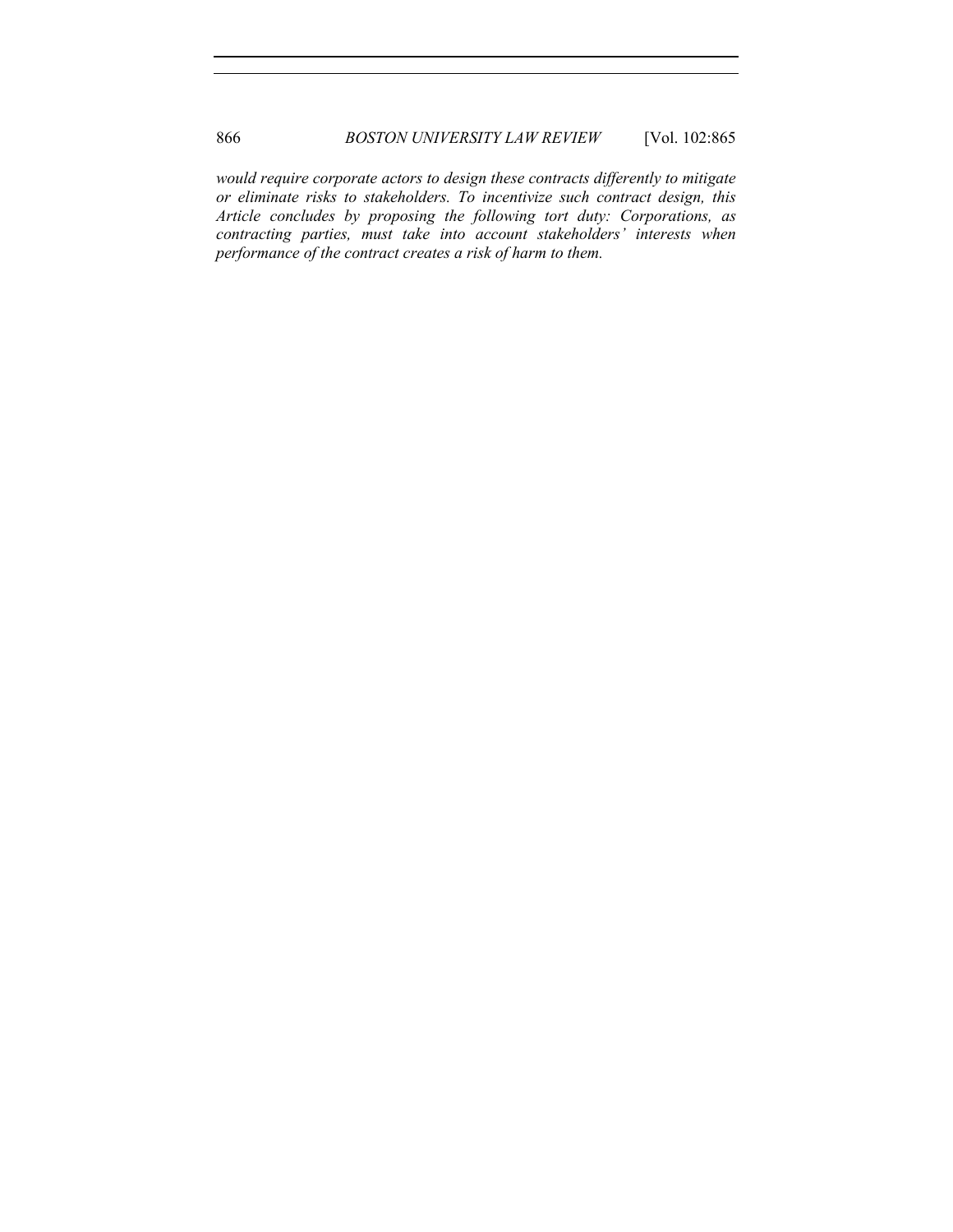2022] *CONTRACTUAL STAKEHOLDERISM* 867

# **CONTENTS**

| L.   | THE LIMITS OF THE BENEFITS-BASED APPROACH TO |                                                                   |  |
|------|----------------------------------------------|-------------------------------------------------------------------|--|
|      |                                              |                                                                   |  |
|      | A.                                           | What Does It Mean to Protect Corporate Stakeholders? 880          |  |
|      | B.                                           | The Benefits-Based Approach for Stakeholder Protection 882        |  |
|      | $C_{\cdot}$                                  | The Limits of a Benefits Approach to Stakeholderism: Lack of      |  |
|      |                                              | Interest Convergence Between Shareholders and                     |  |
|      |                                              |                                                                   |  |
|      | D.                                           | The Problem with the Benefits Approach in Practice:               |  |
|      |                                              |                                                                   |  |
| H.   |                                              | SHIFTING STAKEHOLDERISM FROM BENEFITS TO HARMS 891                |  |
|      | $A_{\cdot}$                                  | <i>Vulnerabilities in Contracts: Contract Parties vs.</i>         |  |
|      |                                              |                                                                   |  |
|      | В.                                           | Disparities in Risk Acceptance, Management, and                   |  |
|      |                                              |                                                                   |  |
| III. | OPERATIONALIZING CONTRACTUAL STAKEHOLDERISM: |                                                                   |  |
|      |                                              |                                                                   |  |
|      | А.                                           | Implementing a Harms-Based Approach to Contracting:               |  |
|      |                                              |                                                                   |  |
|      | B.                                           | Application of the Duty to Contract to Illustrative Examples  901 |  |
|      |                                              |                                                                   |  |
|      |                                              |                                                                   |  |
| IV — |                                              | RECONCILING THE STAKEHOLDERISM DEBATE THROUGH THE                 |  |
|      |                                              |                                                                   |  |
|      |                                              |                                                                   |  |
|      | А.                                           |                                                                   |  |
|      | B.                                           |                                                                   |  |
|      |                                              |                                                                   |  |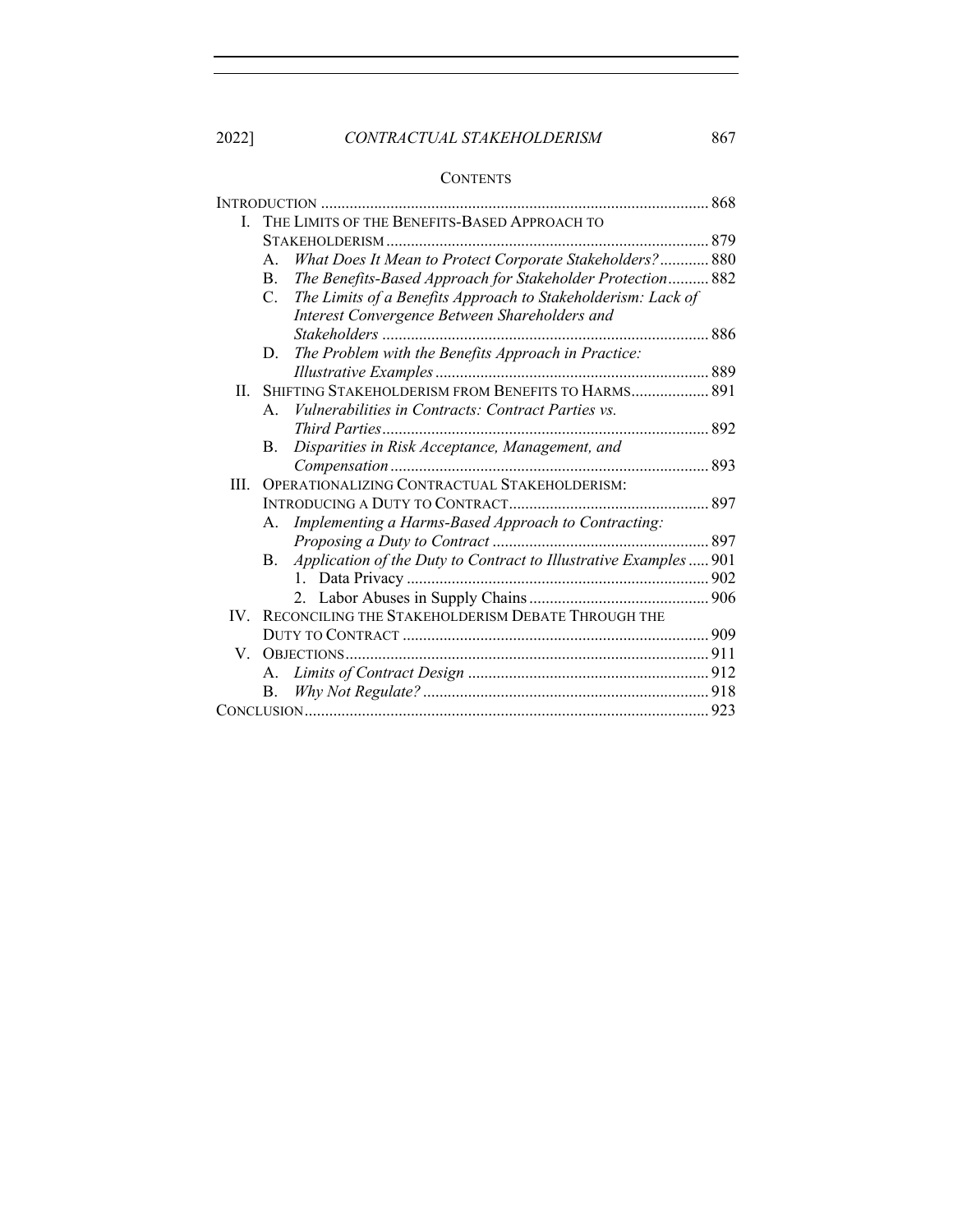#### **INTRODUCTION**

When corporations act in the world, the consequences of their actions do not fall only on the corporate leaders who made the decision or the shareholders whose investments may consequently rise or fall. Instead, corporate activity has a long reach, casting a shadow over a corporation's many stakeholders, such as employees, consumers, communities, suppliers, and more. The question is: *Whose interests should a corporation serve?*

We are witnessing a potential shift from "shareholder capitalism"—which prioritizes the interests of a corporation's shareholders—to "stakeholder capitalism," which addresses the interests of a broader segment of society, including consumers, employees, and local communities. 1

Many have advocated for such a shift, both historically and recently. To begin 2019, Larry Fink, CEO of BlackRock, warned that pursuit of profits is not a substitute for corporate purpose and that "society is increasingly looking to companies, both public and private, to address pressing social and economic issues."2 The same year, the Business Roundtable—an association of CEOs of major U.S. businesses<sup>3</sup>—created waves when it announced a new statement on corporate purpose, which recognized that "[e]ach of our stakeholders is essential" and which committed to "[d]elivering value to our customers," "[i]nvesting in our employees," "[d]ealing fairly and ethically with our suppliers," "[s]upporting the communities in which we work," and "[g]enerating long-term value for shareholders."4 The CEOs of nearly 200 of America's largest companies signed the statement;<sup>5</sup> its current signatories include  $3M$ , Salesforce, Raytheon, Pfizer, Lockheed Martin, Morgan Stanley, IBM, Home

<sup>1</sup> *See* Klaus Schwab & Peter Vanham, *What Is the Difference Between Stakeholder Capitalism, Shareholder Capitalism and State Capitalism?*, WORLD ECON. F. (Jan. 26, 2021), https://www.weforum.org/agenda/2021/01/what-is-the-difference-between-stakeholdercapitalism-shareholder-capitalism-and-state-capitalism-davos-agenda-2021/ [https://perma.cc/3SHL-ZZ7T].

<sup>&</sup>lt;sup>2</sup> Letter from Larry Fink, Chairman & CEO, BlackRock, to CEOs (2019), https://www.blackrock.com/americas-offshore/en/2019-larry-fink-ceo-letter

<sup>[</sup>https://perma.cc/F26M-A7SA] ("Purpose unifies management, employees, and communities. It drives ethical behavior and creates an essential check on actions that go against the best interests of stakeholders.").

<sup>3</sup> *About Us*, BUS. ROUNDTABLE, https://www.businessroundtable.org/about-us [https://perma.cc/T5XP-TGMP] (last visited Mar. 16, 2022).

<sup>4</sup> BUS. ROUNDTABLE, STATEMENT ON THE PURPOSE OF A CORPORATION 1 (2021), https://s3.amazonaws.com/brt.org/BRT-StatementonthePurposeofaCorporationJuly2021.pdf [https://perma.cc/7C9N-WLJP].

<sup>5</sup> Press Release, Bus. Roundtable, Business Roundtable Redefines the Purpose of a Corporation to Promote 'an Economy That Serves All Americans' (Aug. 19, 2019), https://www.businessroundtable.org/business-roundtable-redefines-the-purpose-of-a-

corporation-to-promote-an-economy-that-serves-all-americans [https://perma.cc/6AUG-RSGZ].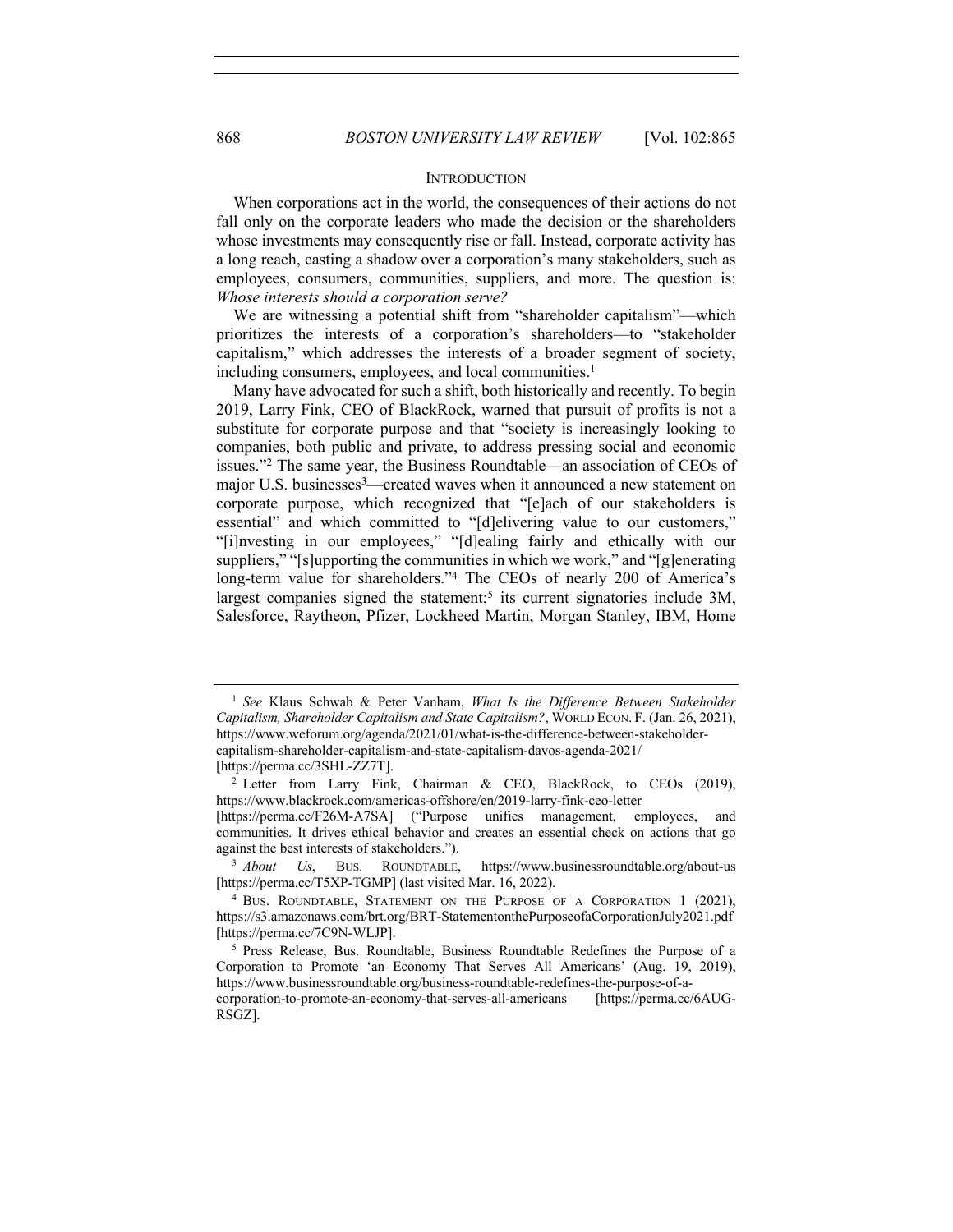2022] *CONTRACTUAL STAKEHOLDERISM* 869

Depot, Coca-Cola, and Ford.6 Following the statement's release, the World Economic Forum issued its Davos Manifesto 2020, which began by recognizing the following: "The purpose of a company is to engage all its stakeholders in shared and sustained value creation. In creating such value, a company serves not only its shareholders, but all its stakeholders – employees, customers, suppliers, local communities and society at large."<sup>7</sup>

Despite this support, the Business Roundtable's statement has restarted an old debate regarding the purpose of the corporation and the worth of its stakeholders. While this is an old and familiar battleground, $\frac{8}{3}$  this Article focuses on the recent debate that has coincided with or followed the Business Roundtable's statement.

Those advocating for stakeholderism argue that "[t]he purpose of business is to profitably solve the problems of people and planet, and not profit from causing problems."9 But defining corporate purpose is not enough: "[A] purposeful business will also ensure that measures are in place to ensure accountability within the business for remaining faithful to its purpose and for ongoing monitoring and reporting of delivery of the purpose."<sup>10</sup>

<sup>9</sup> BRIT. ACAD., PRINCIPLES FOR PURPOSEFUL BUSINESS 16 (2019).

<sup>6</sup> BUS. ROUNDTABLE, *supra* note 4, at 2-15 (listing signatories); *see also* Letter from Andrew Ninian, Dir. of Stewardship & Corp. Governance, The Inv. Ass'n, to Chair, FTSE 350, at 1 (Apr. 7, 2020), https://www.theia.org/sites/default/files/2020- 04/Letter%20to%20FTSE%20Chairs%20-%20April%202020\_0.pdf

<sup>[</sup>https://perma.cc/42W6-LJAY] ("[W]e favour companies that can demonstrate they are well run and take a long-term view of how they treat their employees, communities, suppliers, pension savers and customers.").

<sup>7</sup> Klaus Schwab, *Davos Manifesto 2020: The Universal Purpose of a Company in the Fourth Industrial Revolution*, WORLD ECON. F. (Dec. 2, 2019), https://www.weforum.org/agenda/2019/12/davos-manifesto-2020-the-universal-purpose-ofa-company-in-the-fourth-industrial-revolution/ [https://perma.cc/XCC4-7MVU].

<sup>8</sup> *See, e.g.*, E. Merrick Dodd, Jr., *For Whom Are Corporate Managers Trustees?*, 45 HARV. L. REV. 1145, 1148 (1932); Milton Friedman, *The Social Responsibility of Business Is to Increase Its Profits*, N.Y. TIMES MAG., Sept. 13, 1970, at 32, 33; Capitalisn't, *Shareholders vs. Stakeholders*, CHI. BOOTH REV., at 00:59 (Aug. 29, 2019), https://www.chicagobooth.edu/review/capitalisnt-shareholders-vs-stakeholders [https://perma.cc/9UNR-QJZE] ("[W]e're going to dispel the notion that this stakeholder/shareholder primacy debate is something that's just bubbling up now or something that bubbled up in the 1970s. In fact, it has a much longer history than that.").

<sup>10</sup> *Id.* at 17; *see also, e.g.*, MARTIN LIPTON, STEVEN A. ROSENBLUM, SABASTIAN V. NILES, SARA J. LEWIS & KISHO WATANABE, WACHTELL, LIPTON, ROSEN & KATZ; MICHAEL DREXLER, WORLD ECON. F., THE NEW PARADIGM: A ROADMAP FOR AN IMPLICIT CORPORATE GOVERNANCE PARTNERSHIP BETWEEN CORPORATIONS AND INVESTORS TO ACHIEVE SUSTAINABLE LONG-TERM INVESTMENT AND GROWTH 1 (2016) ("[T]he New Paradigm recalibrates the relationship between public corporations and their major institutional investors and conceives of corporate governance as a collaboration among corporations, shareholders and other stakeholders working together to achieve long-term value and resist short-termism."); Martin Lipton, *Directors Have a Duty to Look Beyond Their Shareholders*, FIN. TIMES (London), Sept. 18, 2019, at 11 [hereinafter Lipton, *Directors' Duty*] (arguing that to mitigate societal costs of corporate activity, "directors have the ability, and in many instances the obligation, to use their reasoned business judgment to balance the interests of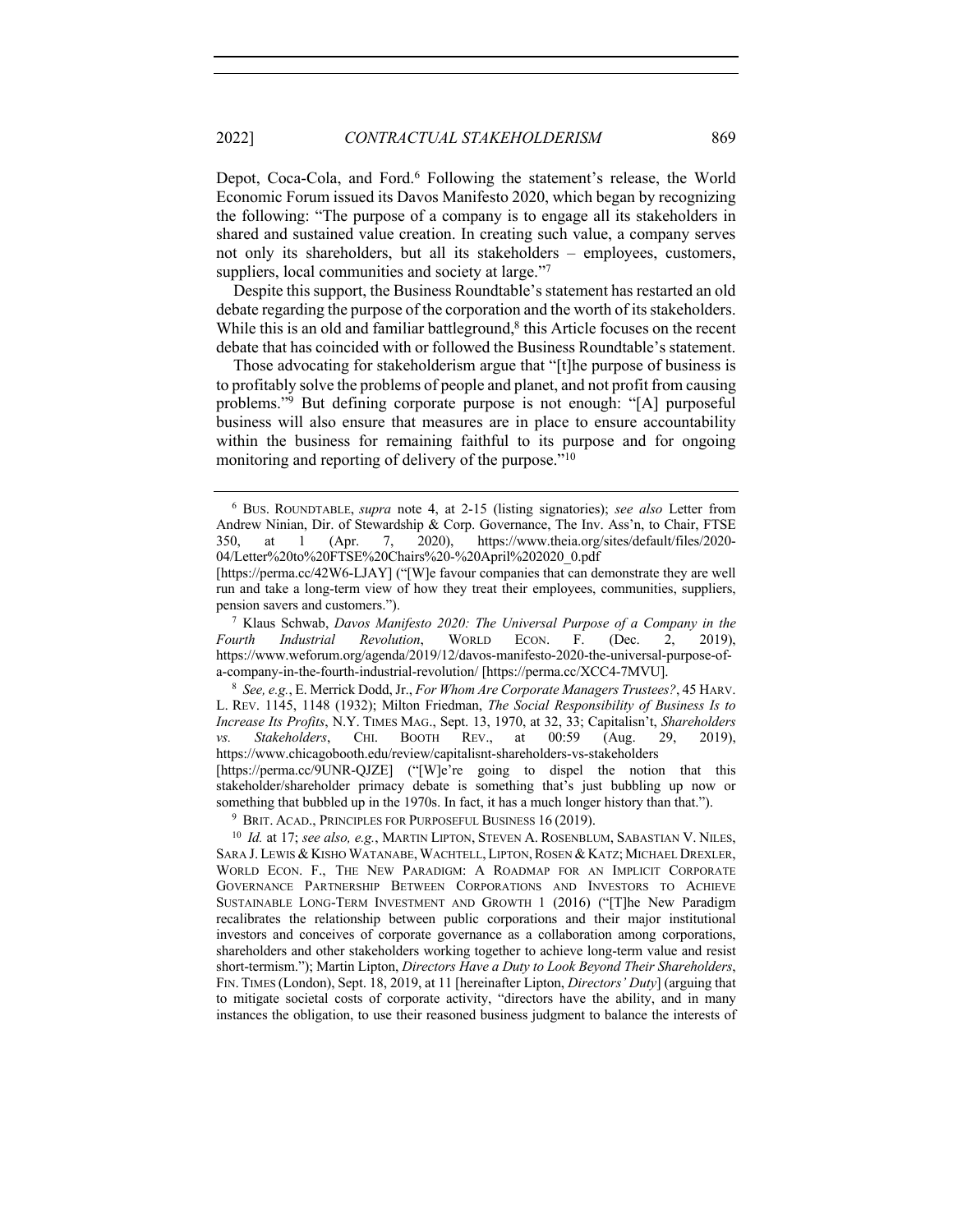Others are more critical of stakeholderism and challenge it on at least four separate grounds: *managerial agency costs*, *regulatory consequences*, *inauthentic commitments*, and *impractical solutions*, among others. Some fear that stakeholderism may magnify the problem at the core of corporate governance: *managing agency costs*. <sup>11</sup> Shareholders already struggle with ensuring that corporate leaders act in the shareholders' interest.<sup>12</sup> Stakeholderism may grant corporate leaders even greater discretion so that "directors' and officers' accountability would become rather problematic."13 Another fear is that stakeholderism may *chill meaningful regulation* of corporations.14 This second fear is based on the particular moment in which we find ourselves: skepticism of corporations is great and demand for regulation is

<sup>12</sup> *See, e.g.*, Renee M. Jones, *Law, Norms, and the Breakdown of the Board: Promoting Accountability in Corporate Governance*, 92 IOWA L. REV. 105, 118-19 (2006) ("Because of the flaws in shareholder voting and market discipline as accountability mechanisms, the shareholder lawsuit represents the only forum corporate law provides through which directors could be held to account for poor decisions or oversight failures. Unfortunately, the 'no liability' rule has stripped the shareholder suit of this potential power. The business judgment rule, the special litigation committee, and the demand requirement all work to spare directors of the need to justify their actions." (footnotes omitted)); Jessica Erickson, *The Gatekeepers of Shareholder Litigation*, 70 OKLA. L. REV. 237, 237-38 (2017) (explaining that "[s]hareholder litigation is a key tool in controlling . . . agency costs" but that it is also vulnerable to its own agency cost challenges because "[m]ost shareholder plaintiffs lack sufficient incentives to closely monitor the<sup>[]</sup> lawsuits" so that "plaintiffs' attorneys can make litigation decisions that benefit themselves at the expense of their shareholder clients").

<sup>13</sup> Gatti & Ondersma, *supra* note 11, at 20.

<sup>14</sup> *See, e.g.*, Bebchuk & Tallarita, *supra* note 11, at 171-73 ("Given that the adoption of law, regulations, and policies is the main avenue through which corporate externalities on stakeholders can be effectively addressed, it is important to consider the potential effect of embracing stakeholderism on the prospects of such reforms. . . . [E]mbracing stakeholderism should be expected to impede such reforms."); Capitalisn't, *supra* note 8, at 31:21 ("I think that [the Business Roundtable statement] was meant to distort regulation or prevent regulation that would better align the objectives of corporations with the community at large.").

all stakeholders"); Martin Lipton, *Purpose, Stakeholders, ESG and Sustainable Long-Term Investment*, HARV. L. SCH. F. ON CORP. GOVERNANCE (Dec. 24, 2019), https://corpgov.law.harvard.edu/2019/12/24/purpose-stakeholders-esg-and-sustainable-longterm-investment/ [https://perma.cc/JYZ2-Z7LL] (outlining key stakeholder governance advice for corporate officers and boards).

<sup>11</sup> *See, e.g.*, Matteo Gatti & Chrystin Ondersma, *Can a Broader Corporate Purpose Redress Inequality? The Stakeholder Approach Chimera*, 46 J.CORP.L. 1, 9 (2020) ("Without specific mandates to corporations and without enforcement mechanisms, these measures do little more than increase managerial discretion."); Lucian A. Bebchuk & Roberto Tallarita, *The Illusory Promise of Stakeholder Governance*, 106 CORNELL L. REV. 91, 165 (2020) ("[S]upport for stakeholderism may well be strategic: an attempt to advance a managerialist agenda dressed in stakeholder clothing to make it more appealing to the general public . . . ."); Dorothy S. Lund, *Corporate Finance for Social Good*, 121 COLUM.L.REV. 1617, 1636 (2021) ("[I]t is possible that some management teams would use their enhanced discretion to waste money or maximize their private benefits, leading to economic harm—if not now, then at some time in the future.").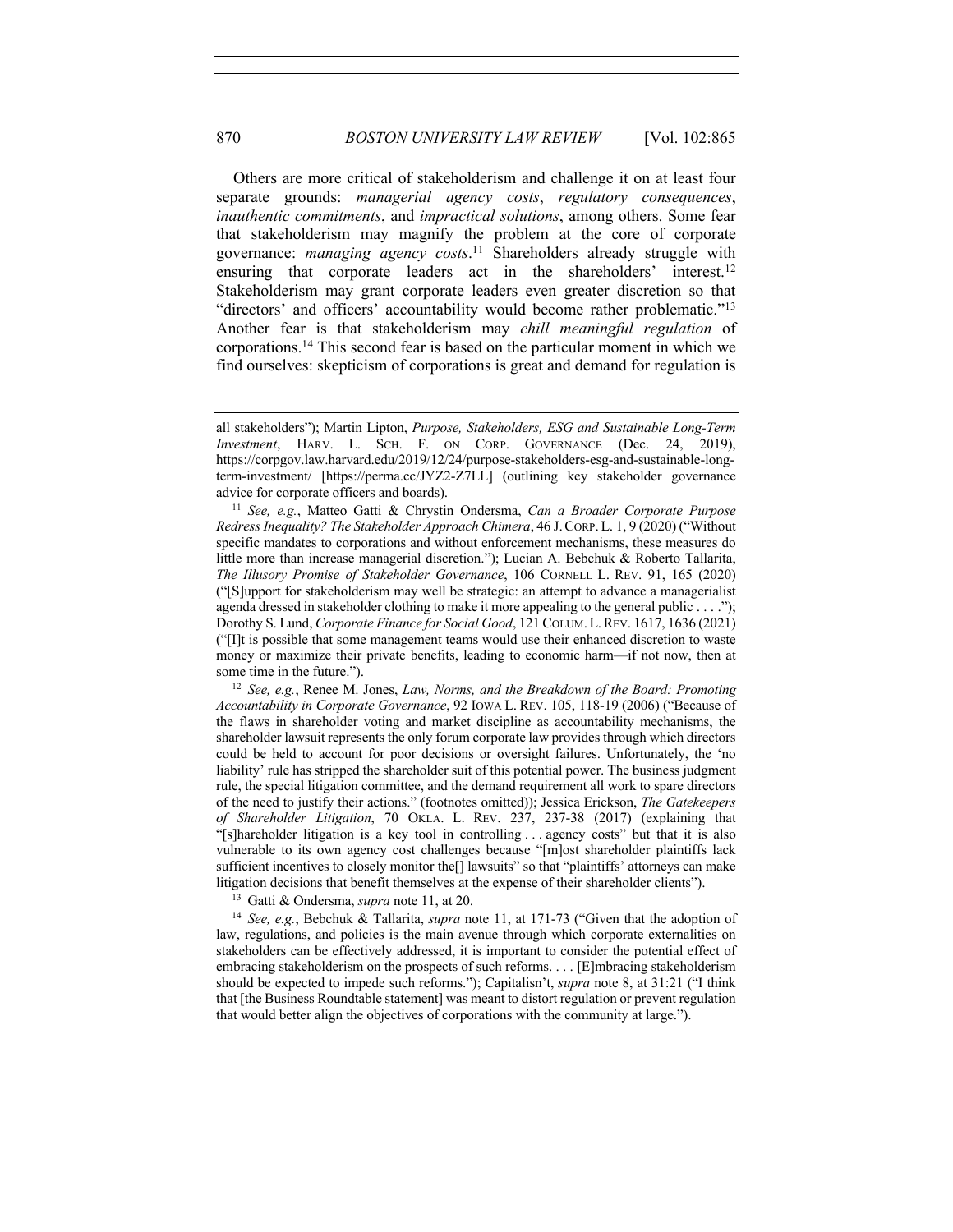high.<sup>15</sup> A poor corporate track record on climate change, data security, executive compensation, workers' rights, and consumers' rights has fueled public support for greater regulation of corporate activity.16 Stakeholderism critics fear that corporate leaders may use stakeholderism to reestablish their legitimacy and prevent regulation.17

<sup>16</sup> For example, the Indian government adopted stakeholder-oriented legislation to encourage corporations to deliver public goods. Section 135 of the 2013 Indian Companies Act requires that "the board of directors . . . form a [corporate social responsibility ("CSR")] committee of the board, with at least one independent director to formulate and monitor the company's CSR agenda, policy and practices." Afra Afsharipour, *Lessons from India's Struggles with Corporate Purpose*, *in* RESEARCH HANDBOOK ON CORPORATE PURPOSE AND PERSONHOOD 363, 372 (Elizabeth Pollman & Robert B. Thompson eds., 2021). The Act also contains a "2 percent spending provision, which requires that large firms meeting specific size or profit thresholds spend at least 2 percent of their net profit on CSR." *Id.* One scholar notes that "much of the CSR spending has been focused on issues of high need for India's nationbuilding development such as education, health, and sanitation." *Id.* at 375. Additionally, "the Indian government has . . . enacted a stakeholder-oriented approach to board fiduciary duties and mandated sustainability disclosure for India's largest companies." *Id.* at 379.

<sup>17</sup> LIPTON ET AL., *supra* note 10, at 2 ("In a broader context, we hope that the New Paradigm will . . . through voluntary cooperation by corporations and institutional investors, obviate the need for regulation and legislation to enforce a longer-term approach."); *id.* at 7 ("The New Paradigm does not require new legislation or regulation and relies instead on the initiatives, commitments and follow-through of corporations and investors."); Lipton, *Directors' Duty*, *supra* note 10, at 11 ("This solution would be far less intrusive than proposals by presidential candidate Elizabeth Warren to put worker representatives on boards."); *id.* ("We do not need new laws or court decisions allowing well-informed directors to take all stakeholders into account."); Gatti & Ondersma, *supra* note 11, at 10 ("[E]xecutives can deploy stakeholderism defensively—by accepting a nominal change they preempt direct regulation that could truly shift power and resources to weaker constituents."); *see also* Afsharipour, *supra* note 16, at 367 ("The Indian approach to CSR provides an environment where corporations can use their CSR efforts and corporate purpose rhetoric to curry political favor with the state, while the state can use CSR and sustainability rhetoric to politically signal that it values society, even in the face of rising inequality and persistent poverty."); Capitalisn't, *supra* note 8, at 17:16 ("[Billionaire investor Seth] Klarman is saying managers, in excessively being concerned about only shareholders, were actually hurting shareholders because they opened themselves up to too much regulation. And so, in order to better benefit shareholders, they have to pretend, or at least appear, that they are not going to be acting in the interest of shareholders.").

<sup>15</sup> *See* Elizabeth Warren, Opinion, *Companies Shouldn't Be Accountable Only to Shareholders*, WALL ST. J., Aug. 15, 2018, at A17 (discussing proposed "Accountable Capitalism Act," which would have required "corporate directors to consider the interests of all major corporate stakeholders—not only shareholders—in company decisions"). Senator Warren has not reintroduced the Accountable Capitalism Act in the 117th Congress. *See Legislation Sponsored or Cosponsored by Elizabeth Warren*, CONGRESS.GOV, https://www.congress.gov/member/elizabeth-warren/W000817? (last visited Mar. 16, 2022).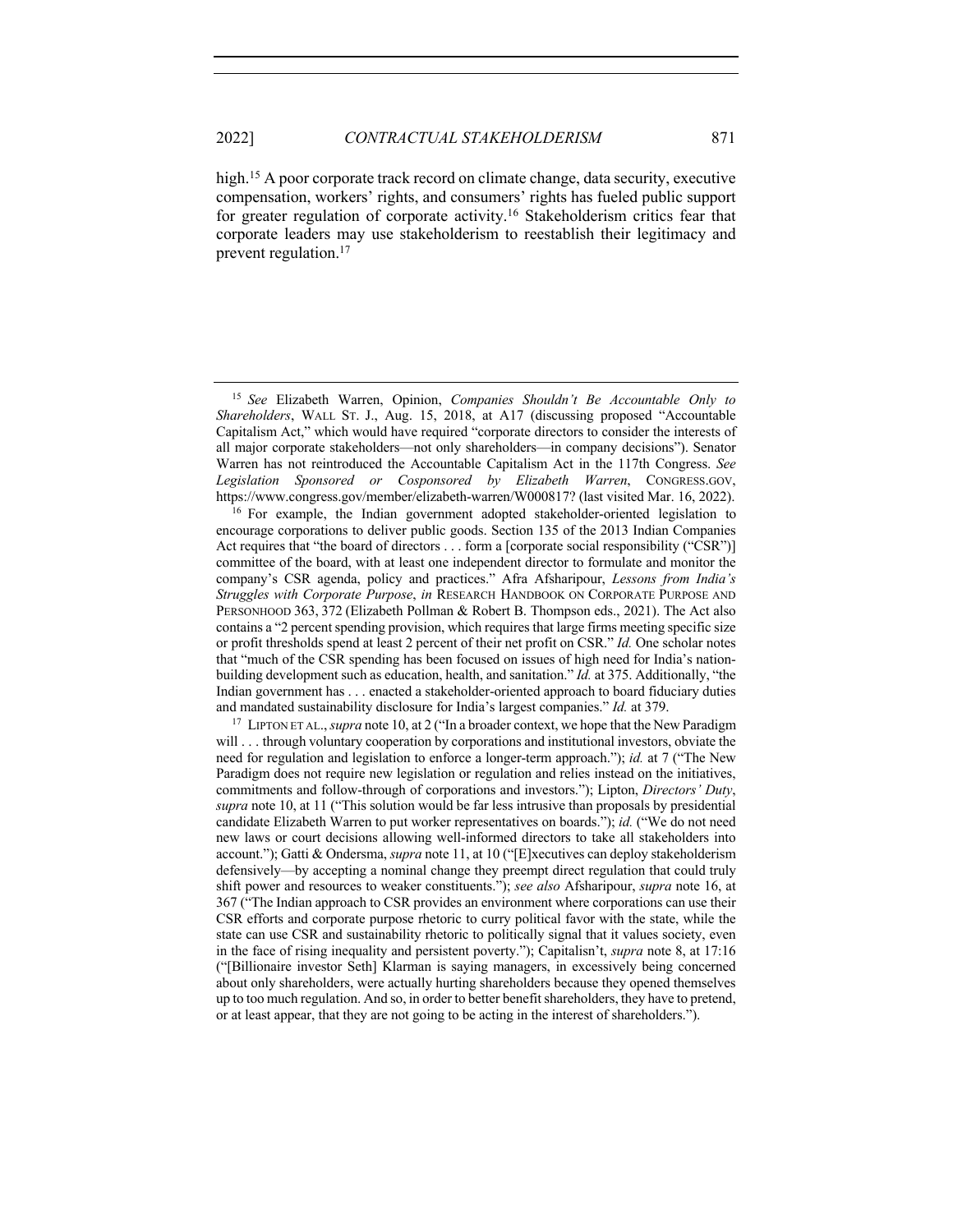A third fear is that corporate statements favoring stakeholderism are *inauthentic*<sup>18</sup> because, for instance, these statements are vague, <sup>19</sup> many CEOs signed on to the Business Roundtable statement without board approval,<sup>20</sup> director and CEO incentives continue to privilege shareholder welfare,21 and the stakeholder debate can perpetuate marginalization instead of addressing it.<sup>22</sup> Concerns over inauthenticity are supported by an empirical study that found that "[original] signatories of the [Business Roundtable] statement have higher rates of environmental and labor-related compliance violations . . . despite the  $\dots$  statement's specific reference to employees and the environment<sup> $23$ </sup> and that they "are more likely to pay out labor lawsuit settlements."24 Another study found that corporate leaders frequently failed to negotiate and include protections for stakeholder groups in acquisition deals with private equity buyers, even in states with stakeholder-friendly constituency statutes. <sup>25</sup> Finally, if stakeholderism *is* authentic, then critics argue that it is *impractical*, <sup>26</sup> forcing

<sup>24</sup> *Id.* at 16.

<sup>18</sup> *See* Bebchuk & Tallarita, *supra* note 11, at 108-10 (terming this "instrumental stakeholderism" and arguing that "enlightened shareholder value" version of stakeholderism is conceptual equivalent of traditional shareholder value principles).

<sup>19</sup> *See, e.g.*, *id.* at 127 (criticizing vagueness of Business Roundtable statement); Jill E. Fisch & Steven Davidoff Solomon, *Should Corporations Have a Purpose?* 99 TEX. L. REV. 1309, 1337-39 (2021) (arguing that corporate purpose statements have limited value because "[n]ot only is it unclear what these commitments mean, but it is almost impossible to determine whether they are being met").

<sup>20</sup> Bebchuk & Tallarita, *supra* note 11, at 130-33.

<sup>21</sup> *See id.* at 141 ("The most conspicuous aspect to notice is that, while director compensation practices are designed to align the interests of directors with shareholder interests, they produce no alignment of director interests with the interests of stakeholders.").

<sup>22</sup> *See* Veronica Root Martinez, *A More Equitable Corporate Purpose*, *in* RESEARCH HANDBOOK ON CORPORATE PURPOSE AND PERSONHOOD, *supra* note 16, at 47, 59 ("[T]he original arguments about the importance of stakeholders were not arguments rooted in achieving greater racial and gender equality—it appears that they might still have been arguments about how white men should sort out the balance of power amongst them.").

<sup>&</sup>lt;sup>23</sup> Aneesh Raghunandan & Shiva Rajgopal, Do Socially Responsible Firms Walk the Talk? 2 (Apr. 1, 2021) (unpublished manuscript) (available at https://papers.ssrn.com/sol3 /papers.cfm?abstract\_id=3609056).

<sup>25</sup> Lucian A. Bebchuk, Kobi Kastiel & Roberto Tallarita, *For Whom Corporate Leaders Bargain*, 94 S. CAL. L. REV. 1467, 1476 (2021) (finding that corporate leaders rarely negotiated for post-deal protections for variety of stakeholders, including employees, creditors, consumers, suppliers, local communities, and environment).

 $26$  Bebchuk and Tallarita raise this concern through what they term "pluralistic stakeholderism." *See* Bebchuk & Tallarita, *supra* note 11, at 114-15 ("[P]luralistic stakeholderism relies on directors to make the hard choices necessary to define the groups of stakeholders whose interests should be taken into account and then to weigh and balance these interests, which are often difficult to measure, in the vast number of situations in which tradeoffs arise."); *see also* Gatti & Ondersma, *supra* note 11, at 19-20 (noting director confusion regarding stakeholder interest prioritization as "recurring critique" of stakeholderism).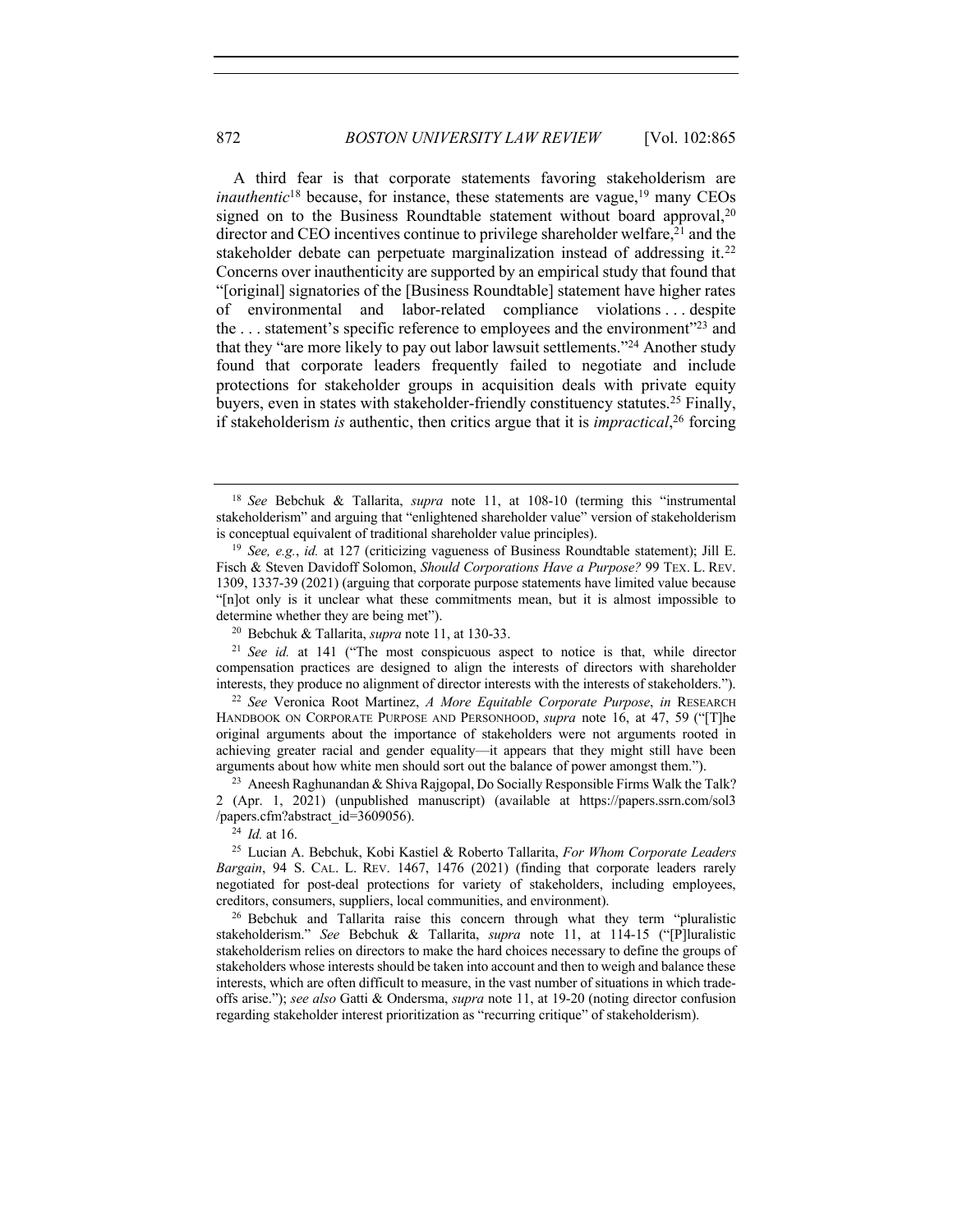corporate directors to engage in impossible trade-offs to balance competing stakeholder interests.27

As a result of this debate over stakeholderism, some scholars have attempted to reconcile the differences by arguing that corporate leaders should consider

<sup>27</sup> *See* Bebchuk & Tallarita, *supra* note 11, at 119-23; *The Perils of Stakeholderism*, ECONOMIST, Sept. 19, 2020, at 65, 65 ("[A]mid increasingly polarised politics, what is good for one set of stakeholders may be anathema to another."). *But see* Colin Mayer, *Shareholderism Versus Stakeholderism – A Misconceived Contradiction. A Comment on "The Illusory Promise of Stakeholder Governance" by Lucian Bebchuk and Roberto Tallarita* 5 (Eur. Corp. Governance Inst., Law Working Paper No. 522/2020, 2020), https://papers.ssrn.com/sol3/papers.cfm?abstract\_id=3617847 ("The weight that is attached to different impacts is determined by the values that are ascribed to them, not simply their financial value. By seeking to translate everything into monetary terms, a shareholder perspective does not, as is often claimed, simplify management by promoting just one objective instead of many, but complicates it by requiring the incommensurable to be made commensurable.").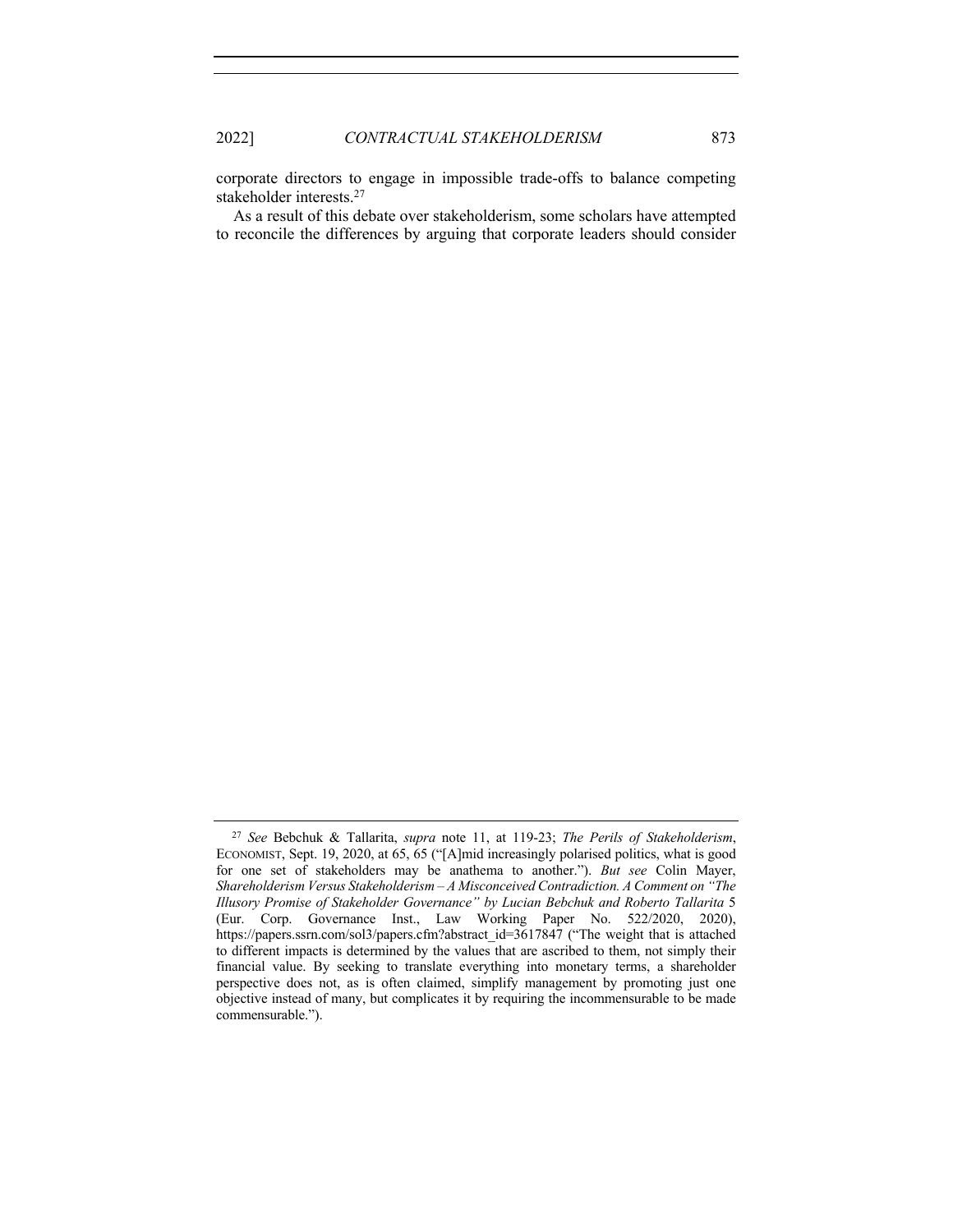stakeholder interests as part of their fiduciary duties. <sup>28</sup> Others have proposed reforms that could help incentivize corporate leaders to protect stakeholders.29

<sup>29</sup> *See* Veronica Root Martinez & Gina-Gail S. Fletcher, *Equality Metrics*, YALE L.J.F. 869, 875-76 (2021) (proposing that institutional investors should pressure corporations to adopt "equality metrics," which are "systematized corporate disclosure[s] of the current demographic diversity of the workforce and supply chain, as well as measurable, specific plans to improve racial equity" and that "firms should (i) measure the state of (in)equality in their organizations and supply chains; (ii) identify a list of specific, assessable equality goals; (iii) implement policies and procedures aimed at achieving those goals that can be tested and measured; (iv) disclose their progress toward meeting these goals at regular intervals; and (v) use their own and others' measured performances on these metrics to direct their future

<sup>28</sup> *See, e.g.*, Lund, *supra* note 11, at 1626 ("There is a growing consensus that corporations could make public-interested decisions if they wanted to: Legal scholars defend a view of fiduciary obligation that would allow directors and officers to make public-interested choices, even those that sacrifice corporate profits."); Leo E. Strine, Jr., Kirby M. Smith & Reilly S. Steel, Caremark *and ESG, Perfect Together: A Practical Approach to Implementing an Integrated, Efficient, and Effective* Caremark *and EESG Strategy*, 106 IOWA L. REV. 1885, 1889 (2021) ("By engaging in a thoughtful updating and integration of existing regulatory reporting and compliance and [environment, employee, social, and governance ("EESG")] processes, corporate leaders can efficiently generate robust information about their EESG performance and legal compliance to share with stakeholders and simultaneously fulfill their duty to monitor the corporate enterprise."); Stavros Gadinis & Amelia Miazad, *Corporate Law and Social Risk*, 73 VAND. L. REV. 1401, 1459 (2020) ("[C]ourts should recognize [environment, social, and governance ("ESG") considerations] as an essential part of boards' monitoring mission."); Matthew T. Bodie, *Employment as Fiduciary Relationship*, 105 GEO. L.J. 819 *passim* (2017) (arguing that employers owe fiduciary and quasi-fiduciary duties to employees); Kent Greenfield, *The Third Way*, 37 SEATTLE U. L. REV. 749, 751 (2014) (arguing that it would violate fiduciary duties "to prioritize one stakeholder over others consistently and persistently or to fail to consider the interests of all stakeholders in significant corporate decisions"); Andrew Johnston, *Facing Up to Social Cost: The Real Meaning of Corporate Social Responsibility*, 20 GRIFFITH L. REV. 221, 236 (2011) ("[D]irectors' duty to act in good faith . . . should be reformed to require the directors to take action that is capable of producing returns for the shareholders while internalising the externalities of which they become aware in the course of management."); Marleen A. O'Connor, *Restructuring the Corporation's Nexus of Contracts: Recognizing a Fiduciary Duty to Protect Displaced Workers*, 69 N.C. L. REV. 1189, 1194 (1991) (proposing "stakeholder model of corporate social responsibility" that "expands directorial fiduciary duties to encompass actions that shield workers from disruptions brought about by plant closings and other corporate changes"). *But see* Gatti & Ondersma, *supra* note 11, at 9 ("[A]ll existing proposals to broaden the scope of fiduciary duties to cover weaker constituencies are absolutely vague on the actual measures or initiatives the board should undertake to benefit such constituencies."). Some scholars also point out that shareholders are often the parties who advance stakeholderoriented objectives. *See, e.g.*, Cathy Hwang & Yaron Nili, *Shareholder-Driven Stakeholderism*, U. CHI. L. REV. ONLINE (Apr. 15, 2020), https://lawreviewblog.uchicago.edu /2020/04/15/shareholder-driven-stakeholderism-hwang-nili/ [https://perma.cc/4HFM-NXH5] ("IIt seems that shareholders play an enormous role in influencing companies to adopt the ESG-related policies that are often aligned with stakeholder theory."). *See generally* HEIDI WELSH & MICHAEL PASSOFF, AS YOU SOW, PROXY PREVIEW 2020 (2020) (identifying hundreds of shareholder resolutions addressing topics as varied as human rights, climate change, gun control, board diversity, and corporate governance).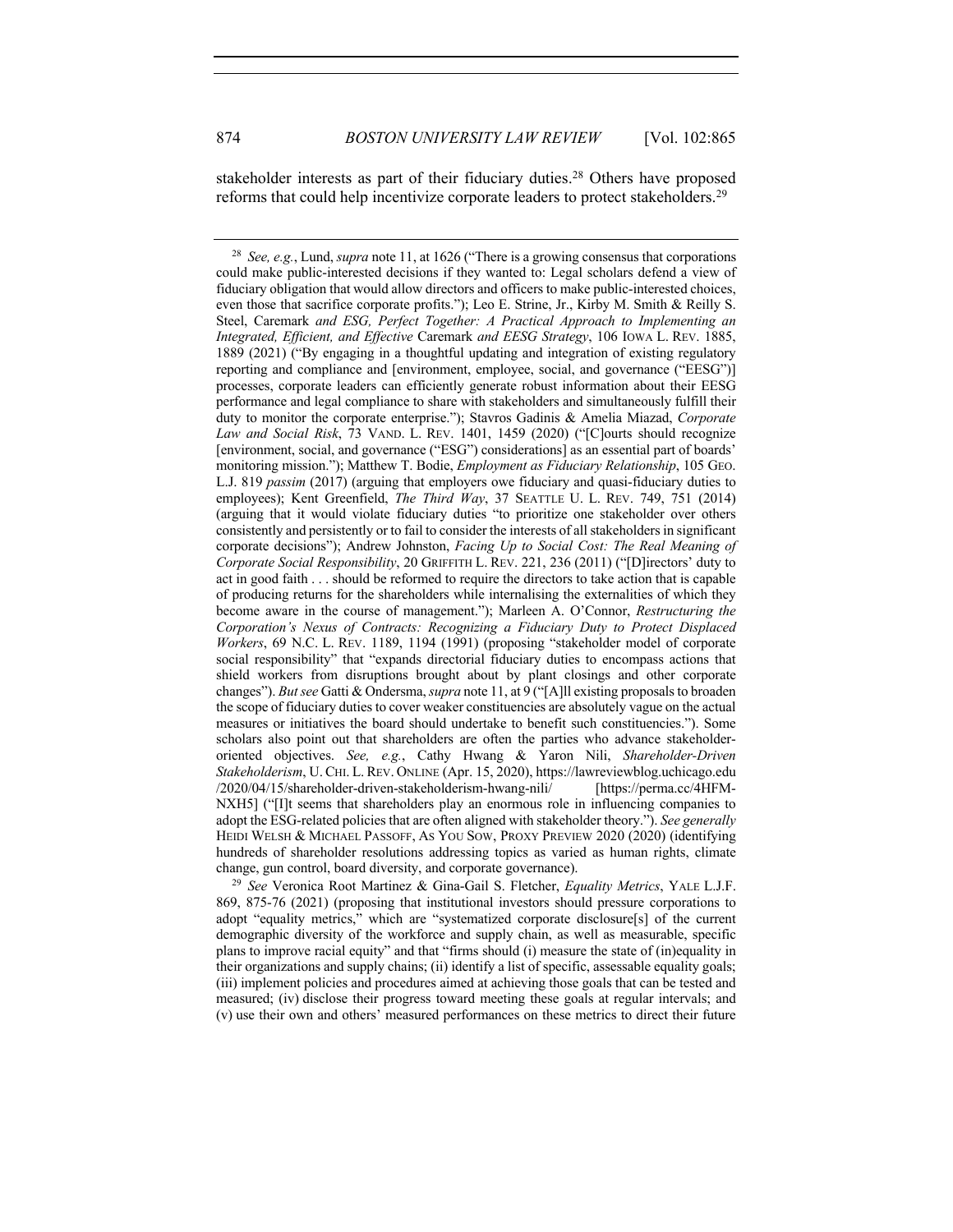This Article offers its own proposal for operationalizing stakeholderism in a way that is attentive to many well-founded concerns of its critics. *Normatively*, this Article proposes shifting the normative foundation of stakeholderism from *receipt of benefits* to *prevention of harms*. Many arguments in favor of stakeholderism rest upon a benefits-based approach encompassing a diversity of views on the benefits—to a corporation, specifically, or society, generally—that result from stakeholder protection. The appeal of a benefits-based approach is obvious. For example, some proponents of the "business case" for stakeholderism explain how protecting the interests of nonshareholders can increase company value.<sup>30</sup> Others favor transparency laws that improve access to information on environmental, social, and governance ("ESG") practices for both stakeholder and shareholder audiences because informed stakeholders can help sanction corporate actors for undesirable conduct, thereby helping to align corporate practices with societal expectations.31 While these views are certainly not substitutes for each other, they share a common expectation that stakeholdercentric reforms will ultimately bring about certain important benefits—to shareholders, society, or both. The value of these approaches is that they illuminate how stakeholder protection advances objectives for other

efforts at creating a more equitable organization"). *But see* Gatti & Ondersma, *supra* note 11, at 70 ("[T]he reasons that employees, consumers, and other weaker constituents have lost power and resources do not likely stem from any corporate governance changes, but rather from problems such as increased market concentration, weakening of labor market institutions, and regressive taxation."). *See generally* Lund, *supra* note 11 (discussing creation of "CSR bonds" that can financially incentivize corporate leaders to take on prosocial but profit-sacrificing projects); Ofer Eldar, *Designing Business Forms to Pursue Social Goals*, 106 VA. L. REV. 937 (2020) (proposing new "social enterprise" legal form as commitment device to attract capital and income from investors and consumers).

<sup>30</sup> *See* Fisch & Solomon, *supra* note 19, at 1330 ("If corporate officials are charged with maximizing shareholder value, and the consideration of stakeholder interests enhances shareholder value, then properly informed corporate officials will do so regardless of whether the corporate purpose statement identifies the consideration of such interests as a distinct obligation, and their broad discretion to do so will be protected by the business judgment rule. Indeed, if consideration of stakeholder interests is necessary to maximize shareholder value, corporate officials would be remiss for failing to afford sufficient consideration to those interests." (footnotes omitted)); Dorothy S. Lund & Elizabeth Pollman, *The Corporate Governance Machine*, 121 COLUM. L. REV. 2563, 2566 (2021) ("Today many companies pursue ESG goals, and many investors favor ESG funds, not for moral reasons or a prosocial willingness to sacrifice profits, but because ESG is thought to provide sustainable long-term value or higher risk-adjusted returns for shareholders. This reframing has in turn shaped managerial decisionmaking about the kinds of ESG activity in which corporations should engage." (footnote omitted)).

<sup>31</sup> Ann M. Lipton, *Not Everything Is About Investors: The Case for Mandatory Stakeholder Disclosure*, 37 YALE J. ON REGUL. 499, 561-62 (2020); *see also* Elizabeth Pollman, *Corporate Social Responsibility, ESG, and Compliance*, *in* THE CAMBRIDGE HANDBOOK OF COMPLIANCE 662, 668-69 (Benjamin van Rooij & D. Daniel Sokol eds., 2021) (describing various forms of external meta-regulation); Hillary A. Sale, *Public Governance*, 81 GEO. WASH. L. REV. 1012, 1013-14 (2013) (describing shift in corporate governance from "private ordering" to "public governance").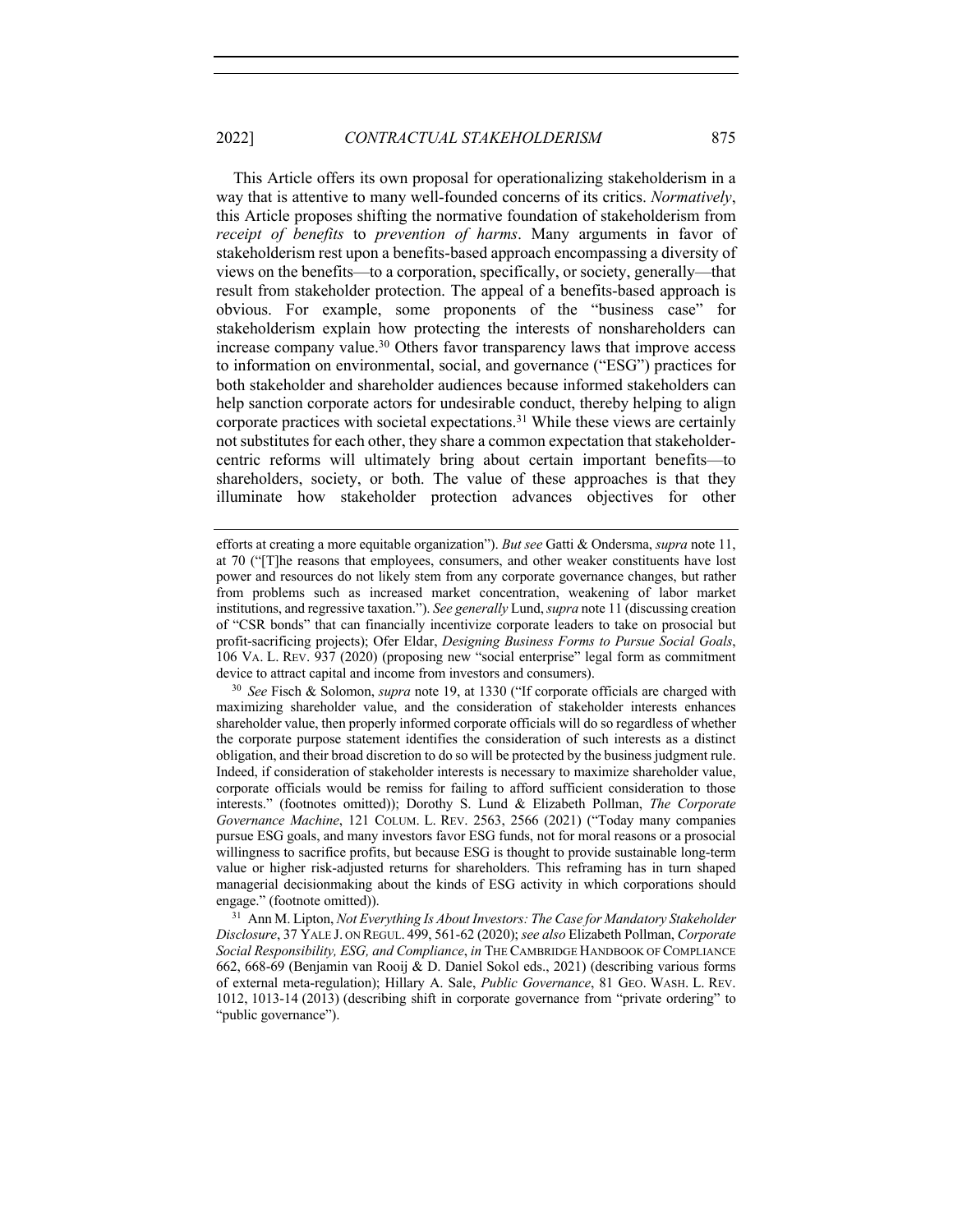constituencies, including shareholders. The challenge is that these groups' interests do not always converge.32 Instead, sometimes what is good for a stakeholder may be bad for shareholders—or even other stakeholders. It is important to recognize when a benefits-based approach may fall short. In contrast, a harms-based approach does not depend on the benefits that stakeholder protection brings to a corporation or society but on the risks that unconsenting stakeholders face in the absence of protection. <sup>33</sup> This distinction is important because the harms-based approach may protect stakeholders that a benefits-based approach would not.

*Practically*, this Article emphasizes the hard fact that many stakeholder harms arise from contracts—namely, the contracting choices that corporate actors negotiate, draft, and bind their companies to perform.<sup>34</sup> We already recognize the ways stakeholders may be harmed directly by the contracts they enter into

<sup>33</sup> *See, e.g.*, BRIT. ACAD., *supra* note 9, at 16 (explaining that corporate purpose statement "identifies how companies assist people, organisations, societies and nations to address the challenges they face, while at the same time helping companies to avoid or minimise the problems they might cause").

<sup>32</sup> Derrick A. Bell, Jr., Brown v. Board of Education *and the Interest Convergence Dilemma*, 93 HARV. L.REV. 518, 523-24 (1980) (developing theory of "interest convergence" and applying it to racial equality: "The interest of blacks in achieving racial equality will be accommodated only when it converges with the interests of whites. . . . Racial remedies may instead be the outward manifestations of unspoken and perhaps subconscious judicial conclusions that the remedies, if granted, will secure, advance, or at least not harm societal interests deemed important by middle and upper class whites. Racial justice — or its appearance — may, from time to time, be counted among the interests deemed important by the courts and by society's policymakers"); *id.* at 524 ("I contend that the decision in *Brown* to break with the Court's long-held position on these issues cannot be understood without some consideration of the decision's value to whites, not simply those concerned about the immorality of racial inequality, but also those whites in policymaking positions able to see the economic and political advances at home and abroad that would follow abandonment of segregation."). This analysis is applicable to the ESG debate regarding the priorities of shareholders and stakeholders. *See, e.g.*, Lund & Pollman, *supra* note 30, at 2614 ("[A]lthough the move to value-enhancing ESG arguably narrowed the range of publicminded activities that companies might pursue, CSR advocates may have been willing to accept the ESG movement, as previous efforts to change corporate behavior had made limited inroads. In other words, in a world anchored to shareholder primacy, advocates of CSR may have realized that many lawmakers and legal advisors would only support reform that was framed as value-maximizing ESG.").

<sup>&</sup>lt;sup>34</sup> For a discussion of the effects of contract performance on third parties, see generally Aditi Bagchi, *Other People's Contracts*, 32 YALE J. ON REGUL. 211 (2015); David A. Hoffman & Erik Lampmann, *Hushing Contracts*, 97 WASH. U. L. REV. 165, 198-203 (2019); David A. Hoffman & Cathy Hwang, *The Social Cost of Contract*, 121 COLUM. L. REV. 979 (2021); and Andrew Johnston, *Governing Externalities: The Potential of Reflexive Corporate Social Responsibility* (Univ. of Cambridge Ctr. for Bus. Rsch., Working Paper No. 436, 2012). For a discussion of the negative externalities that private social impact investing imposes on targeted communities due to limited community participation, see generally Cary Martin Shelby, *Profiting from Our Pain: Privileged Access to Social Impact Investing*, 109 CALIF. L. REV. 1261, 1265-66, 1285-86 (2021).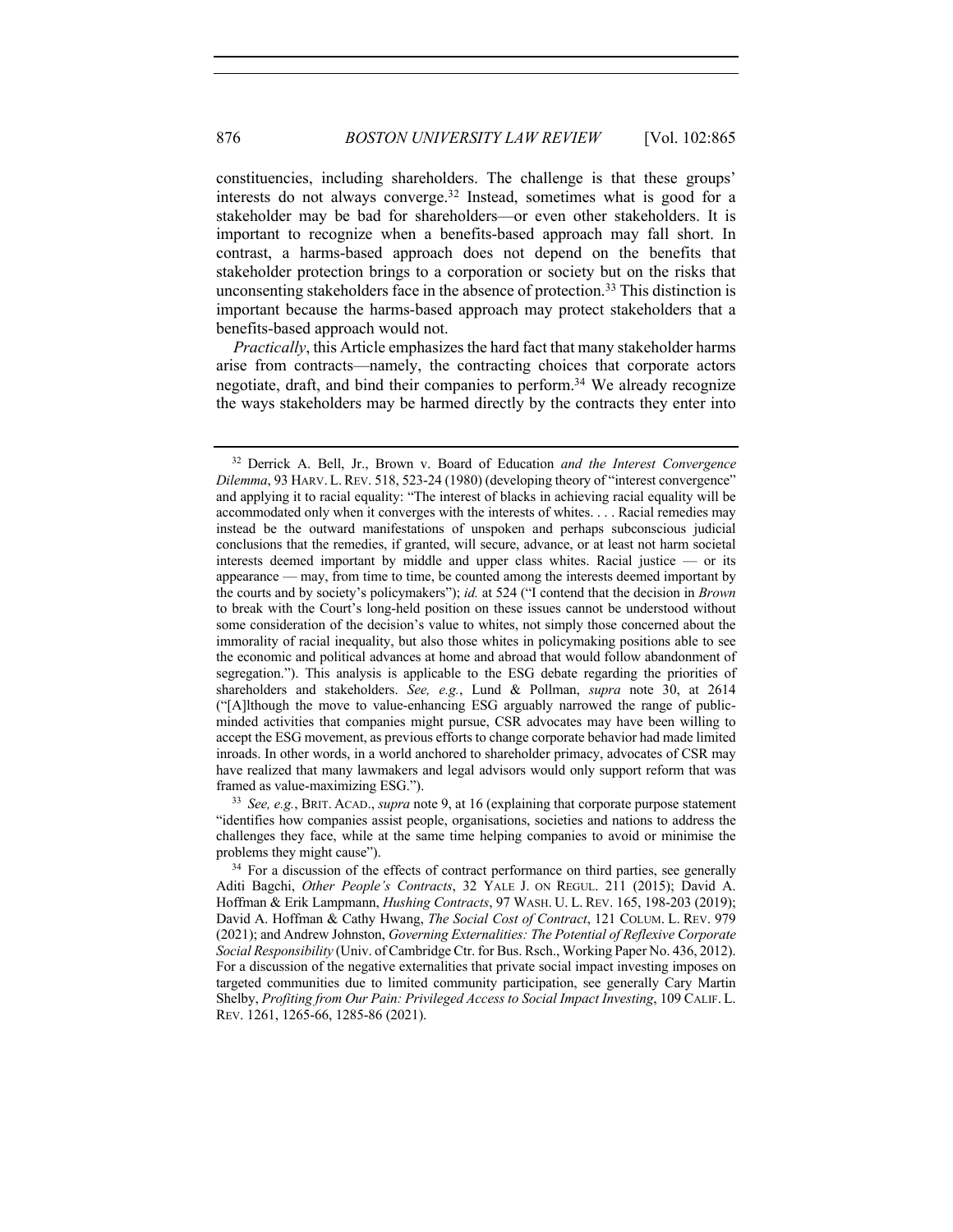with corporations. This awareness has raised concerns over contracting practices and bargaining power, information asymmetries, and informed consent. In contrast, this Article focuses on contracts to which stakeholders are *not* parties but third parties. Even if they are not signatories, contracts can still injure these stakeholders *as third parties* in myriad ways. For example, a supply contract between an American retailer and an overseas garment manufacturer can impose costs on two types of stakeholders: (a) employees of the American retailer who may face the risk of layoffs and (b) employees of the overseas supplier who may face enhanced labor risks as a result of the contract's terms. These stakeholders are placed at risk because of the terms of the contract between the retailer and the supplier. Third parties' vulnerability also raises a distinct set of concerns regarding contracting from those raised when they are contract signatories. Specifically, it alerts us to five dimensions of inequality that place stakeholders at unique risk of harm from corporate conduct: *notice*, *choice*, *risk management*, *legal remedies*, and the *fruits of exchange*. Only by changing contracting practices do corporations protect stakeholders in a meaningful way.

The problem is incentives. As third parties, stakeholders are not at the bargaining table when contract terms are negotiated and drafted. Those at the negotiating table—in this case, corporate leaders—encounter little incentive to consider interests beyond shareholders' or their own. <sup>35</sup> As a result, contracts often neglect the interests of a range of stakeholders who are at risk of harm once the contract is performed. $36$  To supply the missing incentive, this Article proposes the following tort duty: *Corporations, as contracting parties, must take into account stakeholders' interests when performance of the contract creates a risk of harm to them*. 37

This duty derives from the reality that parties sometimes design contracts negligently. While we frequently keep tort law and contract law distinct, we should recognize how the former imposes limits on the latter. We should expect contract parties to exercise reasonable care in contract design when the anticipated performance creates a risk of harm to those absent from the bargaining table: third parties. This obligation does not arise from the contract itself but from tort law, which commands us all to consider the harmful effects of our conduct on others. *Contracting is conduct*, independent of the acts that it binds the parties to perform. Negligence law thus circumscribes the "freedom of contract" that the contract parties enjoy.

A contractual duty to account for stakeholder interests would apply to *all* contracting parties—not just corporate actors. However, given the severity of

<sup>35</sup> *See* Bebchuk et al., *supra* note 25, at 1525-27 (noting incentives created by shareholder legal rights, executive compensation, and markets for labor and control).

<sup>36</sup> *Id.* at 1524-25.

<sup>&</sup>lt;sup>37</sup> In previous work, I advocate for a similar duty to address human rights abuses in supply chains. Kishanthi Parella, *Protecting Third Parties in Contracts*, 58 AM. BUS. L.J. 327, 336- 37 (2021). In this Article, I pursue two different objectives: (a) a general framework for how this duty can protect stakeholders in a variety of contracts, not just supply contracts, and (b) a harms-based normative foundation for this duty.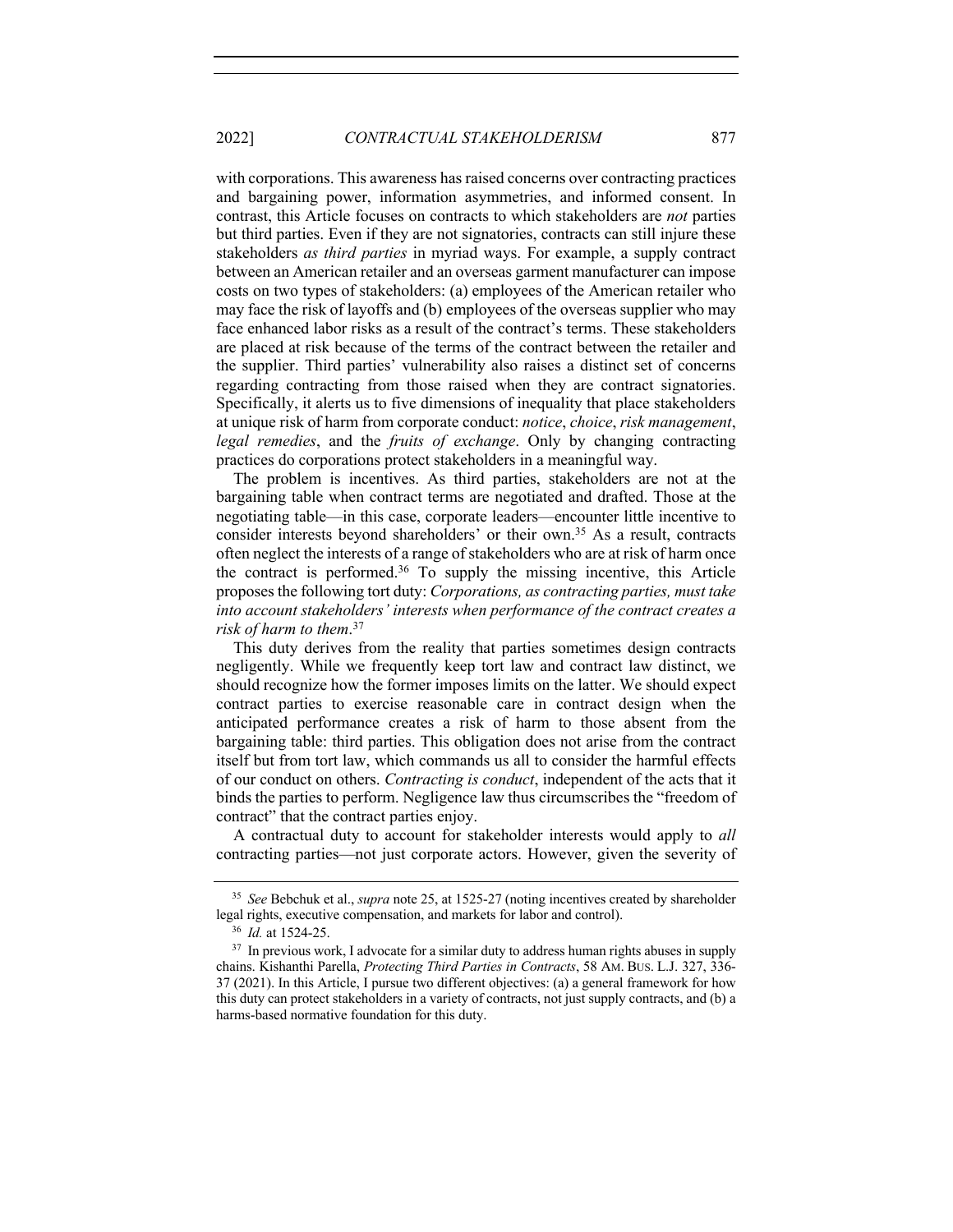impact, diversity of stakeholders, and scale of operations, this Article focuses on contracting choices of corporations as an illustration of the broader contractual duty to third parties. This examination is particularly significant in the context of the debate over corporate purpose because it demonstrates a way to address some of corporations' negative stakeholder impacts. By applying a tort duty to contract design, corporate actors must be mindful of the risks that their contracts create for nonsignatories to the contract. Specifically, they must account for their contract's negative externalities, which "occur[] where a decision is taken that results in an event which has adverse, uncompensated effects on another party who does not consent to it."<sup>38</sup> This analysis is especially significant where applicable regulations do not sufficiently address the negative externalities that the contracts create for corporate stakeholders. It may be less relevant when parties conform their transactions to regulations that address many of the pressing externalities that stakeholders confront.<sup>39</sup> For that reason, this Article applies its analysis to two contexts—data privacy and global supply chains that illustrate the severe externalities created by corporate conduct that remain inadequately addressed by current regulation.

Collectively, these proposed normative and practical changes offer a "contractual stakeholderism" approach that addresses many concerns of both camps of the stakeholder debate. It addresses the concerns of stakeholderism advocates by proposing a contractual solution for those stakeholder harms that originate within contract design. Through a *duty to contract*, this proposal creates an incentive to protect stakeholders that is otherwise absent. It also addresses two fears of the critics discussed above: *inauthenticity* and *impracticality*. It addresses inauthenticity by making a corporation's commitment to stakeholderism observable and verifiable; if corporate leaders mean what they say, then we should see that commitment demonstrated in the contracts that they write. It addresses impracticality by identifying whose interests count and which interests to privilege, as well as what action is needed—contract design. While not eliminating the burden of balancing interests, the proposed duty relieves much of this burden by providing greater clarity as to what stakeholderism requires of corporate leaders.

<sup>38</sup> Johnston, *supra* note 34, at 1; *see also id.* ("Prima facie, this is a market failure because it results in an inefficient allocation of resources: those who gain the benefits of the activity do not bear all the costs. A portion of the costs are transferred onto other economic agents.").

<sup>39</sup> *See, e.g.*, Victor Fleischer, *Regulatory Arbitrage*, 89 TEX. L. REV. 227, 238 (2010) ("On the surface, a typical business deal has only two parties: the buyer and the seller. But conceptually there are three parties, not two, at the negotiating table: the buyer, the seller, and the government—typically acting through statutes and regulations written in advance of the deal. The government imposes regulatory costs on transactions in the form of taxes, securitieslaw disclosure requirements, antitrust constraints, environmental-compliance obligations, and so on."). However, despite these regulations, parties can still engage in "regulatory arbitrage" as "a perfectly legal planning technique used to avoid taxes, accounting rules, securities disclosure, and other regulatory costs." *Id.* at 229.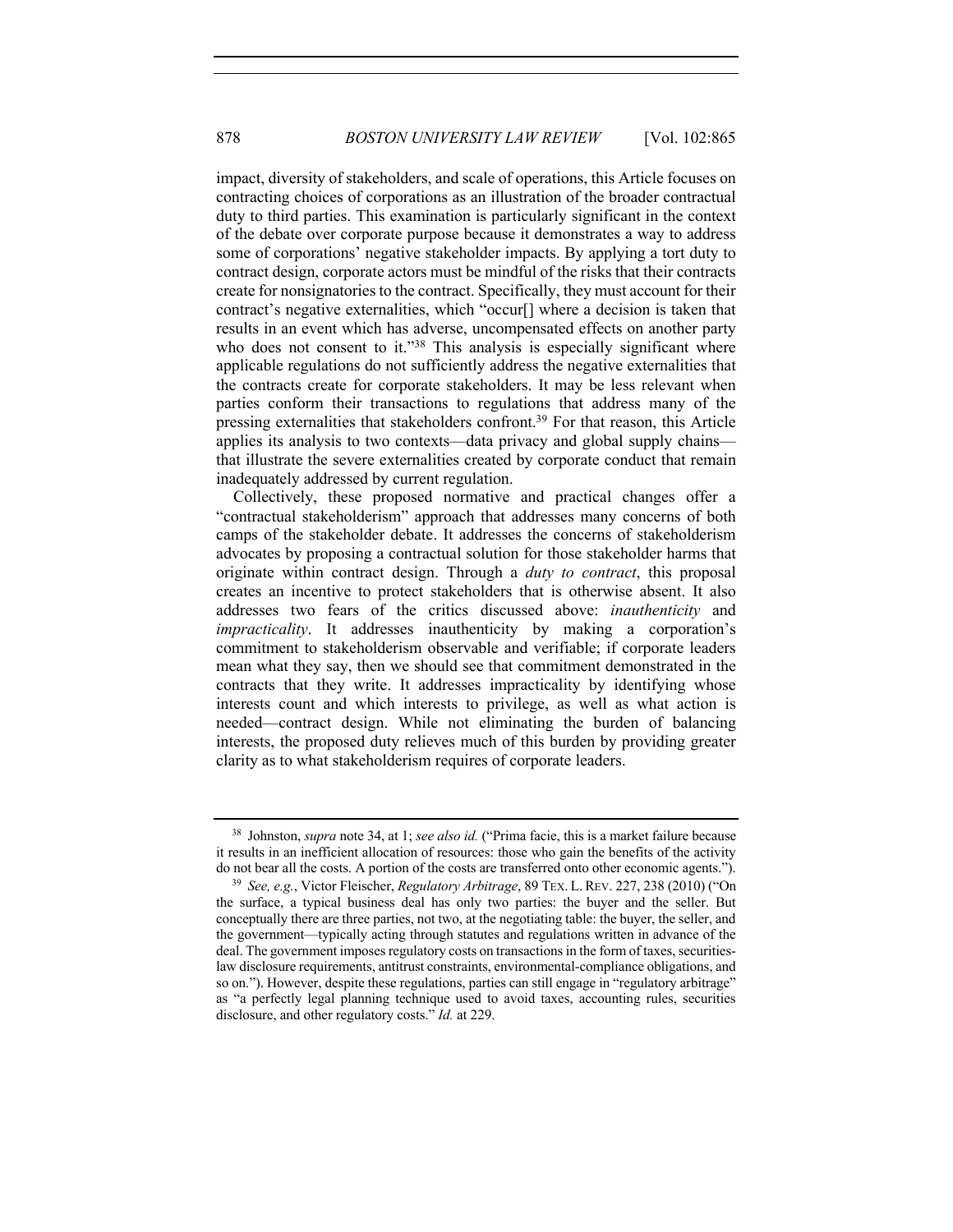This Article proceeds as follows. Part I explains how many stakeholderoriented views justify stakeholder protection based on the benefits that such protection brings to the corporation. Part I also demonstrates the limitations of a benefits-based approach by introducing a taxonomy that classifies "corporatestakeholder" interactions based on whether their interests converge, diverge, or conflict. Part II argues in favor of abandoning a benefits basis for stakeholder protection in favor of a normative foundation of harm prevention: corporate actors should protect stakeholders not because it benefits them to do so but because stakeholders will be harmed absent that protection. Part III proposes a duty to contract that can help operationalize the harms-based approach by requiring that corporate actors design contracts to minimize or eliminate risks to stakeholders that would otherwise result from contract performance. This Part provides concrete suggestions for contract design by applying the duty to contract to two illustrative examples involving data security and labor violations in supply chains. Part IV explains how this Article's proposal for "contractual stakeholderism" fulfills the aims of stakeholderism's advocates while simultaneously addressing the concerns of its critics. Finally, Part V addresses two potential objections to the normative and practical suggestions offered in this Article: (a) the limits of contract design to protect stakeholders and (b) the alternative option of public regulation to protect stakeholders.

# I. THE LIMITS OF THE BENEFITS-BASED APPROACH TO STAKEHOLDERISM

The justifications for stakeholder protection are important because they can determine the scope, strength, and beneficiaries of that protection. As discussed in this Part, many justifications rest upon a "business case" for stakeholder protection that emphasizes the business benefits that corporations gain from providing such protection. Unfortunately, this type of justification will insufficiently protect stakeholders from corporate harm. Section I.A provides a brief introduction to the stakeholder concept, while Section I.B examines several different strands of benefits-based approaches to stakeholder protection, beginning with the business case. Section I.C explains the limitations of the benefits approach by providing a taxonomy of interests between stakeholders and shareholders: *convergence*, *stalemate*, and *conflict*. The benefits approach may protect stakeholders when their interests converge with those of shareholders; it is less effective when their interests do not. Finally, Section I.D applies the benefits approach to two illustrative examples to demonstrate its limitations.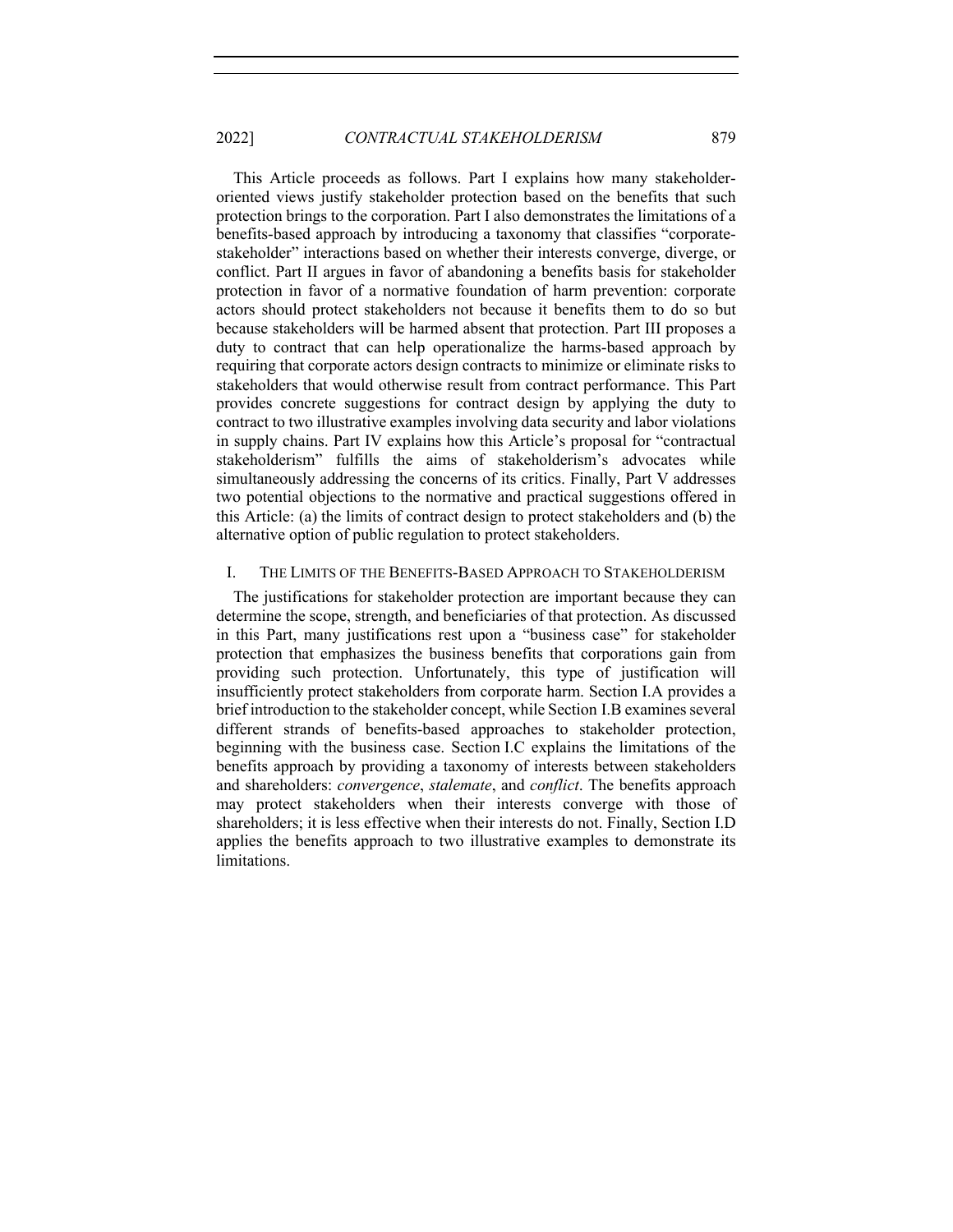### A. *What Does It Mean to Protect Corporate Stakeholders?*

A corporation's stakeholder is "[a]ny group or individual who can affect or is affected by the achievement of the firm's objectives."<sup>40</sup> Examples of such stakeholder groups include: owners, consumer advocates, customers, competitors, media, employees, suppliers, environmentalists, governments, and local community organizations.<sup>41</sup> According to business scholar R. Edward Freeman, these are all stakeholders of a corporation because "[e]ach of these groups plays a vital role in the success of the business enterprise in today's environment"<sup>42</sup> and "[e]ach ... has a stake in the modern corporation."<sup>43</sup> Shareholders provide financial capital; employees provide human capital; consumers provide revenue; suppliers provide raw materials, intermediate goods, and finished products (and human capital); governments provide a regulatory framework; and local communities provide the "social license to operate," to name a few.

Given their ability to affect the success of a corporation, one may expect that corporate managers would protect the interests of these stakeholders. Michael Porter and Mark Kramer advocate for "shared value," which refers to the "policies and operating practices that enhance the competitiveness of a company while simultaneously advancing the economic and social conditions in the communities in which it operates."44 Shared value is based on a belief in the interdependence of the well-being of the business organization and the broader environment in which it operates.45

If stakeholders matter, then what steps would we expect corporations to take to protect their interests? Let's consider two examples involving corporate stakeholders. In Hypothetical 1, a social media company allows its users to post pictures, videos, and other types of media through an app, which collects additional information such as users' locations, facial recognition data, and online browsing and purchasing practices. The social media company can, and does, sell that information to a number of other companies at considerable profit. <sup>46</sup> The app's users are stakeholders of the social media company because

<sup>46</sup> For example, in *Goldenshores Technologies*, the FTC had brought a complaint against the developer of a free flashlight app alleging that "the company's privacy policy deceptively

<sup>40</sup> R. EDWARD FREEMAN, STRATEGIC MANAGEMENT: A STAKEHOLDER APPROACH 25 exhibit 1.5 (Edwin M. Epstein ed., 1984).

<sup>41</sup> *Id.*

<sup>42</sup> *Id.* at 25.

<sup>43</sup> *Id.*

<sup>44</sup> Michael E. Porter & Mark R. Kramer, *Creating Shared Value: How to Reinvent Capitalism—and Unleash a Wave of Innovation and Growth*, HARV. BUS. REV., Jan.-Feb. 2011, at 62, 66.

<sup>45</sup> *Id.*; *see also* JEFFREY PFEFFER & GERALD R. SALANCIK, THE EXTERNAL CONTROL OF ORGANIZATIONS: A RESOURCE DEPENDENCE PERSPECTIVE 2 (Stanford Univ. Press 2003) (1978) (arguing that "organizations survive to the extent that they are effective" and "effectiveness derives from the management of demands, particularly the demands of interest groups upon which the organizations depend for resources and support").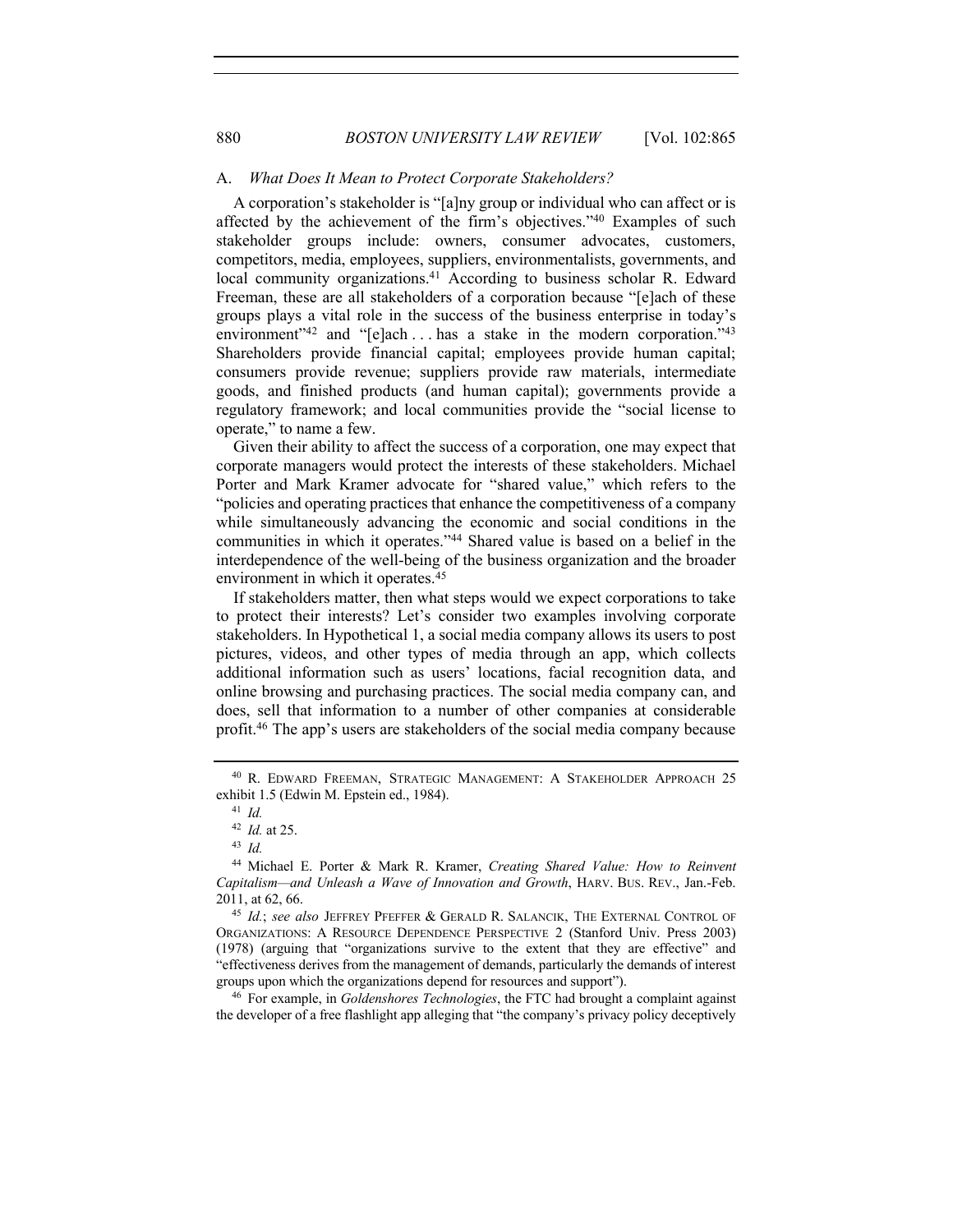they are the ones posting photos and uploading other information about themselves. If they desisted from these activities, the app would fail and, consequently, so would the social media company. Company policies and conduct also impact them, such as the company's decision to sell their personal information to another business.47 To protect stakeholders, we would expect the social media company to protect the data security of app users by disclosing to users, at registration and routinely after that, all the types of information that the app may collect and the company's planned uses of it, including the possible sale of the information to others (who may then sell it to additional third parties). We might also anticipate that the company would refrain from activities, including sale, that they could expect to be adverse to app users' interests, or

failed to disclose that the app transmitted users' precise location and unique device identifier to third parties, including advertising networks." Press Release, FTC, Android Flashlight App Developer Settles FTC Charges It Deceived Consumers (Dec. 5, 2013), https://www.ftc.gov/news-events/press-releases/2013/12/android-flashlight-app-developersettles-ftc-charges-it-deceived [https://perma.cc/Q25A-KG5U]. According to the FTC complaint, Goldenshores "represented . . . that [it] may periodically collect, maintain, process, and use information from users' mobile devices to provide . . . services to users related to the Brightest Flashlight App," but "failed to disclose or failed to adequately disclose that, when users run the Brightest Flashlight App, the application transmits, or allows the transmission of, their devices' precise geolocation along with persistent device identifiers to various third parties, including third party advertising networks." Goldenshores Techs., LLC, 157 F.T.C. 700, 705 (2014) (complaint). The FTC also alleged that although the users were given a choice to accept or reject the user license agreement, which contained terms on data collection, "the application transmits or causes the transmission of their device data, including the device's precise geolocation and persistent identifier, even before they accept or refuse the terms of the [agreement]." *Id.* at 704. In May 2020, the New York Attorney General entered into an agreement with Zoom Video Communications after the former investigated significant privacy concerns reported in the media regarding Zoom's videoconferencing technologies, including: (a) "Zoombombing," which involved uninvited participants interrupting conferences; (b) failures to use adequate encryption; (c) collection of Zoom users' data by Facebook, even from users without Facebook accounts; (d) data accessing and unnecessary disclosures by LinkedIn; and (e) leaks of personal information. Letter from Kim A. Berger, Chief, Bureau of Internet & Tech., New York State Off. of the Att'y Gen., to Travis LeBlanc, Cooley LLP (May 7, 2020), https://ag.ny.gov/sites/default/files /nyag\_zoom\_letter\_agreement\_final\_counter-signed.pdf [https://perma.cc/K5FA-G82D].

<sup>47</sup> *See* Kurt Wagner, *Facebook Shared User Data with Developers Longer than Promised*, BLOOMBERG L. (July 1, 2020, 5:10 PM), https://news.bloomberglaw.com/privacy-and-datasecurity/facebook-shared-user-data-with-developers-longer-than-promised ("If a user of a third party app was also connected to a Facebook friend through that app, developers are allowed to pull data from both users at once."); Shoshana Zuboff, *You, Me and a Dark New Economic Logic*, FIN. TIMES (London), Jan. 26, 2019, at 26 ("Some cellphone apps record your location as often as every two seconds for sale to third parties. In July 2017, iRobot's autonomous vacuum cleaner, Roomba, made headlines when the company's CEO, Colin Angle, told Reuters about its data-based business strategy for the 'smart home', stating that its stock price increased after its proposal to share free floor plans of customers' homes, scraped from the machine's new mapping capabilities.").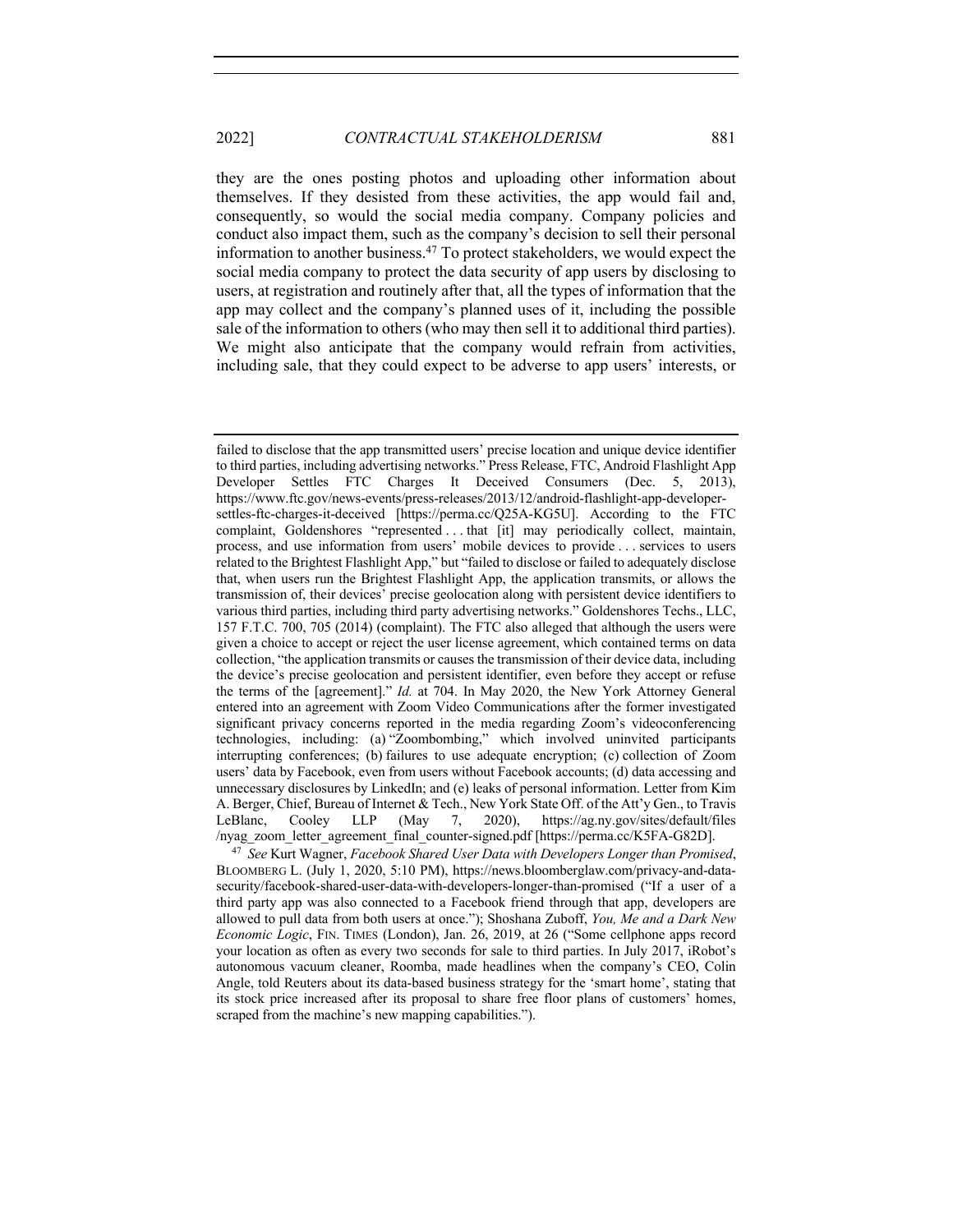that the company would only engage in those activities subject to app users' express permission.48

In Hypothetical 2, a brand company contracts with an overseas supplier to produce brand clothing at a particular price. This price is so low that the overseas supplier engages in hazardous labor practices to turn a profit, including subcontracting to informal production sites, enforcing a longer work day of up to twelve hours, and compromising health and safety precautions at the factory.<sup>49</sup> Suppliers are recognized stakeholders of the company they supply; their employees may also qualify as stakeholders because their welfare can affect the level of reputational risk that a company faces for "sweatshop conditions" overseas. We would expect that corporate actors would desist from using contracting terms once they realize those terms create "sweatshop conditions."

But despite the desirability of these actions, we witness a disappointing lack of them—*even* when corporations recognize that stakeholders are important. This is because it is not enough to identify the importance of stakeholders or even the desirable types of stakeholder protection. Instead, the extent, quality, and nature of that protection depend on its justifications.

# B. *The Benefits-Based Approach for Stakeholder Protection*

There are many good justifications for stakeholder protection. The trouble is that these justifications tend to rely on some form of a benefits-based approach in which stakeholders (*Group A*) should be protected because doing so brings some type of benefit—usually to someone else (*Group B*). The clearest example of this approach is the "business case" for stakeholder protection, but it is not

<sup>48</sup> In numerous ways, the opposite is true. *See, e.g.*, Zuboff, *supra* note 47, at 29 ("It has long been understood that capitalism evolves by claiming things that exist outside of the market dynamic and turning them into market commodities for sale and purchase. Surveillance capitalism extends this pattern by declaring private human experience as free raw material that can be computed and fashioned into behavioural predictions for production and exchange.").

<sup>&</sup>lt;sup>49</sup> In a number of lawsuits, plaintiffs brought claims against retailers for failure to monitor and inspect facilities in their supply chains. *See, e.g.*, Doe I v. Wal-Mart Stores, Inc., 572 F.3d 677, 679-80 (9th Cir. 2009) (affirming dismissal of claims by employees of Wal-Mart's foreign suppliers against Wal-Mart for failure to adequately monitor factory conditions); Rahaman v. J.C. Penney Corp., No. N15C-07-174, 2016 WL 2616375, at \*1 (Del. Super. Ct. May 4, 2016) (recounting plaintiffs' allegations that J.C. Penney and others "fail[ed] to ensure safe and healthy working conditions for [certain] garment factory employees"). In *Doe I v. Wal-Mart*, "[p]laintiffs allege[d] that the short deadlines and low prices in Wal-Mart's supply contracts force suppliers to violate [Wal-Mart's] Standards [for Suppliers] in order to satisfy the terms of the contracts." 572 F.3d at 680. Additionally, consumers have brought lawsuits under state consumer protection statutes against companies for failure to disclose the risk of child labor or forced labor in their supply chains. *See, e.g.*, Complaint for Violation of California Consumer Protection Laws at 4, Hodsdon v. Mars, Inc., 162 F. Supp. 3d 1016 (N.D. Cal. 2016) (No. 15-cv-04450) (alleging Mars did not disclose products made with child and slave labor).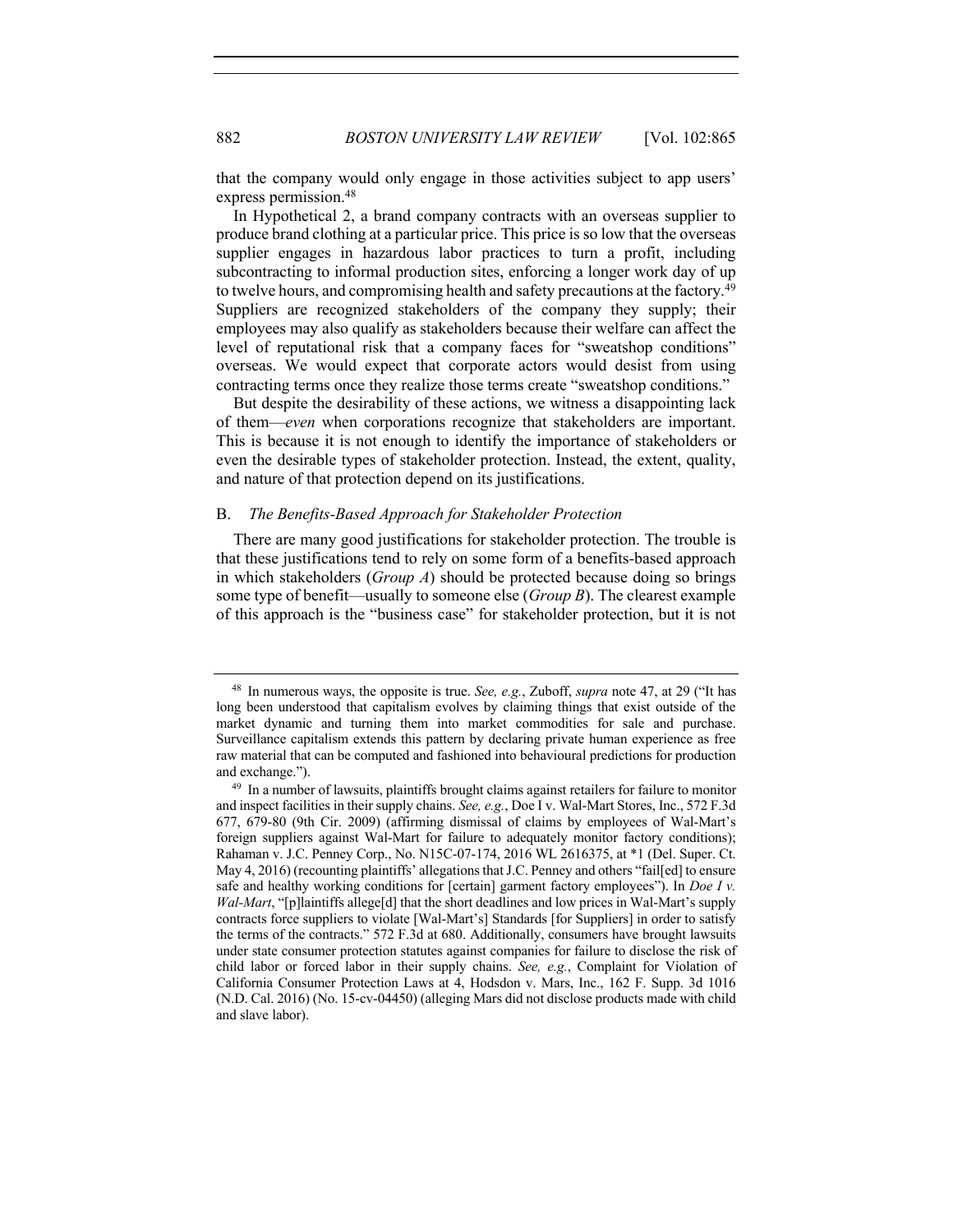the exclusive one. Instead, as discussed below, the category of benefits-based approaches is much broader and includes a greater diversity of arguments.

The first strand is the business case for stakeholder protection, which emphasizes the instrumental value of stakeholders for maximizing shareholder wealth.50 As scholars have explained:

[M]aximizing long-term value for shareholders requires paying close attention to the effects of the company's operations on stakeholders. For example, how the company treats employees could well affect its ability to attract, retain, and motivate the members of its labor force; how the company deals with customers could affect its ability to attract and retain them; and how the company deals with local communities or the environment could well affect its reputation and standing in ways that could be important for its success.<sup>51</sup>

Therefore, "to effectively serve the goal of enhancing long-term shareholder value, corporate leaders should take into account stakeholder effects—as they should consider any other relevant factors."52

But because stakeholderism is instrumental to achieving other goals, the latter will inevitably limit the strength of the former:

Whenever treating stakeholders well in a given way would be useful for long-term shareholder value, such treatment would be called for under either enlightened shareholder value or "old-fashioned" shareholder value. And whenever treating stakeholders well would not be useful for long-term shareholder value, such treatment would not be called for under either enlightened shareholder value or old-fashioned shareholder value.<sup>53</sup>

Critics point to the fact that director and CEO incentives continue to privilege shareholder welfare as support for their prediction.<sup>54</sup>

Other scholars emphasize the risk management function of ESG: consultation with stakeholder groups can inform management of potential social risks that

<sup>50</sup> *See* Bebchuk & Tallarita, *supra* note 11, at 97.

<sup>51</sup> *Id.* at 109.

<sup>52</sup> *Id.*

<sup>53</sup> *Id.* at 110; Lucian Bebchuk & Roberto Tallarita, *'Stakeholder' Capitalism Seems Mostly for Show*, WALL ST.J., Aug. 7, 2020, at A15 ("[Corporate leaders] can be expected to protect other stakeholders only to the extent that doing so would not hurt share value.").

<sup>54</sup> *See* Bebchuk & Tallarita, *supra* note 11, at 146 ("[T]he labor and control markets do not provide directors with any incentives to protect or benefit stakeholders. Unlike shareholders and management, though, stakeholders play no role in and have no power with respect to the selection or removal of directors. They have no voting rights and no other tool to influence the election of directors."); Fisch & Solomon, *supra* note 19, at 1320 (noting that "corporate law vests shareholders with some decision-making authority, through their power to elect directors and vote on certain structural issues such as mergers and bylaw and charter amendments"); Lund, *supra* note 11, at 7-10 (discussing disincentives for prosocial goals created by takeover markets, hedge fund activism, and executive compensation).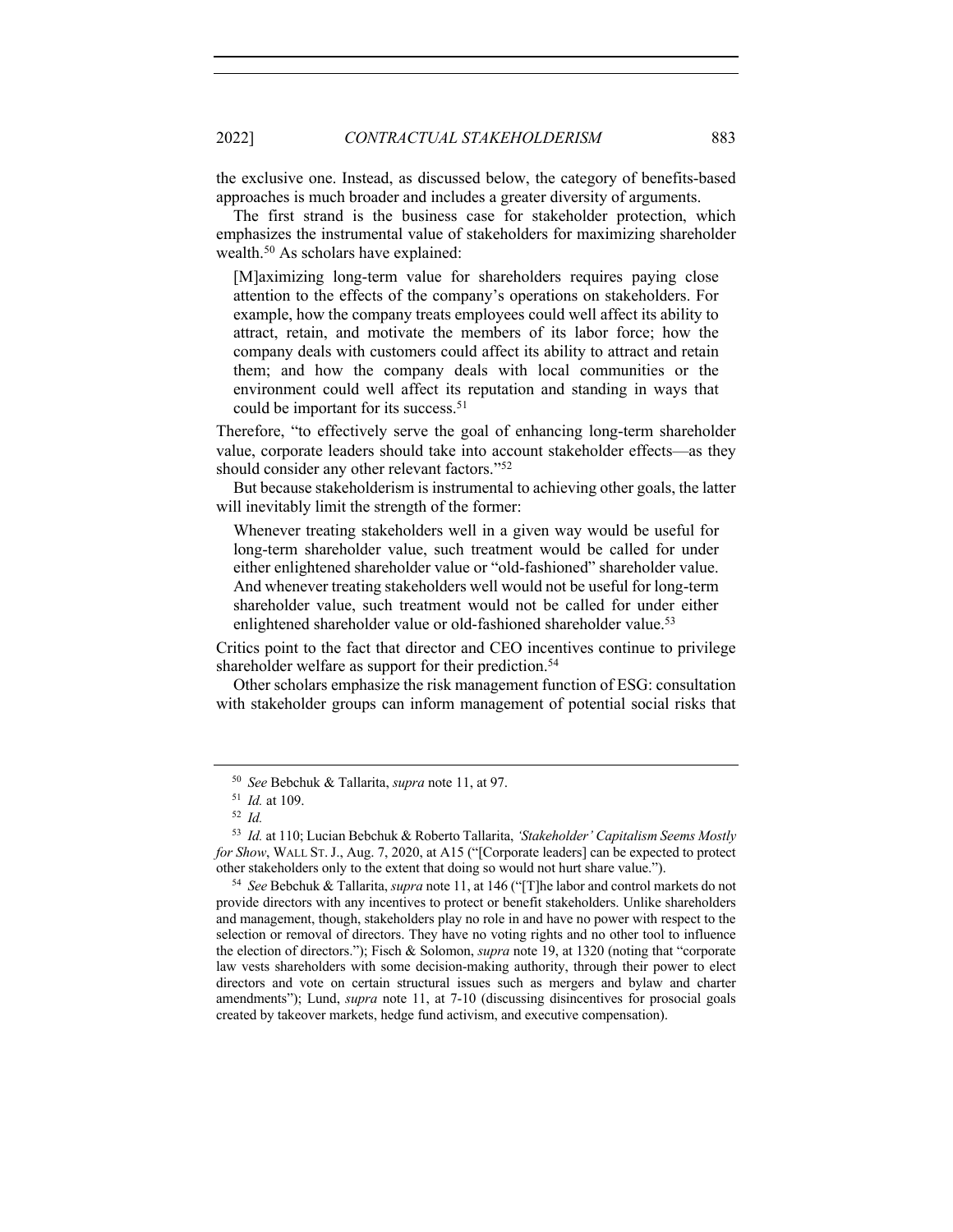may jeopardize the corporation and, by extension, shareholder interests.<sup>55</sup> They argue that it enables superior risk oversight compared to other monitoring mechanisms because sustainability (a) examines issues broader than legal risk, thereby identifying problems that may mature into misconduct;<sup>56</sup> (b) involves consultation with a broader set of individuals who may possess unique information;57 (c) encourages information sharing because of its emphasis on prevention through nonconfrontational approaches as opposed to sanctions for past conduct;<sup>58</sup> and (d) builds trust between the company and its stakeholders.<sup>59</sup>

But the business case is *not* the only form of a benefits-based approach. Instead, the category of benefits-based arguments includes the business case and other types of arguments that justify stakeholder protection based on the benefits that such protection will bring—to the corporation, society, or both. Some of these arguments have done substantial work in challenging the primacy of shareholder-centric considerations. However, because the touchstone of these approaches is some *benefit*, they risk establishing a circle of care that leaves some injured by corporate conduct on the outside.

One strand of scholarship views stakeholders as valuable in themselves but still justifies their protection based on the benefits they bring to the corporation.<sup>60</sup> The "team production" school of corporate law argues that "[i]n reality, the public corporation is not so much a 'nexus of contracts' (explicit or implicit) as a 'nexus of firm-specific investments,' in which several different groups contribute unique and essential resources to the corporate enterprise, and who each find it difficult to protect their contribution through explicit contracts."61 The lack of visibility of these different groups' contributions often

<sup>60</sup> *See, e.g.*, Margaret M. Blair & Lynn A. Stout, *A Team Production Theory of Corporate Law*, 85 VA. L. REV. 247, 250 (1999) ("Our analysis rests on the observation—generally accepted even by corporate scholars who adhere to the principal-agent model—that shareholders are not the only group that may provide specialized inputs into corporate production. Executives, rank-and-file employees, and even creditors or the local community may also make essential contributions and have an interest in an enterprise's success." (footnote omitted)).

<sup>61</sup> *See id.* at 275; *see also* Tamara Belinfanti & Lynn Stout, *Contested Visions: The Value of Systems Theory for Corporate Law*, 166 U. PA. L. REV. 579, 600 (2018) ("Business corporations consist of separate yet interconnected elements, including human capital (employees, executives, directors), financial capital (funds raised from operations and from

<sup>55</sup> *See, e.g.*, Gadinis & Miazad, *supra* note 28, at 1426 ("[B]y operationalizing their commitment to [ESG] values, companies are also seeking to avert the reputational uproar, stock price drop, and legal troubles following misconduct.").

<sup>56</sup> *See id.* at 1426-30.

<sup>57</sup> *See id.* at 1430-35.

<sup>58</sup> *See id.* at 1435-40.

<sup>59</sup> *See id.* at 1440-48; *id.* at 1466 ("[A] board that completely fails to operationalize sustainability is simply exposing its shareholders to much greater risk than they would otherwise have faced. . . . Thus, developing an ESG function and providing the company with a mechanism for early risk discovery and prevention is an imperative for directors and officers, who should find themselves in bad faith if they fail to act.").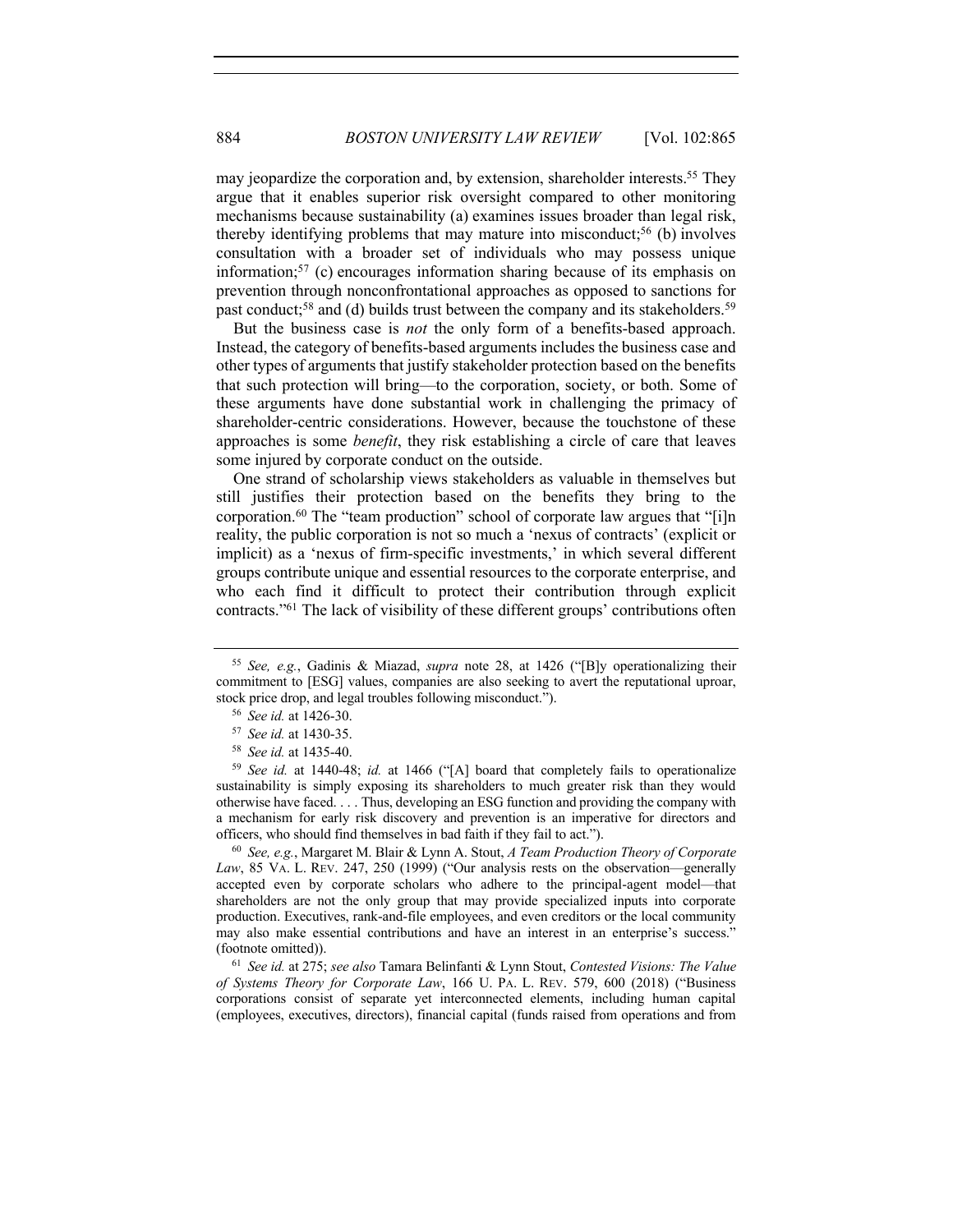leads to the elevation of shareholders over other stakeholders: "Fixating on the contributions of only one of these groups—shareholders—blinds us to the essential investments of the others and encourages management to prioritize shareholder interest alone."<sup>62</sup> Therefore, it is important to recognize how each member of the "team" contributes to the corporation's success, and boards of directors should serve as a "mediating hierarch" that balances the interests of all those who make firm-specific contributions to the corporation.<sup>63</sup> However, this leads to the inclusion of some stakeholders but not others. For example, some scholars prioritize employee interests:

The non-separable inputs within team production really belong to employees and shareholders. Shareholders provide capital that is taken within the firm and turned into discretionary funds. Employees work together under the aegis of the firm to produce goods or services in a manner that generally cannot be separated out to assign specific values. . . . Employees and shareholders are part of that team production process in a way that stakeholders outside the firm are not.64

By no means are these views substitutes for one another. However, they share a belief that stakeholder protection will ultimately generate certain important benefits—to shareholders, society, or both. As such, they all represent different

equity and debt investors), and physical capital (plant and equipment, inventory). Each element is distinct and serves a distinct purpose. For example, directors and officers supply managerial expertise; employees supply labor; the physical plant produces goods for sale; and financial capital purchases the labor and raw materials needed to produce more goods. These elements do not exist in isolation vis-à-vis each other. They are interconnected, influencing each other in ways that allow them to operate as a unified whole, separate and apart from their individual selves.").

<sup>62</sup> Greenfield, *supra* note 28, at 761.

<sup>63</sup> *See* Blair & Stout, *supra* note 60, at 271 ("When the potential for shirking and rentseeking is especially pronounced, team members as a group might prefer to relinquish control over both the team's assets and output to a third party—a 'mediating hierarch'—whose primary function is to exercise that control in a fashion that maximizes the *joint welfare of the team as a whole*."); *cf. id.* at 266 ("Team production . . . poses a difficult problem when it comes to designing efficient incentives. If the team members agree in advance to allocate any profits according to some fixed sharing rule, obvious free-rider problems arise: Each team member will have an incentive to shirk, since he will get the same share of the total whether or not he works hard. On the other hand, if the team members have no fixed sharing rule but simply agree to allocate rewards after the fact, when the time comes to divvy up the surplus all have incentives to indulge in wasteful rent-seeking, squandering time and effort haggling and trying to grab a larger share of the total output. The result in either case is suboptimal." (footnote omitted)).

<sup>64</sup> Grant M. Hayden & Matthew T. Bodie, *The Corporation Reborn: From Shareholder Primacy to Shared Governance*, 61 B.C. L. REV. 2419, 2456-57 (2020) (footnotes omitted); *see id.* at 2473-76.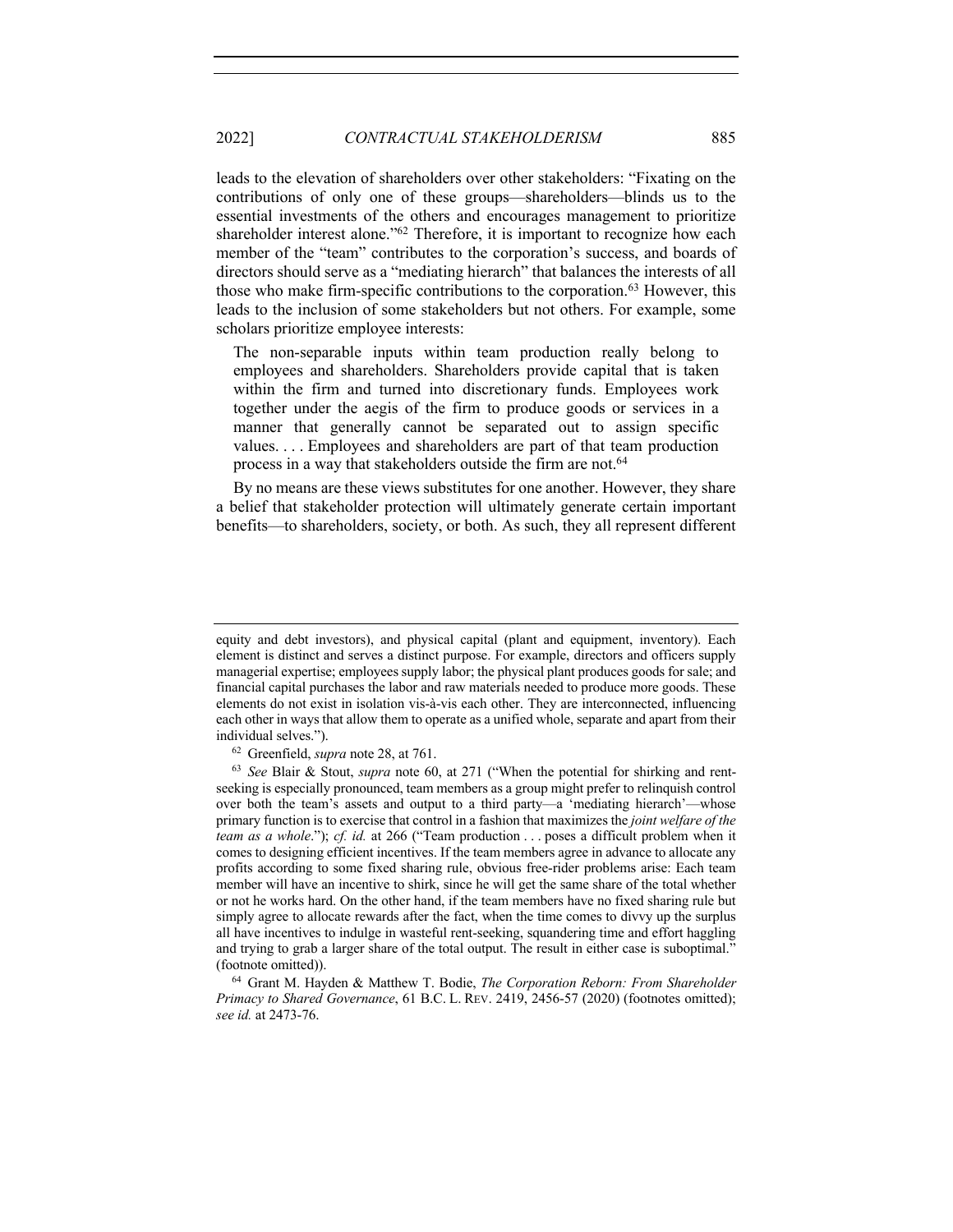variants of a "benefits-based approach" to stakeholderism that, as discussed below, may ultimately fail to protect stakeholders in important ways.<sup>65</sup>

# C. *The Limits of a Benefits Approach to Stakeholderism: Lack of Interest Convergence Between Shareholders and Stakeholders*

The main limitation of a *benefits approach* to stakeholderism is that, in many situations, stakeholder protection does *not* benefit the corporation. If it were in a corporation's interest to protect its stakeholders, then the social media company would *not* sell app users' data for profit, <sup>66</sup> and the clothing company would *not* dictate price terms so low so as to create risks of physical harms to the workers at its overseas factories.<sup>67</sup> Corporations fail to protect even significant stakeholders because, sometimes, the corporation may benefit from their exploitation. Otherwise, we would likely observe corporations acting differently than they currently do.

The root of this limitation is the lack of interest convergence between corporate actors and stakeholders.68 What is good for the stakeholder is not always good for the company.69 Instead, stakeholder dynamics can fall within at least three plausible scenarios. The effectiveness of the benefits approach depends on which of these scenarios accurately describes a particular interaction between a corporation and its stakeholders. As illustrated below in Figure 1, the benefits approach may be sufficient to justify stakeholder protection in Scenario 1, but becomes increasingly inadequate as we move along the spectrum to Scenarios 2 and 3.

<sup>65</sup> *See* Lund & Pollman, *supra* note 30, at 2631 ("[T]ying the consideration of stakeholder welfare to long-term shareholder value limits acceptable rationales and favors activity that can be reduced to measurable metrics tied to risk or financial value. It also renders the promotion of stakeholder welfare that cannot be justified as benefitting shareholders as outside the bounds of acceptable corporate activity, no matter the overall welfare benefits.").

<sup>66</sup> For an illustration of this hypothetical scenario, see *infra* Section III.B.1.

<sup>67</sup> For an illustration of this hypothetical scenario, see *infra* Section III.B.2.

<sup>68</sup> *See* Bell, *supra* note 32, at 523; Lund & Pollman, *supra* note 30, at 2609-12.

<sup>69</sup> *See* Lund, *supra* note 11, at 7-10.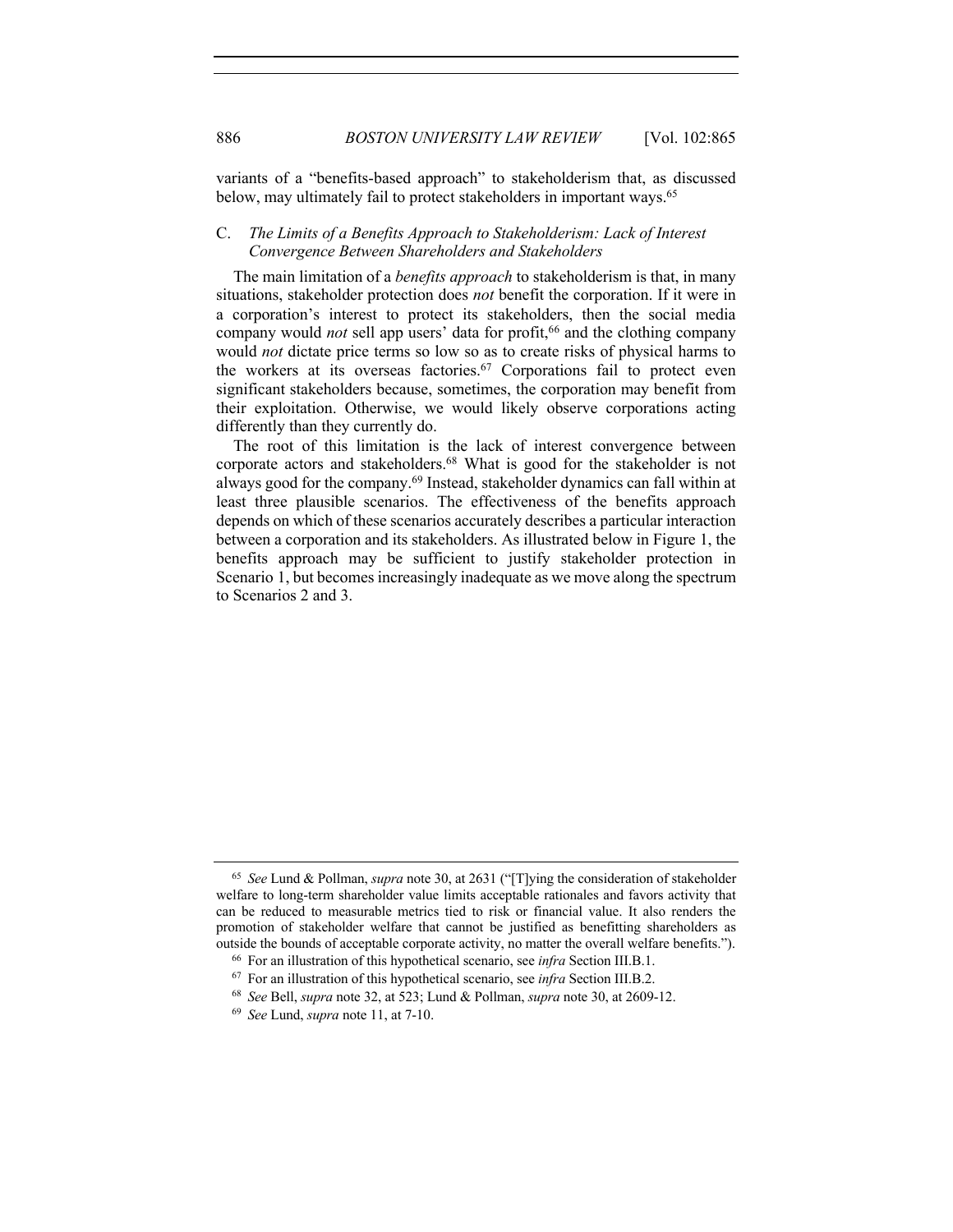

**Figure 1.** Stakeholder Protection Based on Interest Convergence.

In Scenario 1 ("interest convergence"), stakeholder and corporate interests converge: addressing the needs of various stakeholders will also benefit the company (and its shareholders). Interest convergence occurs when *direct* costs to stakeholders who are directly harmed by the misconduct lead to *derivative*  costs to corporations in terms of reputational, litigation, and regulatory (compliance) threats. For example, poor labor practices overseas can harm a variety of stakeholders, including employees of overseas suppliers and consumers (*direct costs*).70 These practices also threaten corporate well-being by leading to reputational losses, litigation threats, and even regulatory investigations and legislative action (*derivative costs*).

Stakeholder protection can offer a means for corporate actors to minimize the prospect of derivative costs by preventing direct costs to stakeholders. For example, corporations can manage both types of costs by consulting with stakeholders as part of risk management.<sup>71</sup> Stakeholders benefit by raising pressing issues with corporate representatives; these representatives benefit by gaining information of which they may have been unaware and that can be used to protect the company from a variety of risks.72 By addressing these risks, the corporate representatives protect both the interests of stakeholders and the interests of shareholders.

But not all direct costs impose derivative costs on corporations. In Scenario 2 ("interest stalemate"), management may be ambivalent about risks to

<sup>70</sup> *See, e.g.*, Doe I v. Wal-Mart Stores, Inc., 572 F.3d 677, 679-80 (9th Cir. 2009) (recounting claims by foreign suppliers' employees against Wal-Mart for working conditions in suppliers' factories).

<sup>71</sup> *See* Gadinis & Miazad, *supra* note 28, at 1466.

<sup>72</sup> *Id.* at 1432.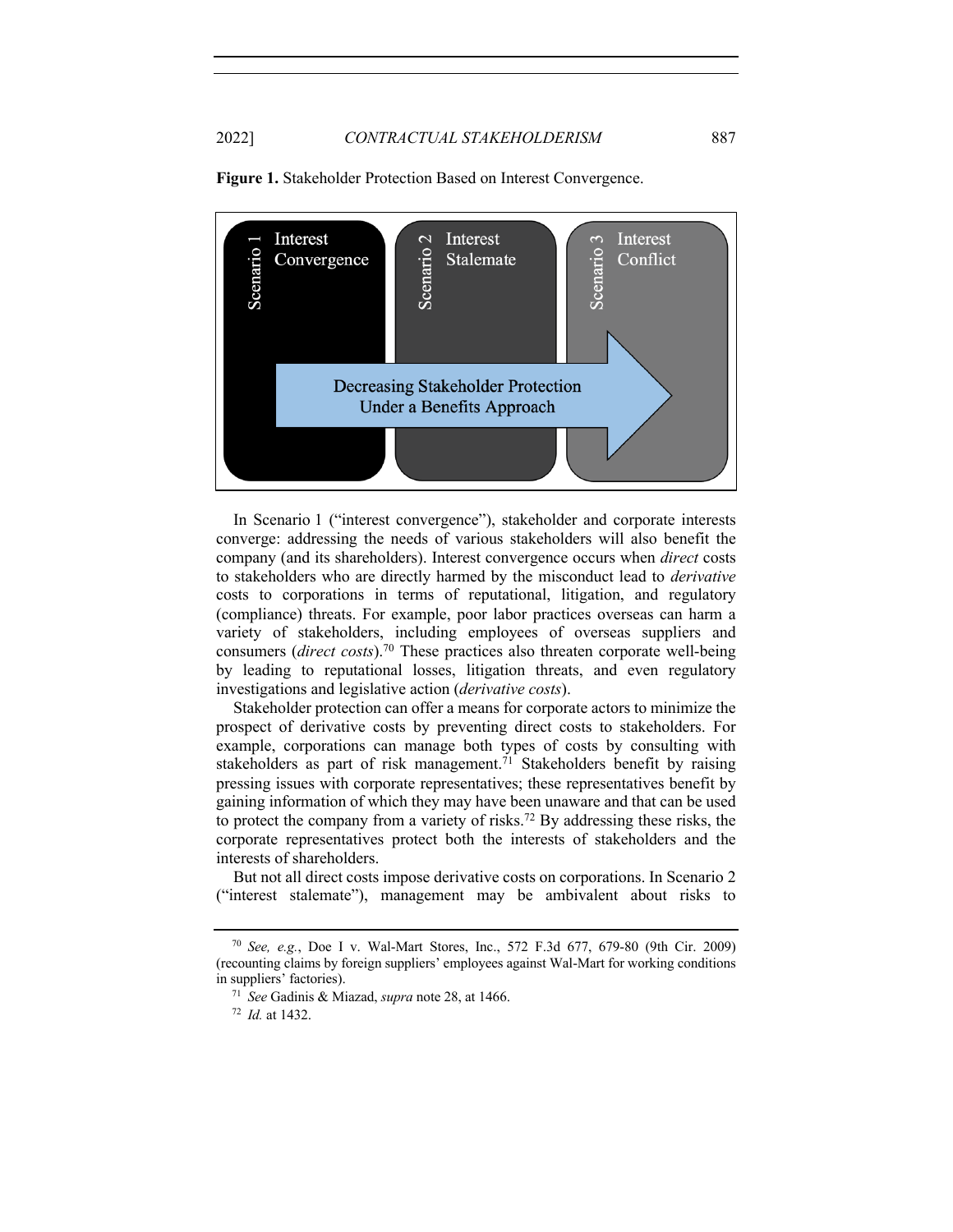stakeholders because, if realized, those risks do not trigger the types of derivative costs that endanger corporations. For example, some misconduct that imposes direct costs on stakeholders will lead to minimal reputational risks to the corporation because of limited media coverage, perceived insignificance of issues, and lack of interest among constituents who exercise leverage on the corporation. <sup>73</sup> Similarly, some misconduct will not lead to a viable litigation threat because there may be no cause of action with which to hold the corporation accountable.<sup>74</sup> Finally, legislators and regulators may lack the information, capacity, or will to respond to misconduct with legislative reform or heightened regulatory standards.75 These limitations introduce a break in the chain between direct costs and derivative costs: what is bad for stakeholders is *not* necessarily bad for a corporation's management and its shareholders. Here, stakeholder protection has limited instrumental value; thus, under a benefits approach, corporate management is unlikely to consider the needs of stakeholders.

Finally, there are situations in which what is best for the company is worst for other stakeholders. In Scenario 3 ("interest conflict"), the corporation may benefit financially from neglecting or even harming one or more stakeholder groups. Here, direct costs to stakeholders lead to derivative benefits to shareholders. Therefore, it does not benefit the corporation to address stakeholder concerns: it benefits them to impose the harm.

Which of these scenarios best captures reality? That is an open empirical question. If Scenario 1 describes the majority of stakeholder-corporation interactions, then a benefits approach is adequate to protect stakeholders: corporate actors protect stakeholder interests because doing so also protects the interests of the corporation. If Scenario 2 is the reality, then derivative costs will not follow from direct costs to stakeholders and, as a result, corporate actors may have little motivation to protect stakeholders because they have not incurred sufficient derivative costs. If Scenario 3 is the reality, then we can't expect corporate actors to protect stakeholder interests because doing so wouldn't

<sup>73</sup> *See* Nicole Deitelhoff & Klaus Dieter Wolf, *Business and Human Rights: How Corporate Norm Violators Become Norm Entrepreneurs*, *in* THE PERSISTENT POWER OF HUMAN RIGHTS 222, 229 (Thomas Risse, Stephen C. Ropp & Kathryn Sikkink eds., 2013) (noting that not all companies and sectors are vulnerable to consumer boycotts); *cf.* Kathryn Sikkink, *Codes of Conduct for Transnational Corporations: The Case of the WHO/UNICEF Code*, 40 INT'L ORG. 815, 823-33 (1986) (describing "special convergence of favorable characteristics" that led Nestlé to adopt infant formula marketing code in an effort to appease critics).

<sup>74</sup> *See, e.g.*, *Doe I*, 572 F.3d at 685 ("[W]e conclude that Plaintiffs have not stated a claim against Wal-Mart. Wal-Mart had no legal duty under [its Supplier] Standards or common law negligence principles to monitor its suppliers or to protect Plaintiffs from the suppliers' alleged substandard labor practices." (footnote omitted)); Rahaman v. J.C. Penney Corp., No. N15C-07-174, 2016 WL 2616375, at \*10 (Del. Super. Ct. May 4, 2016) ("Just as in *Doe I v. Wal-Mart,* Plaintiffs in this case have failed to allege facts to establish that Defendants owed Plaintiffs a duty of care.").

<sup>75</sup> *See* Gadinis & Miazad, *supra* note 28, at 1436-37.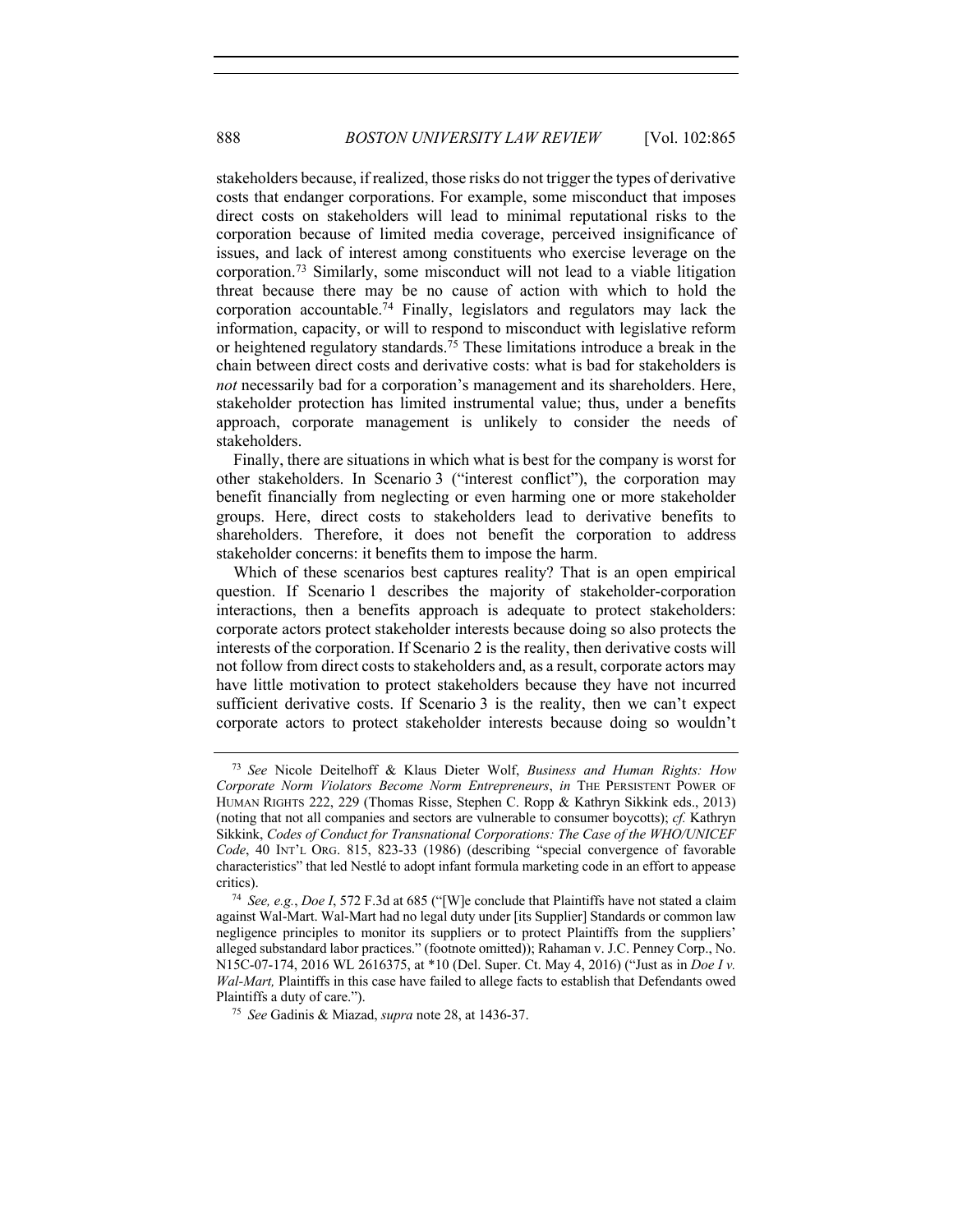benefit them; in fact, it would hurt them. The benefits approach only works if Scenario 1 describes reality; if not, the benefits approach fails to protect stakeholders most of the time. Reality most likely falls among all three scenarios. Stakeholders in Scenario 1 will receive protection; stakeholders in Scenarios 2 or 3 will not. The result is a skewed patchwork of protection for some stakeholders but not others.

Finally, it is important to acknowledge that a comparable thought exercise can apply to other variants of the benefits-based approach. For example, there may be situations in which the envisioned stakeholder protection does not bring about the expected societal benefits. The question is whether stakeholder protection is jeopardized if these benefits fail to materialize.

# D. *The Problem with the Benefits Approach in Practice: Illustrative Examples*

In order to demonstrate the limitations of the benefits approach, this Section revisits the hypotheticals discussed above.76 In Hypothetical 1, users of the social media app certainly bring a range of benefits to the social media company. However, what is in the best interest of these users may not be in the best interest of the company. Instead, it is often in the financial interest of the latter to collect information about its users—volunteered and otherwise—that it then sells to third parties. <sup>77</sup> This is a classic example of interest conflict (Scenario 3) because the types of privacy controls desirable to users may be contrary to the social media company's financial objectives—especially when some, such as Apple CEO Tim Cook, claim that the business of such social media companies is the users' information.78 For example, one sociologist has argued the following:

<sup>78</sup> *Apple CEO Tim Cook Takes Shots at Facebook over Online Privacy*, MKT.WATCH (Jan. 28, 2021, 7:25 PM), https://www.marketwatch.com/story/apple-ceo-tim-cook-takes-shots-atfacebook-over-online-privacy-01611879927 (reporting Cook's statement that "[t]oo many [social media companies] are still asking the question 'how much can we get away with?' when we should be asking 'what are the consequences?'"); Matthew Panzarino, *Apple's Tim Cook Delivers Blistering Speech on Encryption, Privacy*, TECHCRUNCH (June 2, 2015, 5:34 PM), https://techcrunch.com/2015/06/02/apples-tim-cook-delivers-blistering-speech-onencryption-privacy/ [https://perma.cc/6XHZ-KLTV] (reporting Cook's statement: "I'm speaking to you from Silicon Valley, where some of the most prominent and successful companies have built their businesses by lulling their customers into complacency about their personal information. . . . They're gobbling up everything they can learn about you and trying

<sup>76</sup> *See supra* Section I.A.

<sup>77</sup> *See generally, e.g.*, APPLE INC., A DAY IN THE LIFE OF YOUR DATA (2021) (describing how user data is collected, tracked, shared, and utilized by Apple, app developers, third-party data brokers, advertisers, and other entities); Zeynep Tufekci, Opinion, *Facebook's Surveillance Machine*, N.Y. TIMES (Mar. 19, 2018), https://www.nytimes.com/2018/03/19/opinion/facebook-cambridge-analytica.html (explaining how Cambridge Analytica offered to pay Facebook users to download and use personality quiz app on Facebook that "'scraped' information from their Facebook profiles as well as detailed information from their friends' profiles" which "Facebook then provided . . . to the makers of the app, who in turn turned it over to Cambridge Analytica").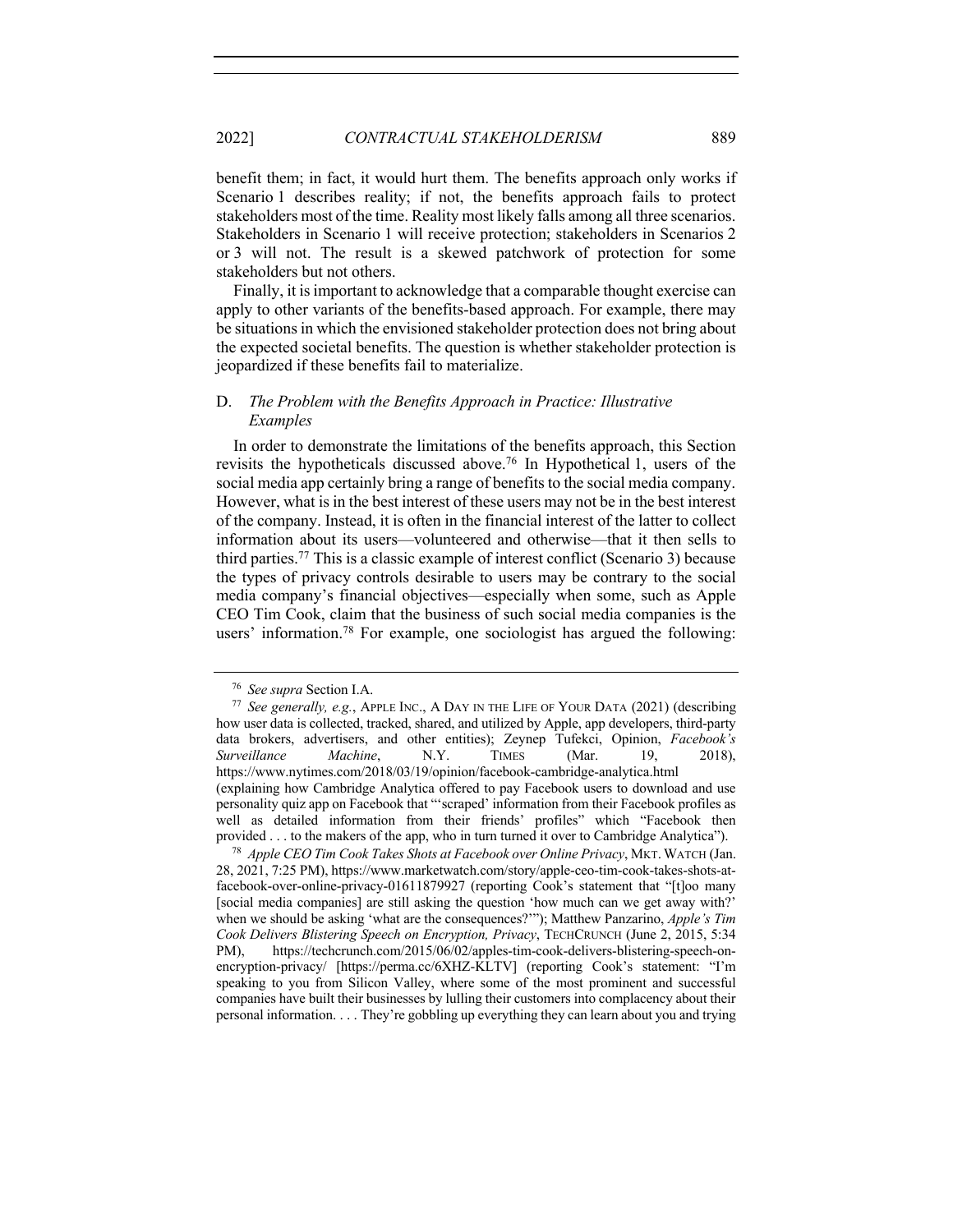"Facebook makes money . . . by profiling us and then selling our attention to advertisers, political actors and others. These are Facebook's true customers, whom it works hard to please."<sup>79</sup> It may also not be in the interests of these companies to safeguard the security of their users' information from third parties because the companies are not the ones who suffer directly from the harms that may result: "Because companies do not have to internalize the[] negative externalities borne by individuals, the number of data breaches continues to grow."80

In Hypothetical 2, a number of companies benefit from decreasing payments to their suppliers while simultaneously increasing production volume and shortening delivery times.<sup>81</sup> These choices benefit companies' marketing efforts, sales, and production of goods, helping to maximize profits.<sup>82</sup> In certain circumstances, the reputational backlash from "sweatshop conditions" may persuade companies to change these contract parameters because the direct costs to suppliers lead to negative derivative costs for corporations (Scenario 1); in other situations, not so much (Scenario 3).

For example, following the onset of the COVID-19 pandemic, many brandname companies, such as Kohl's and Primark, suspended or canceled their orders with their foreign suppliers.83 Other companies, such as Marks and Spencer or PVH Corporation (the parent company of Calvin Klein and Tommy Hilfiger, among others) used the pandemic to unilaterally modify contracts to extend payment terms, such as from 90 days to 120 days; still others requested deep discounts that applied retroactively.84 Many took these actions *even* when they could afford not to do so *and* when the suppliers had already produced the goods *and* when these companies knew (or could reasonably predict) the

<sup>80</sup> Daniel J. Solove & Danielle Keats Citron, *Risk and Anxiety: A Theory of Data-Breach Harms*, 96 TEX. L. REV. 737, 745 (2018).

<sup>81</sup> *See, e.g.*, Mark Anner, *Squeezing Workers' Rights in Global Supply Chains: Purchasing Practices in the Bangladesh Garment Export Sector in Comparative Perspective*, 27 REV. INT'L POL. ECON. 320, 321 (2020) (recognizing that fashion brands compete with low retail prices and high speed to market through "source squeezing" on suppliers).

<sup>82</sup> *Id.* Other contributing factors include increased competition among suppliers, technological innovation that augments the power of lead firms, and "growing pressure from investors on lead firms to reduce costs and increase margins." *Id.* at 323.

<sup>83</sup> JEFF VOGT, INT'L LAWS. ASSISTING WORKERS NETWORK; MIRIAM SAAGE-MAAß & BEN VANPEPERSTRAETE, EUR. CTR. FOR CONST. & HUM. RTS.; BEN HENSLER, WORKER RTS. CONSORTIUM, FARCE MAJEURE: HOW GLOBAL APPAREL BRANDS ARE USING THE COVID-19 PANDEMIC TO STIFF SUPPLIERS AND ABANDON WORKERS 5-7 (Corey Barber & Arite Keller eds., 2020).

to monetize it. We think that's wrong. And it's not the kind of company that Apple wants to be."); *see also* Tufekci, *supra* note 77 (arguing that Cambridge Analytica scandal was "an alltoo-natural consequence of Facebook's business model, which involves having people go to the site for social interaction, only to be quietly subjected to an enormous level of surveillance").

<sup>79</sup> Tufekci, *supra* note 77.

<sup>84</sup> *Id.* at 7.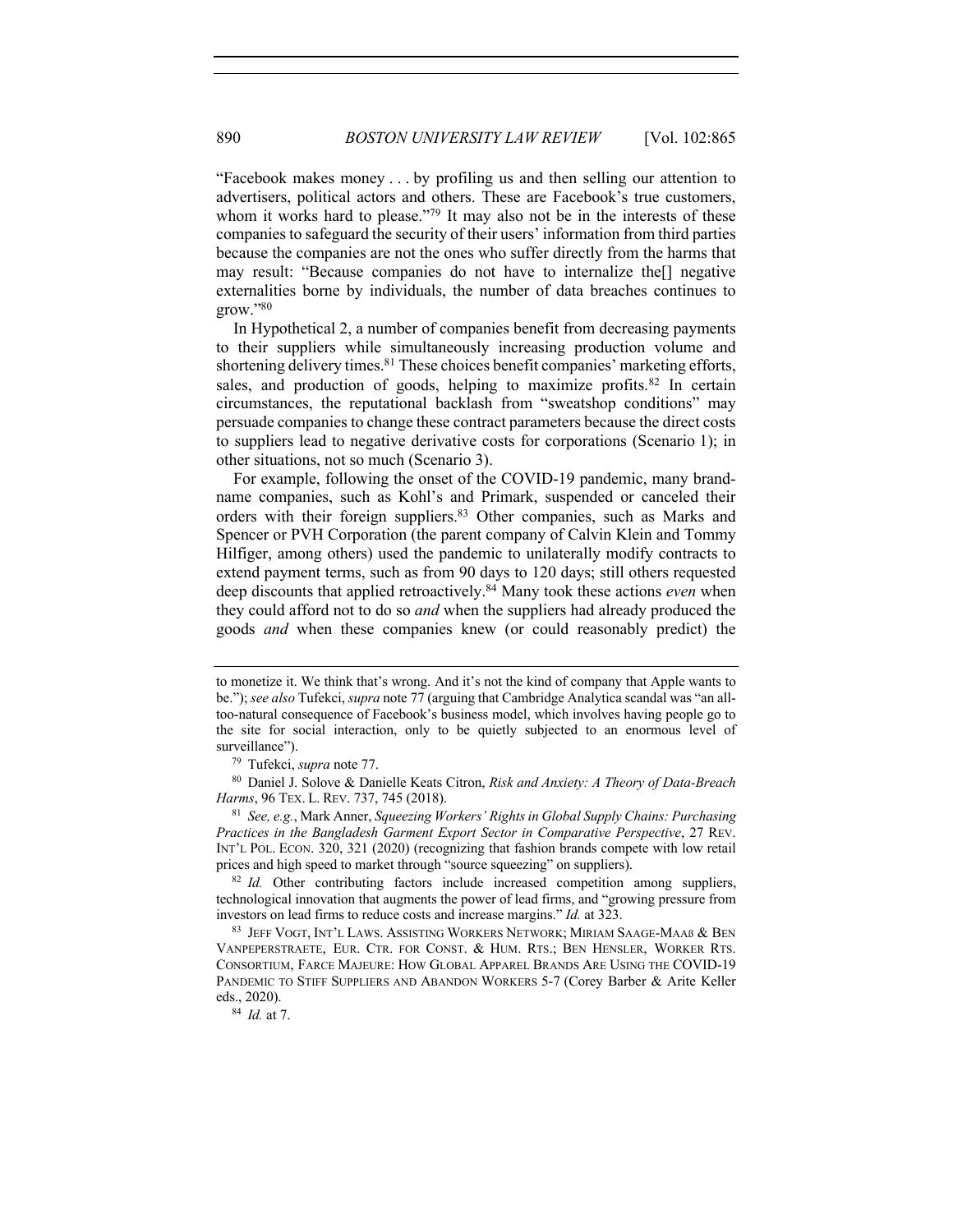consequences of terminated contracts for the suppliers (and their workers).<sup>85</sup> Following consumer backlash, some companies reversed course and agreed to honor the terms of the original purchase orders.<sup>86</sup> Many still refused to do so, even when the business case would have recommended another course of action; suppliers are important stakeholders and it would serve the interests of brand companies to maintain the operational viability and loyalty of these companies for post-pandemic operations. $87$  Additionally, the consequences of terminated contracts, including the harms suffered by overseas workers, can and did expose the brand companies to reputational harm.88 But despite these benefits from protecting stakeholders, many companies still chose not to do so. This is but one example of corporations imposing direct costs on stakeholders because it benefits the corporation to do so.

In both of these examples, the benefits approach to stakeholderism falls short: Corporations do not protect their stakeholders when it does not benefit them to do so or when they benefit by imposing the harm. To protect stakeholders effectively, we need to shift our foundations for stakeholder protection from receipt of benefits to prevention of harms.

#### II. SHIFTING STAKEHOLDERISM FROM BENEFITS TO HARMS

A better normative basis for stakeholder protection focuses on the *threatened harms* from corporate conduct rather than the perceived benefits of stakeholder protection. The prevention of harms requires closer examination of a corporation's contracting practices. Contracts are the primary means through which corporations interact in society. Many harms befalling stakeholders originate in various contracts that corporations maintain: *arbitration agreements* that foreclose the possibility of litigation, thereby impeding consumer rights;<sup>89</sup> *employment agreements* that force workers to give up privacy rights at the workplace;<sup>90</sup> and more. These contracts can reduce the well-being of signatories, but the promised performance can increase or decrease the well-being of one or more individuals who were never part of the deal.<sup>91</sup>

A harms-based stakeholderism approach requires corporations to consider the effects on stakeholders when they negotiate, draft, and sign contracts with others—even if doing so doesn't bring any tangible benefits to corporations.

<sup>91</sup> Bagchi, *supra* note 34, at 212.

<sup>85</sup> *Id.* at 4-7, 11.

<sup>86</sup> *Id.* at 1-2.

<sup>87</sup> *Id.* at 2, 7-8.

<sup>88</sup> *See id.* at 1-2.

<sup>89</sup> *See* Lauren Guth Barnes, *How Mandatory Arbitration Agreements and Class Action Waivers Undermine Consumer Rights and Why We Need Congress to Act*, 9 HARV. L. & POL'Y REV. 329, 336-40 (2015).

<sup>90</sup> *See* Daniel P. O'Gorman, *Looking Out for Your Employees: Employers' Surreptitious Physical Surveillance of Employees and the Tort of Invasion of Privacy*, 85 NEB. L. REV. 212, 253-54 (2006).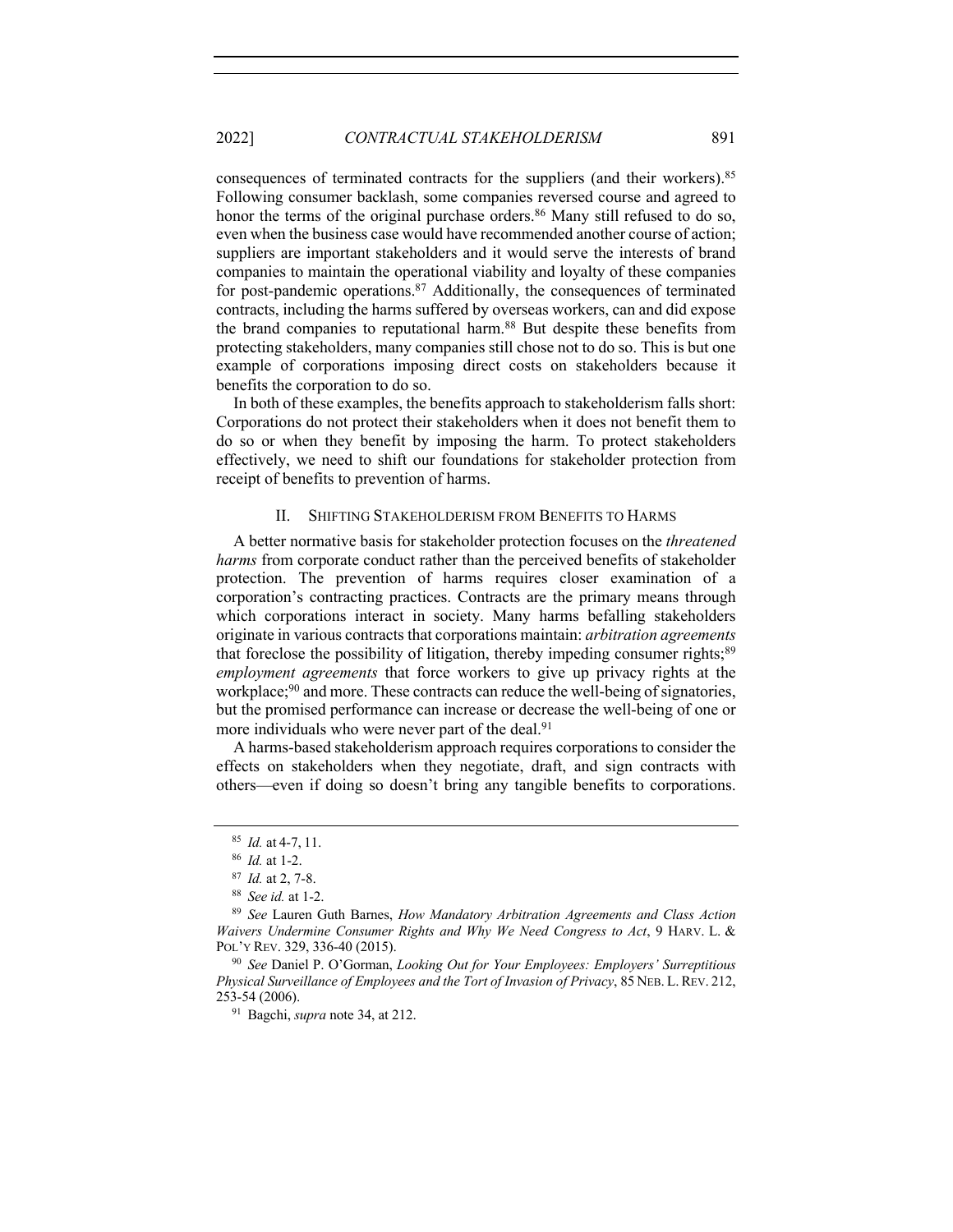This is because the act of contracting sets into motion processes that may not have otherwise occurred. While both the contracting parties and the broader public may reap considerable benefits from those processes, each may also be at risk for various types of harms; however, only parties are afforded an opportunity to consent to and address those risks that the contract creates. Section II.A describes the unique vulnerabilities that a contract creates for both contracting parties and third parties. While both are vulnerable, five dimensions of inequality distinguish the powers of contracting parties and third parties: *notice*, *choice*, *risk management*, *legal remedies*, and *fruits of exchange*.

### A. *Vulnerabilities in Contracts: Contract Parties vs. Third Parties*

Each contracting party's risk originates in its vulnerability to the other party or parties. Contractual vulnerability is particularly acute in "idiosyncratic exchanges" which refer to goods and services "where investments of transaction-specific human and physical capital are made and, contingent upon successful execution, benefits are realized."92 These types of exchanges leave contracting parties particularly vulnerable because the transaction-specific investments lead to a "bilateral monopoly."93 As a result:

[B]oth buyer and seller are strategically situated to bargain over the disposition of any incremental gain whenever a proposal to adapt is made by the other party. Although both have a long-term interest in effecting adaptations of a joint profit-maximizing kind, each also has an interest in appropriating as much of the gain as he can on each occasion to adapt.  $94$ 

A famous example involves General Motors and its supplier, Fisher Body Corporation.95 The parties' contract contemplated that Fisher Body make highly specific investments to produce automobile bodies for General Motors; the level of specificity created the risk that General Motors could leverage the investments by threatening to purchase a lower output, or none at all, unless Fisher Body reduced the price.<sup>96</sup>

Notably, these vulnerabilities result from contract design.<sup>97</sup> The same contract that creates the potential for profit also creates the possibility of harm. For example, franchises create the possibility of immense wealth for both

<sup>92</sup> Oliver E. Williamson, *Transaction-Cost Economics: The Governance of Contractual Relations*, 22 J.L. & ECON. 233, 240-41 (1979).

<sup>93</sup> *Id.* at 241; *see also* Oliver D. Hart, *Incomplete Contracts and the Theory of the Firm*, 4 J.L. ECON. & ORG. 119, 121 (1988) ("Once . . . relationship-specific investments have been made the parties are (at least partially) 'locked in,' and hence they are at each other's mercy and opportunistic behavior may rule.").

<sup>94</sup> Williamson, *supra* note 92, at 242.

<sup>95</sup> *See* Benjamin Klein, *Why Hold-Ups Occur: The Self-Enforcing Range of Contractual Relationships*, 34 ECON. INQUIRY 444, 445-46 (1996).

<sup>&</sup>lt;sup>96</sup> *Id.* at 445. In practice, the contract design solution that was adopted to prevent this type of hold-up resulted in General Motors being held up by Fisher Body. *Id.* at 446-47.

<sup>97</sup> *See id.* at 446.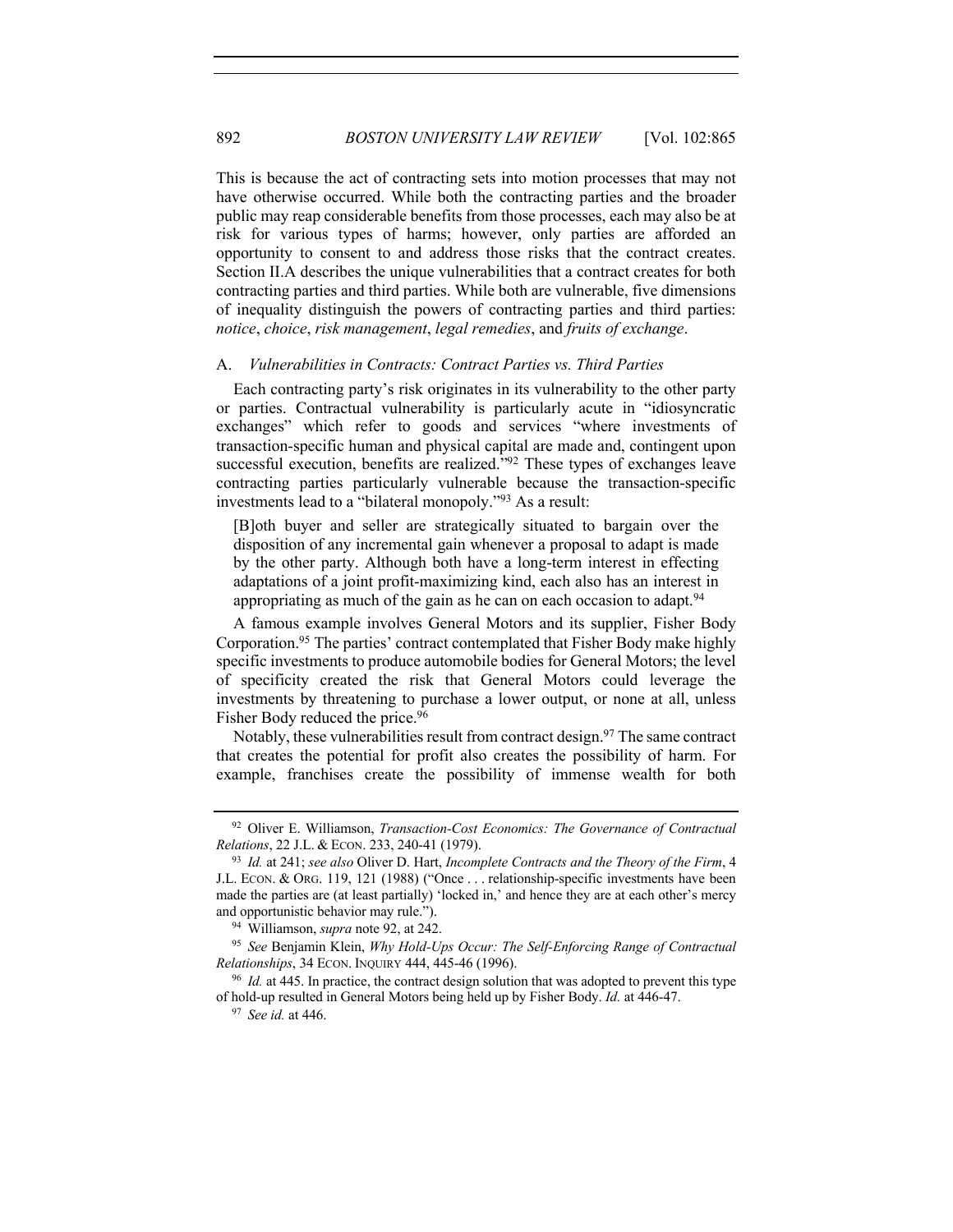franchisors (through sales, fees, and royalties) $98$  and franchisees (through profits).99 However, the arrangement places the two parties in a position of vulnerability vis-à-vis the other. Franchisors are vulnerable to free riding by franchisees who may sacrifice quality control to maximize profits, thereby placing the franchisor at risk if poor quality control jeopardizes the franchisor's trademark and broader franchise.100 Conversely, franchisees are vulnerable to franchisors leveraging franchisee capital investments by raising prices or increasing volume requirements, among other efforts.<sup>101</sup>

But contracting parties are not the only ones who may confront risks of harm. *Stakeholders* may also be affected as contractual *third parties*. For example, all of the stakeholders discussed in the previous hypotheticals are injured as a result of the contracts that a corporation enters into with another party. In Hypothetical 1, the contracts at issue are between the social media company and, for example, a marketing company, but the exchanged performance—money for data sharing—affects the interests, if not rights, of all the users who use that platform.102 In Hypothetical 2, supply contracts between a corporation and its suppliers create the risks of labor, safety, and health risks—even human trafficking—for those individuals who are employed by the supplier or subcontractor.<sup>103</sup> While they did not sign the supply contract, their rights will be affected by the price, volume, and other terms set in that agreement.<sup>104</sup> These examples highlight how stakeholders—as contractual third parties—can still suffer from the terms of corporate agreements.

### B. *Disparities in Risk Acceptance, Management, and Compensation*

There's something particularly disturbing about subjecting individuals to risks of harms to which they have not consented; this is the *problem of unconsented risk*. But this problem is compounded when we allow a different class of individuals to consent before it is subject to similar risks from the same source; this is the *problem of disparity in risk acceptance*. This disparity is evident in five distinct contexts: *notice*, *choice*, *risk management*, *legal remedies*, and *fruits of exchange*.

First, unlike third parties, contracting parties have notice of the risks the contract creates because they are the agents of its creation; as such, they have information about how the contract is designed to unfold and the foreseeable consequences of performance.105 Admittedly, even contracting parties cannot

<sup>104</sup> *See* Anner, *supra* note 81, at 321.

<sup>98</sup> *See* Gillian K. Hadfield, *Problematic Relations: Franchising and the Law of Incomplete Contracts*, 42 STAN. L. REV. 927, 935-36 (1990).

<sup>99</sup> *See id.* at 950, 958.

<sup>100</sup> *Id.* at 949-50.

<sup>101</sup> *Id.* at 951-52.

<sup>102</sup> *See supra* notes 77-79 and accompanying text.

<sup>103</sup> *See supra* notes 81-82 and accompanying text.

<sup>105</sup> *See, e.g.*, Klein, *supra* note 95, at 447 ("General Motors and Fisher Body were aware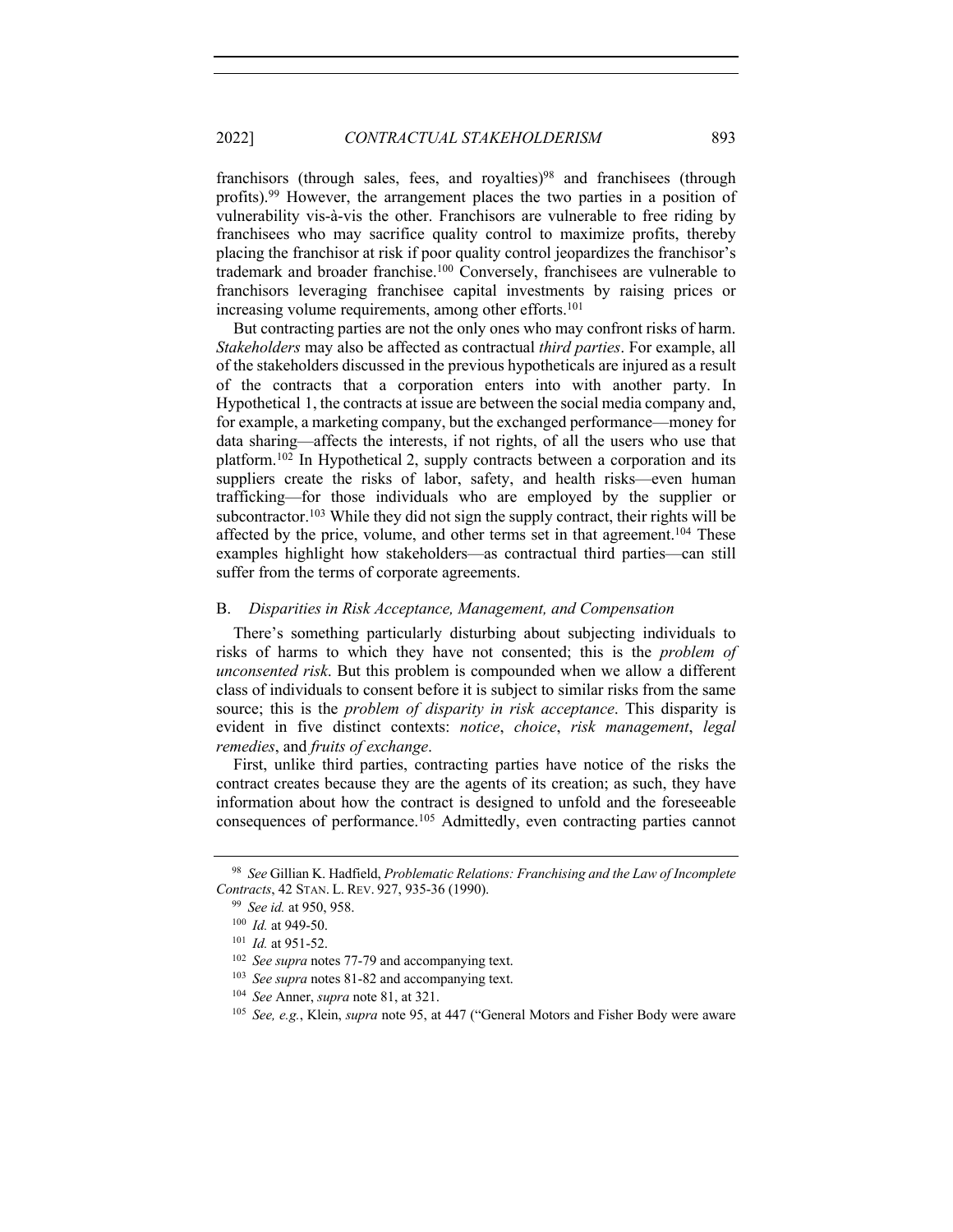envision all possible outcomes of performance. <sup>106</sup> The literature on "incomplete contracts" highlights the challenge of attempting to anticipate all contingencies in an efficient manner.107 But contracting parties more likely struggle to predict the *unforeseen causes of breach* than the *expected consequences of performance*.

A contract may be breached for a number of reasons—some predictable, others not. For example, with respect to the COVID-19 pandemic, parties may not have foreseen the possibilities of a pandemic, governmental responses, and the effects on the parties' abilities to fulfill their contractual obligations.108 Therefore, they may not have included language in their force majeure clause that addresses the pandemic<sup>109</sup>—or may even have neglected to include a force majeure clause at all.110 The parties were therefore stuck with a risk allocation they may not have agreed to had they anticipated the possibility and consequences of the COVID-19 pandemic.<sup>111</sup>

<sup>107</sup> *See, e.g.*, Hadfield, *supra* note 98, at 947 ("[T]he key characteristic of the franchise contract is its incompleteness."); *id.* at 947-48 ("To write a complete contract for this purpose would be to attempt to reduce to written form a complete listing of all the different business decisions that the franchisor could undertake under all possible future circumstances, and also to specify the range of compliance responses available to the franchisee in each case. . . . [T]his is an essentially impossible task . . . .").

<sup>108</sup> *See* Colin C. Holley, *A Closer Look at the Coronavirus Pandemic as a Force Majeure Event*, AM. BAR ASS'N (Mar. 31, 2020), https://www.americanbar.org/groups/tort\_trial\_ insurance\_practice/publications/committee-newsletters/closer\_look\_coronavirus\_pandemic/.

<sup>109</sup> *See, e.g.*, Jacqueline M. Carolan, *Not 'If' but 'When' — Navigating a Force Majeure Clause During the COVID-19 Pandemic*, FOX ROTHSCHILD LLP (Mar. 14, 2020), https://www.foxrothschild.com/publications/not-if-but-when-navigating-a-force-majeureclause-during-the-covid-19-pandemic [https://perma.cc/F743-BNRK] ("Whether COVID-19 may be considered a *force majeure* for purposes of excusing a party from a contractual obligation depends almost entirely on the express language of the provision and the circumstances it seemingly anticipates."); Holley, *supra* note 108 (noting key issues in interpretation of force majeure clauses amidst pandemic, including ambiguity as to whether COVID-19 pandemic triggers force majeure clauses that do not specifically reference disease).

<sup>110</sup> *See, e.g.*, Memorandum of Law in Support of Defendant's Motion for Summary Judgment Dismissing Plaintiff's Complaint at 1, Victoria's Secret Stores, LLC v. Herald Square Owner LLC, No. 651833/2020, 2021 WL 69146 (N.Y. Sup. Ct. Jan. 7, 2021) (noting plaintiff tenant's argument that lease should be annulled due to COVID-19 pandemic, despite lack of force majeure clause in agreement, under doctrines of impossibility and frustration of purpose).

<sup>111</sup> *Victoria's Secret*, 2021 WL 69146, at \*1 (granting defendant landlord's motion for summary judgment and rejecting plaintiff's tenant's "mistaken theory" that rent should be

of the hold-up problems inherent in their relationship, and both Fisher and General Motors had to have been aware that the contract they adopted to solve their hold-up problem was 'defective' in the sense that it contained obvious malincentives.").

<sup>106</sup> *See, e.g.*, Nabil I. Al-Najjar, *Incomplete Contracts and the Governance of Complex Contractual Relationships*, 85 AM. ECON. REV. 432, 435 (1995) (describing two ways contracting parties introduce flexibility in incomplete contracts to efficiently address contingencies: intentional ambiguity and alternative governance instruments, such as reputation, property rights, or legal system).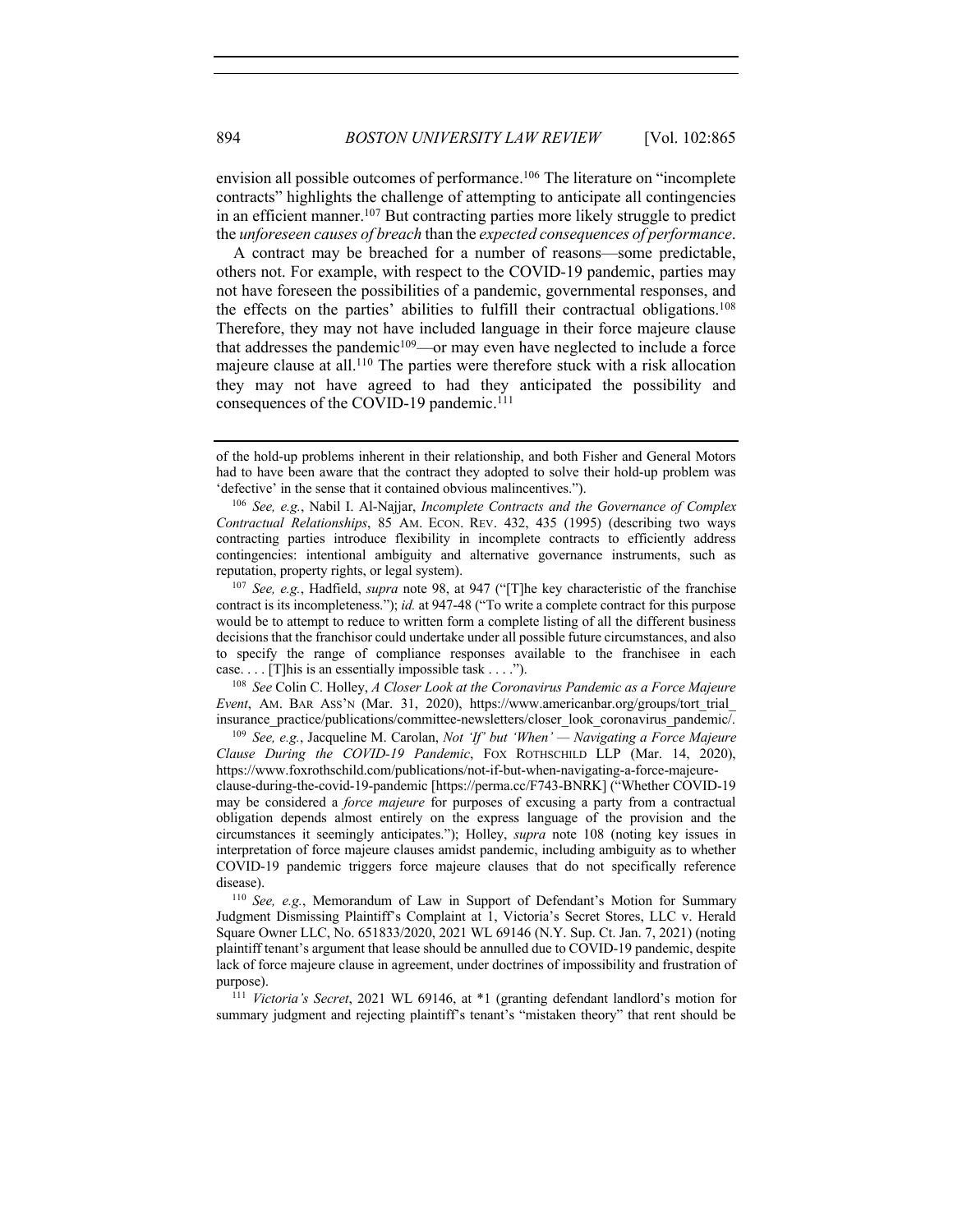Putting aside arguably unpredictable events, contracting parties can more easily predict the consequences of contract performance than third parties can because performance occurs principally one way—as the parties designed. And even if the parties cannot predict every consequence of performance, they are empowered in the course of performance to decide if the risk of unknowns is too great to proceed.

Second, contracting parties can control whether they are at risk at all because they are the ones who decide whether the contract, with its attendant risks, comes into being.112 The contract only binds them with their consent, and they are not subject to its risks absent this consent. They are thus protected from unconsented risks, whereas third parties are by definition subjected to contractual risks without their consent.<sup>113</sup>

Third, contracting parties can manage risks to themselves through contract design. Admittedly, contract design is not always perfect at risk management; contracting parties may continue to suffer from risks they did not anticipate or adequately guard against.<sup>114</sup> But their seats at the bargaining table provide them with some measure of control over the risks that the contract may create for them. They may not exercise this control well or it may be limited by other factors, such as the bargaining power of the counterparty.115 But that is beside the point. Contracting parties are both afforded a say in whether they will be subject to contractual risks at all and have the opportunity to exercise some measure of risk management through contract design. In contrast, third parties are not able to control these risks through ex ante contract design because they are not present at the bargaining table.<sup>116</sup>

Fourth, our laws recognize and remedy risks to contracting parties but not third parties. Contract law recognizes risks to *contracting parties* and has developed doctrines addressing modification,<sup>117</sup> duress,<sup>118</sup> and restitution,<sup>119</sup> for example, which help mitigate these risks and provide the contracting parties with a remedy for injuries sustained. Third parties are not so fortunate. Their best bet

<sup>117</sup> RESTATEMENT (SECOND) OF CONTS. § 89 (AM. L. INST. 1981).

excused because "the parties did not allocate the risk of tenant not being able to operate its business").

<sup>112</sup> *See* Parella, *supra* note 37, at 384.

<sup>113</sup> *See id.* at 329.

<sup>114</sup> *See* Klein, *supra* note 95, at 447.

<sup>115</sup> *See, e.g.*, Gatti & Ondersma, *supra* note 11, at 24 (noting that workers and consumers contracting directly with corporations lack meaningful bargaining power and are therefore largely incapable of protecting themselves through contract design).

<sup>116</sup> Parella, *supra* note 37, at 343.

<sup>118</sup> *Id.* § 175.

<sup>&</sup>lt;sup>119</sup> RESTATEMENT (THIRD) OF RESTITUTION & UNJUST ENRICHMENT  $\S 1$  (AM. L. INST. 2011).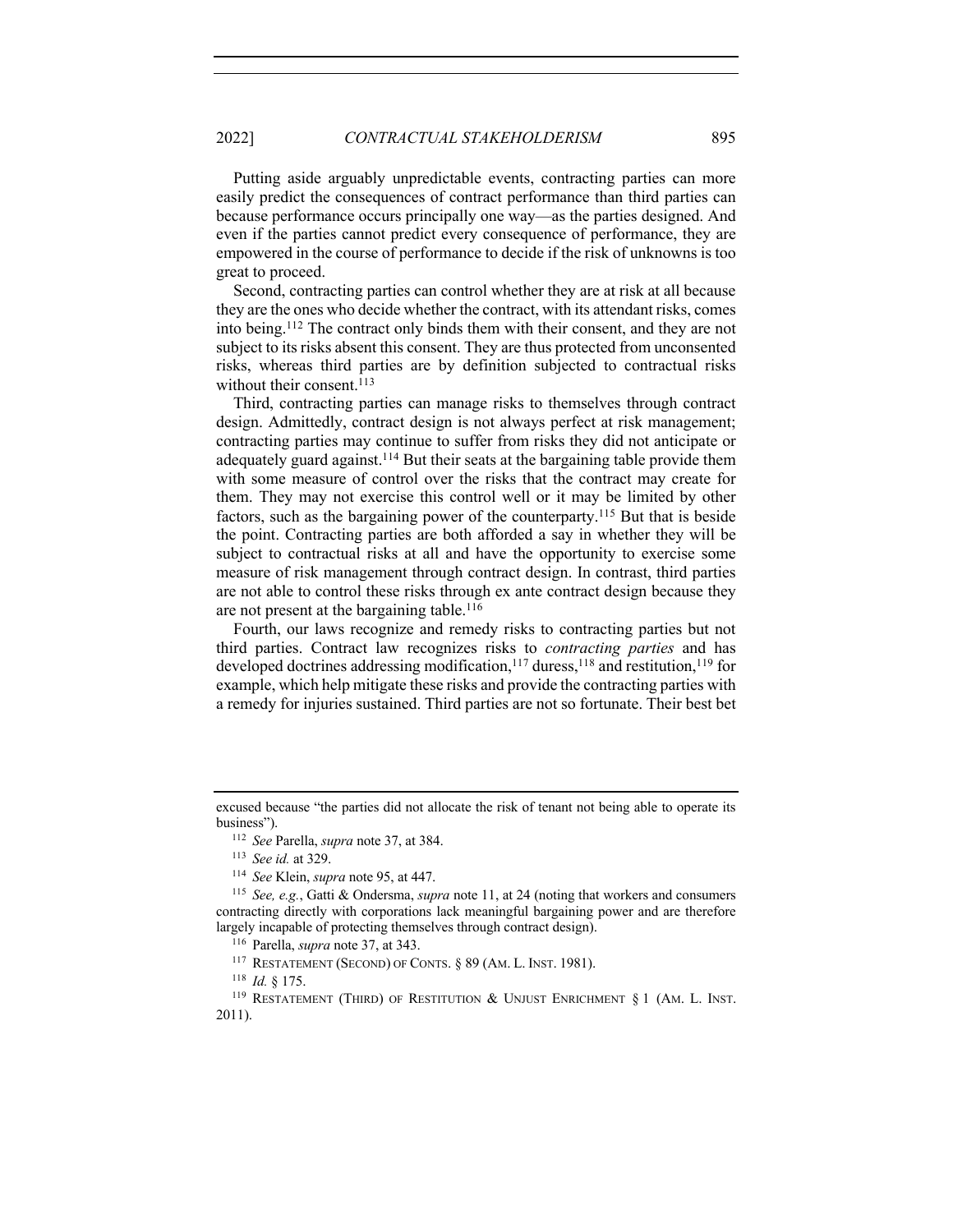is to claim that they are third-party beneficiaries of promises exchanged by the contracting parties.<sup>120</sup> Unfortunately, this does not often succeed.<sup>121</sup>

In *Doe I v. Wal-Mart Stores, Inc.*, <sup>122</sup> employees of Wal-Mart's numerous overseas suppliers alleged that Wal-Mart's failure to exercise its contractually guaranteed inspection rights facilitated serious labor violations.123 Plaintiffs also argued that the supply contracts' design created numerous risks to them: "[T]he short deadlines and low prices in Wal-Mart's supply contracts force[d] suppliers to violate [Walmart's] Standards [for Suppliers] in order to satisfy the terms of the contracts."124 The Ninth Circuit rejected their third-party beneficiary claims, explaining that the contracts provided Wal-Mart with inspection rights but not duties to exercise those rights: "Because, as we view the supply contracts, Wal-Mart made no promise to monitor the suppliers, no such promise flows to Plaintiffs as third-party beneficiaries."125

Finally, contracting parties expect to receive benefits that outweigh the risks of harms to them. They are the most direct beneficiaries of the fruits of exchange. While they assume risks, they also incur benefits. Third parties are subject to the former, but do not necessarily enjoy the latter.

What normative foundation permits contracting parties to protect themselves from risks but does not allow third parties to do so? This disparity grows starker when we realize that contracting parties and third parties face distinct risks. In certain situations, the risks confronting third parties are particularly grave and pose physical threats to life and limb.126 Despite the gravity of these risks, third parties are not afforded a say in whether they should be subject to them.

<sup>124</sup> *Id.*

<sup>120</sup> *See* Alan Schwartz & Robert E. Scott, *Third-Party Beneficiaries and Contractual Networks*, 7 J. LEGAL ANALYSIS 325, 330 (2015).

<sup>121</sup> *See id.* at 350 (finding that courts recognized third-party beneficiary in only 35% of third-party beneficiary claims); *see also* Bebchuk et al., *supra* note 25, at 1517 ("We found that the designers of these [acquisition] agreements generally elected to explicitly deny thirdparty beneficiaries, including employees, any power to enforce provisions that purportedly would protect them.").

<sup>122</sup> 572 F.3d 677 (9th Cir. 2009).

<sup>123</sup> *Id.* at 680.

<sup>125</sup> *Id.* at 681-82 ("The language and structure of the agreement show that Wal-Mart reserved the right to inspect the suppliers, but did not adopt a duty to inspect them.").

<sup>126</sup> *See, e.g.*, Doe I v. Wal-Mart Stores, Inc., No. 05-cv-07307, 2007 WL 5975664, at \*2 (C.D. Cal. Mar. 30, 2007) ("The non-California Plaintiffs are workers in Defendant's suppliers' garment factories in China, Bangladesh, Indonesia, Swaziland, and Nicaragua. The non-California Plaintiffs have suffered from various poor working conditions, including excessive hours or days of work, withheld pay, confiscation of withheld pay, overtime without pay, less than minimum-wage pay, denial of overtime pay, less than required rest periods, lack of safety equipment, denial of maternity benefits, discrimination because of union activities, and physical abuse." (citation omitted)), *aff'd*, 572 F.3d 677 (9th Cir. 2009).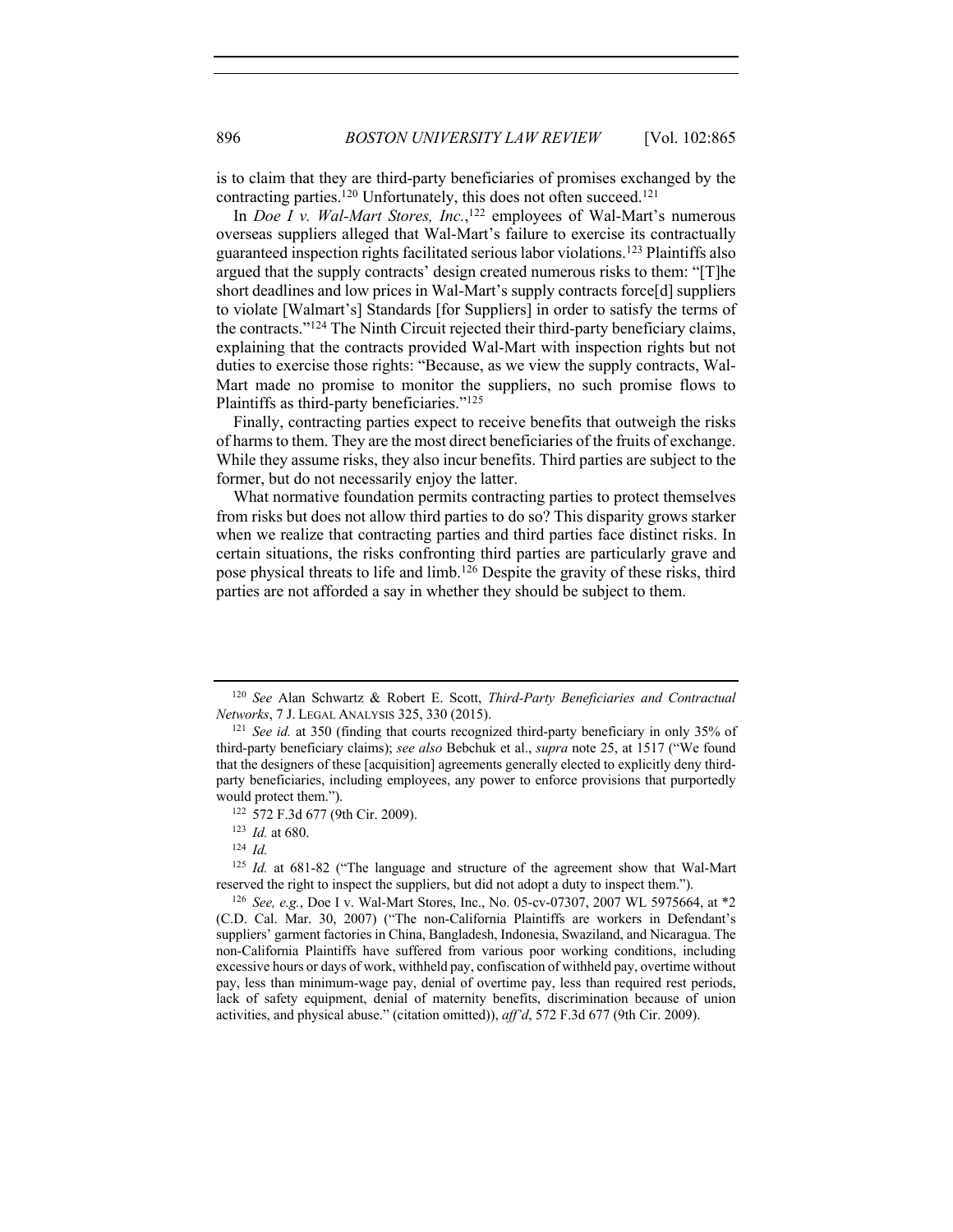# III. OPERATIONALIZING CONTRACTUAL STAKEHOLDERISM: INTRODUCING A DUTY TO CONTRACT

It is not enough to shift the normative foundation for stakeholder protection from receipt of benefits to prevention of harms. The next critical step is to operationalize this harms-based approach. This Article argues that if contracts are the mechanism by which stakeholders are injured, then the solution is to target the contracts that corporations execute. Section III.A proposes a duty intended to incentivize corporate leaders to consider the potential harms that their contracting choices impose on third parties. Such an incentive could change their contracting behavior and reduce or eliminate the risks that these contracts pose to stakeholders, even when protecting those stakeholders does not benefit the corporation. Section III.B applies this proposed duty to the two hypotheticals discussed earlier in the Article.

# A. *Implementing a Harms-Based Approach to Contracting: Proposing a Duty to Contract*

To operationalize a harms-based approach, this Section proposes a duty to contract: *Corporations, as contracting parties, must take into account stakeholders' interests when performance of the contract creates a risk of harm to them*. This duty is grounded in the prevention of harm rather than the provision of benefits. Thus, it is triggered by the potential for harm.

This does not involve a new duty per se but the application of a classic tort duty to the activity of contracting. We are required to exercise reasonable care in our conduct when that conduct creates a risk of harm to others.127 Contracting should be no different. Contracts legally bind the parties to set into motion a particular chain of events that may not have occurred in the absence of the parties' agreement. The consequences of these events do not fall on the contracting parties exclusively; instead, they can also fall on various third parties and range from positive effects to grave harms.

Subjecting contracting to the duty of reasonable care is to remove it from some exemption that it has acquired over the years through contracting practice and judicial blessing. It is time to subject contracting to the same rules by which we live the other dimensions of our lives. This does not present a revolution in contract law but a restoration of tort law. It is true that they abut each other in this instance. But that does not mean that the latter should cede ground to the former just because the conduct at issue takes a contracting form. Contracting is not special; as conduct, it creates risks of harm that must be addressed under tort law. Contracting parties are not special either; as actors, they are liable when

<sup>&</sup>lt;sup>127</sup> RESTATEMENT (THIRD) OF TORTS: LIAB. FOR PHYSICAL & EMOTIONAL HARM  $\S$  7(a) (AM. L. INST. 2010) ("An actor ordinarily has a duty to exercise reasonable care when the actor's conduct creates a risk of physical harm."); *see also id.* cmt. o ("An actor's conduct creates a risk when the actor's conduct or course of conduct results in greater risk to another than the other would have faced absent the conduct.").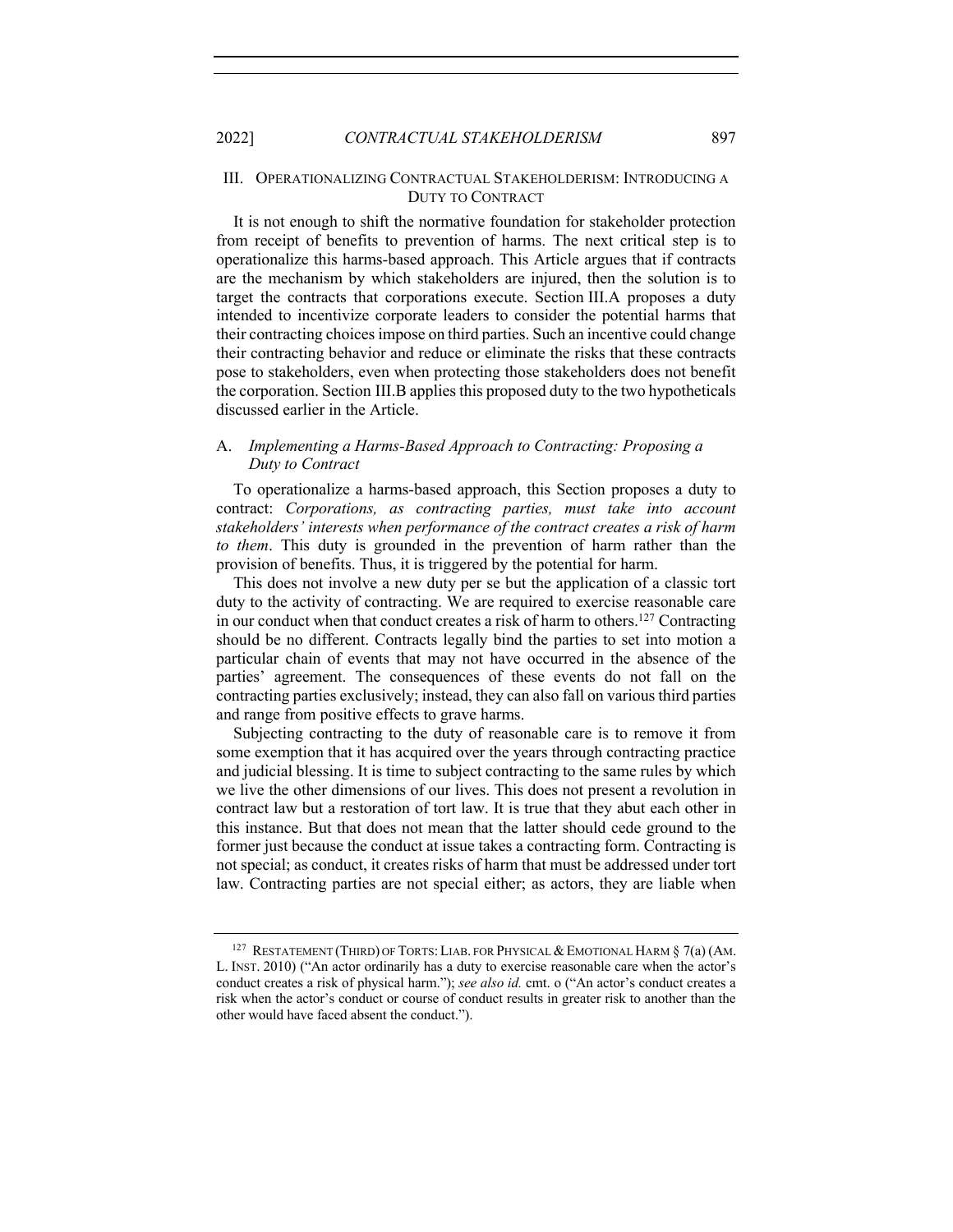they fail to exercise reasonable care while engaging in contracting activity that creates harm to others.

Section 3 of the Restatement (Third) of Torts identifies three primary factors to consider in evaluating whether a person's conduct lacks reasonable care: (a) "foreseeable likelihood that the person's conduct will result in harm,"128 (b) "the foreseeable severity of any harm that may ensue,"129 and (c) "the burden of precautions to eliminate or reduce the risk of harm."130 Comment d to section 3 clarifies that these factors "are most relevant in cases in which the actor is generally aware of some risk entailed by conduct yet because of the burden of risk prevention is willing to tolerate that risk."131 To address risks, the Restatement advocates in favor of a "risk-benefit" analysis "where the 'risk' is the overall level of the foreseeable risk created by the actor's conduct and the 'benefit' is the advantages that the actor or others gain if the actor refrains from taking precautions."132

Reasonable contract design depends on the risk-benefit analysis advocated in section 3. Comment f further clarifies:

[E]ven if the likelihood of harm stemming from the actor's conduct is small, the actor can be negligent if the severity of the possible harm is great and the burden of precautions is limited. Similarly, even if the severity of expected harm is low, the person can be negligent if the likelihood of harm is high and the burden of risk prevention limited.133

In a contractual setting, risk refers to the severity and likelihood of harms to third parties, whereas burden of precautions refers to the costs contracting parties would incur to mitigate or eliminate that risk.

One way that contracting parties can fulfill this contractual duty is to perform "stakeholder impact assessments" that subsequently inform the formal contract negotiations and design between the parties.134 The value of these assessments is that they can identify the contractual obligations that raise particular risks and guide parties on the appropriate contractual responses. <sup>135</sup> As Table 1 shows,

<sup>135</sup> *See* U.N. OFF. OF THE HIGH COMM'R FOR HUM. RTS., PRINCIPLES FOR RESPONSIBLE CONTRACTS: INTEGRATING THE MANAGEMENT OF HUMAN RIGHTS RISKS INTO STATE-INVESTOR CONTRACT NEGOTIATIONS, at 6-10, U.N. Doc. HR/PUB/15/1, U.N. Sales No.

<sup>128</sup> *Id.* § 3.

<sup>129</sup> *Id.*

<sup>130</sup> *Id.*

<sup>131</sup> *Id.* § 3 cmt. d.

<sup>132</sup> *Id.* § 3 cmt. e.

<sup>133</sup> *Id.* § 3 cmt. f.

<sup>134</sup> The Restatement (Third) explains: "Foreseeability often relates to practical considerations concerning the actor's ability to anticipate future events or to understand dangerous conditions that already exist. In such cases, what is foreseeable concerns what the actor 'should have known.'" *Id.* § 3 cmt. g. In situations when an actor could only learn of danger by gathering information, courts "take into account the likely benefit in risk reduction the actor could have achieved by endeavoring to gather more information before engaging in conduct, and also the burden the actor would have borne in making such an effort." *Id.*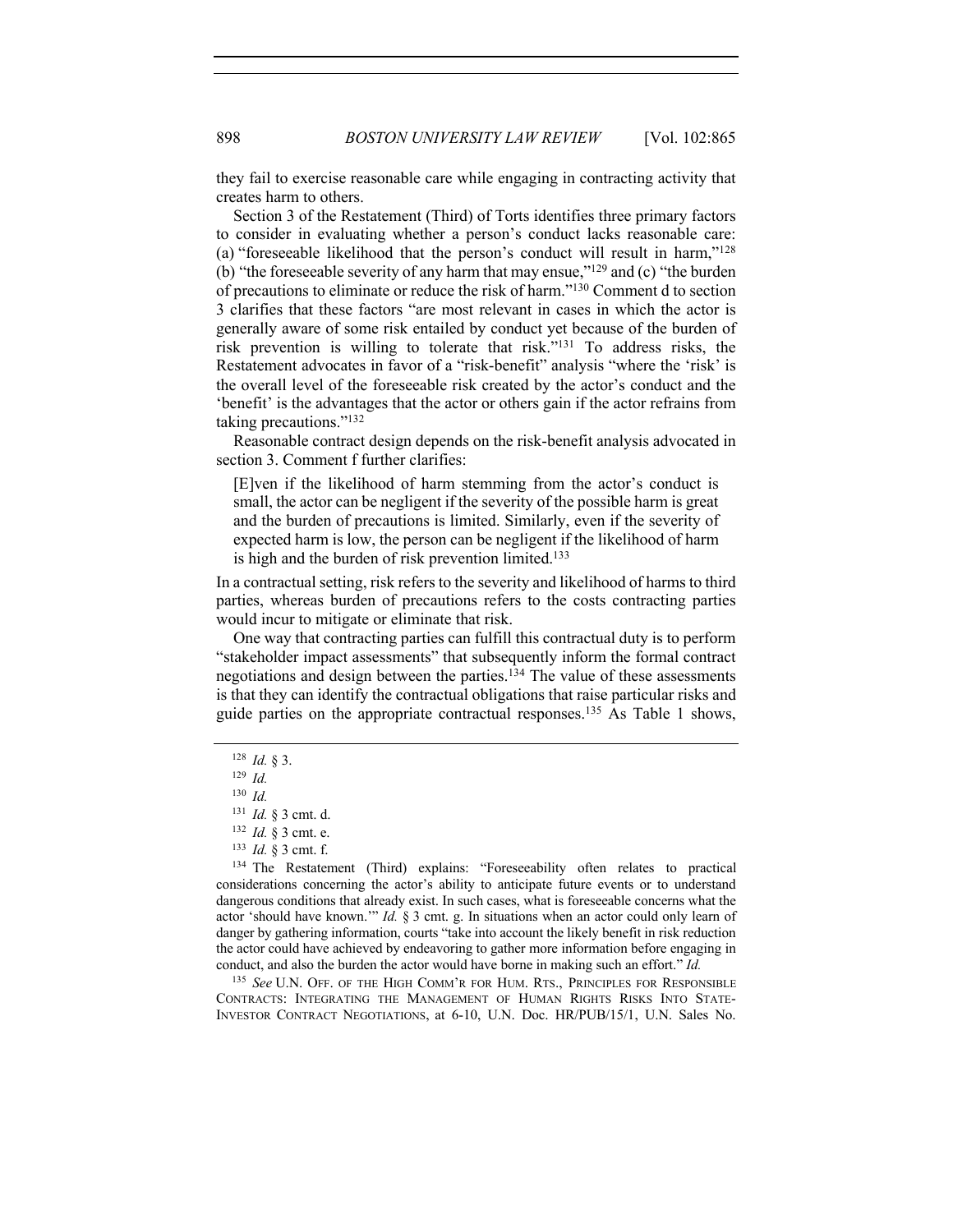contracting parties would cross-reference two data points: (a) the nature and magnitude of the risk<sup>136</sup> and (b) potential for contract reform to mitigate the risk.137

**Table 1.** Contract Planning in Response to Stakeholder Impacts and Contract Design Options.

|                        | <b>Stakeholder Impact</b> | <b>Stakeholder Impact</b> |
|------------------------|---------------------------|---------------------------|
|                        | High                      | Low                       |
| <b>Contract Reform</b> | Reform the contractual    | Reform the contractual    |
| High                   | obligation                | obligation                |
| <b>Contract Reform</b> | Eliminate the             | Contract design           |
| Low                    | contractual obligation    | excused                   |

When the nature and extent of the stakeholder impact is high (*stakeholder impact high*), contracting parties foresee the possibility that their contracting choices create the risk of physical harm; they are therefore bound to exercise reasonable care in contracting.<sup>138</sup> They are then left with two options depending on the possibilities for contract reform. *If* contracting parties can mitigate or eliminate the risks through contract design (*contract reform high*), we can imagine that they would include the contractual obligation but with the reformed provisions. If contractual reform does not adequately mitigate or eliminate the risk (*contract reform low*), then we would expect the contracting parties to eliminate the underlying contractual obligation.139

When the stakeholder impact is low (*stakeholder impact low*), contracting parties cannot reasonably foresee that stakeholders may be injured as a result of their contracting choices.140 Stakeholders may be injured, but the types of

[https://perma.cc/H9JB-JAAG] (proposing that public companies file annual report listing "any human rights risks" in their operations ranked based on gravity of harm and "any anticipated challenges in remedying any potential harm").

<sup>138</sup> See RESTATEMENT (THIRD) OF TORTS: LIAB. FOR PHYSICAL & EMOTIONAL HARM § 7 (AM. L. INST. 2010).

<sup>139</sup> *See id.* § 3 cmt. i ("In identifying a precaution that should have been adopted, the party alleging negligence need not prove that the precaution would have entirely eliminated the risk of harm. The party can instead prove that the precaution, if implemented, would have reduced that risk.").

<sup>140</sup> *See id.* § 3.

E.15.XIV.5 (2015); *id.* at 11 ("For the business investor, it is important to complete a first [human rights risk] assessment as early as possible, even before contract negotiation, to better understand from the outset the project's potential risks and benefits to people.").

<sup>&</sup>lt;sup>136</sup> RESTATEMENT (THIRD) OF TORTS: LIAB. FOR PHYSICAL & EMOTIONAL HARM  $\S$  3 cmt. e (AM. L. INST. 2010) ("'[M]agnitude of the risk' includes both the foreseeable likelihood of harm and the foreseeable severity of harm that might ensue.").

<sup>137</sup> *See* Corporate Human Rights Risk Assessment, Prevention, and Mitigation Act of 2019, 116th Cong. § 3 (discussion draft July 2, 2019), https://financialservices.house.gov/uploadedfiles/bills-116pih-corphuman.pdf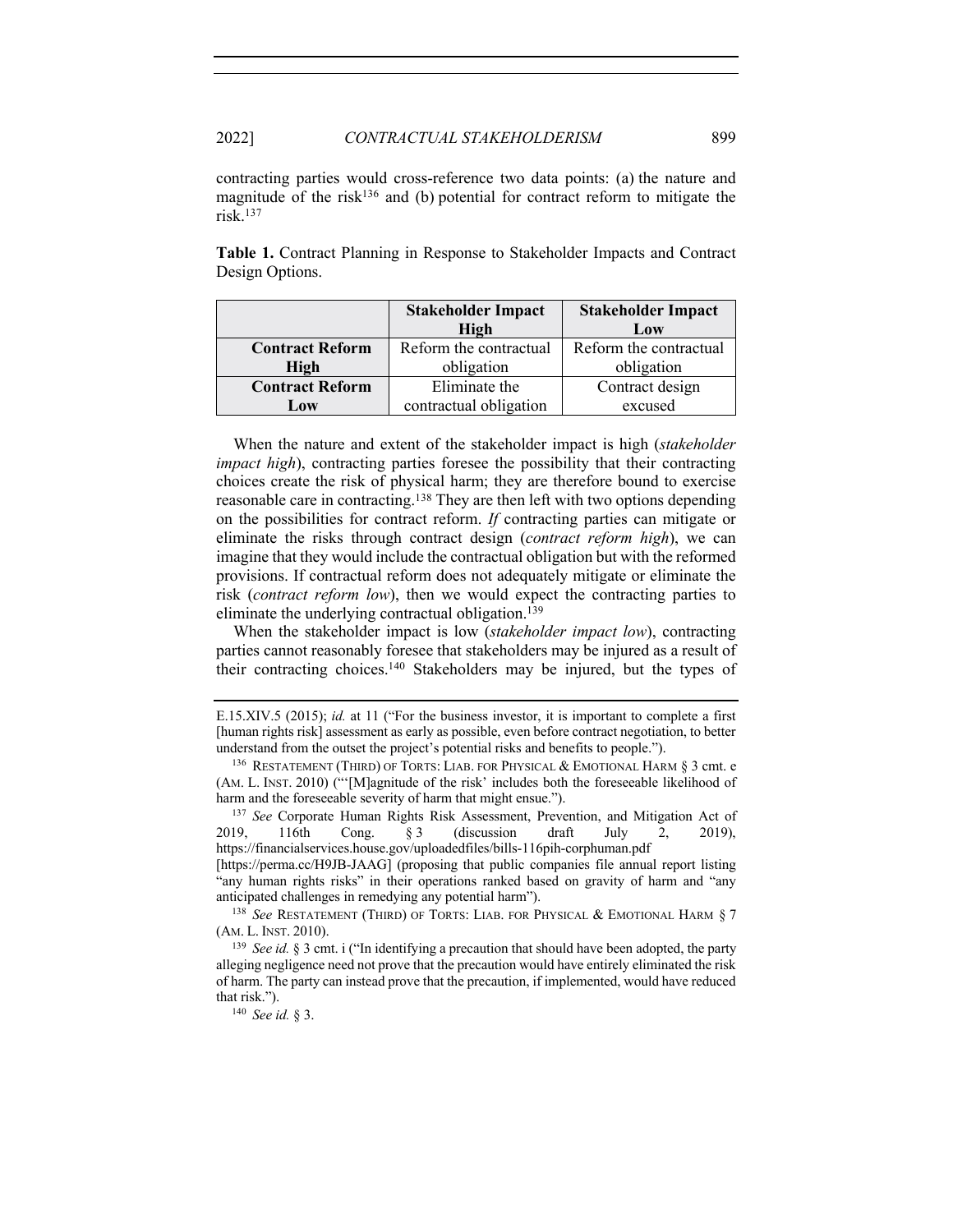injuries they suffer do not generally result from the kinds of risks that flow naturally from the contract as designed.<sup>141</sup> Here, the stakeholder risk is outside the scope of the contracting parties' liability. Because we want to incentivize greater caution in contracting, it may be advisable for contracting parties to reform the contract if feasible (*contract reform high*) but not eliminate the contractual obligation. If contract design has limited effectiveness for managing risks *and* the stakeholder impact is low, then corporate leaders may be excused from including provisions that specifically address stakeholder risks.

But these data points—and the recommended contractual response—are only as good as the information supporting them. Whether stakeholder impact is low or high depends on the quality of information, and we can expect that contracting parties would engage with stakeholders to ensure that this information is as accurate as possible. The contracts could also contain provisions for postformation stakeholder consultation, such as consultations triggered by certain events.142 These consultations could allow contracting parties to gather additional information from impacted stakeholders if certain events materialize.143

The duty proposed here is broad, with far-reaching implications for how parties engage in contracting. This may invite anxiety over unlimited liability for anyone who enters into a contract. Such anxiety is misplaced. Section 29 of the Restatement (Third) provides the limiting principle to liability: "An actor's liability is limited to those harms that result from the risks that made the actor's conduct tortious."144 As such, a contracting party is not liable for every harm that befalls any third party as a result of the contract's performance. Instead, liability would depend on the types of risks that the contract creates and whether the harm suffered is a product of one of those risks coming to fruition.145 A contract, like any conduct, creates a penumbra of risks around it. It sets in motion a chain of events, and those events create risks. If the harm suffered is a product of one or more of those risks, it is within the penumbra of risks created by the contract and should trigger liability for the contracting party.

Therefore, the inquiry begins by asking what foreseeable risks a contract creates for third parties. Without a duty that requires them to engage in this

<sup>141</sup> *See id.* § 29 cmt. d ("[A]n actor should be held liable only for harm that was among the potential harms—the risks—that made the actor's conduct tortious.").

<sup>142</sup> *See, e.g.*, Andrew Johnston, Kenneth Amaeshi, Emmanuel Adegbite & Onyeka Osuji, *Corporate Social Responsibility as Obligated Internalisation of Social Costs*, 170 J. BUS. ETHICS 39, 41 (2021) ("[C]orporations should be mandated to establish 'hybrid fora', which would bring together creators of, and those affected by, externalities in order to trace those social costs and identify mutually acceptable solutions to them.").

<sup>143</sup> *See* Shelby, *supra* note 34, at 1296 ("Providing a mechanism to require input from community members that are the targeted beneficiaries of [opportunity zone] investments could reduce at least some of the negative externalities generated by these schemes.").

<sup>&</sup>lt;sup>144</sup> RESTATEMENT (THIRD) OF TORTS: LIAB. FOR PHYSICAL & EMOTIONAL HARM  $\S 29$  (AM. L. INST. 2010).

<sup>145</sup> *See id.*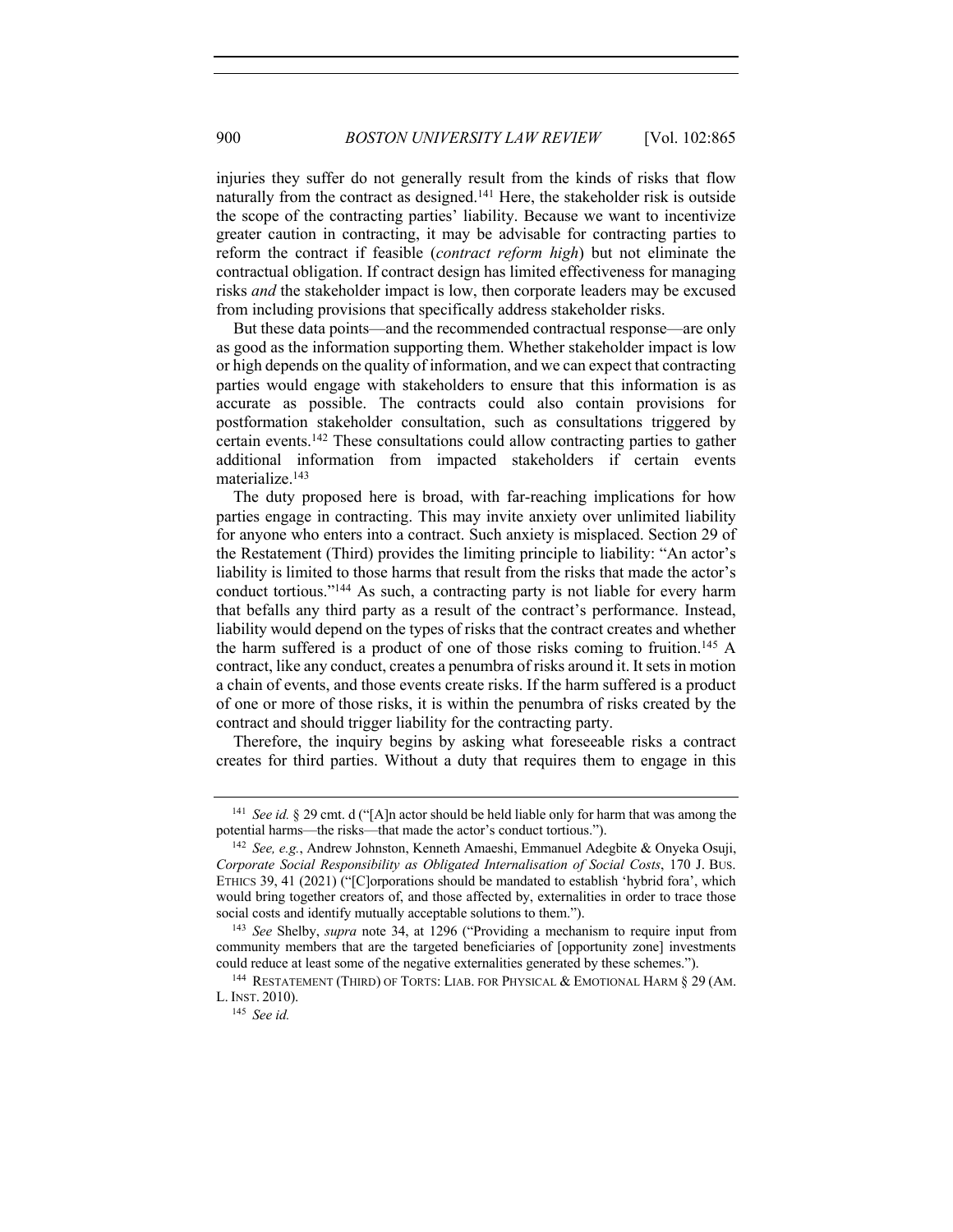2022] *CONTRACTUAL STAKEHOLDERISM* 901

foreseeability analysis, contracting parties may only consider those foreseeable risks a contract creates for *them*. However, third parties may still be at risk as a result of contract design choices; they just lack a voice at the bargaining table communicating these risks. The proposed duty supplies the incentive for contracting parties to consider risks to those absent from the bargaining table.

#### B. *Application of the Duty to Contract to Illustrative Examples*

As discussed above, the proposed duty may be less relevant where regulation already requires that parties' address negative externalities in their transaction design.146 However, the following Section applies the proposed duty to the two hypotheticals selected as case illustrations because they involve areas in which current regulations do not sufficiently address the harmful externalities caused by corporate conduct. In the privacy context, "[s]ome people's decision to share their personal information may allow the parties accessing to the information to know more or better about others, those who choose not to share their information."147 According to research on privacy:

Information externalities have been more potent due to significant advances in big data analytics which have made it possible to draw more accurate inference [sic] about those consumers who had not shared their data based on the data gleaned from those who had shared. In this environment, even if each user supposedly is aware of the potential harm of personal data release to herself, she may not take into account the entire spillover effects of her data release, either positive or negative, on other users.148

In the supply chain context, corporate misconduct is facilitated by supply chain organization technology, regulatory competition, jurisdictional constraints, and challenges with detection, monitoring, and sanctions:

Brands compete for market share in order to maintain or grow their revenue. This includes pursuing continuous sales growth with low retail prices and ever-changing products and shorter fashion seasons. This 'fast fashion' marketing model requires increasingly shorter production lead times. . . . Lead firms also can use their supply chain power to modify order volume and increase styles, which creates further stress on suppliers. This 'sourcing squeeze' on suppliers – which interacts with the pricing squeeze since lower prices help to increase inventory turnover – impacts workers in

<sup>146</sup> *See, e.g.*, Fleischer, *supra* note 39, at 238 ("The government imposes regulatory costs on transactions in the form of taxes, securities-law disclosure requirements, antitrust constraints, environmental-compliance obligations, and so on.").

<sup>147</sup> Jay Pil Choi, Doh-Shin Jeon & Byung-Cheol Kim, *Privacy and Personal Data Collection with Information Externalities*, 173 J. PUB. ECON. 113, 114 (2019).

<sup>148</sup> *Id.*; *see also id.* (constructing theoretical model of data privacy and finding that, with respect to small websites, "even if each website alone has no incentives to collect personal data due to its small scale of operation, the emergence of data brokerage markets that purchase and aggregate data from multiple websites can restore incentives to collect personal data").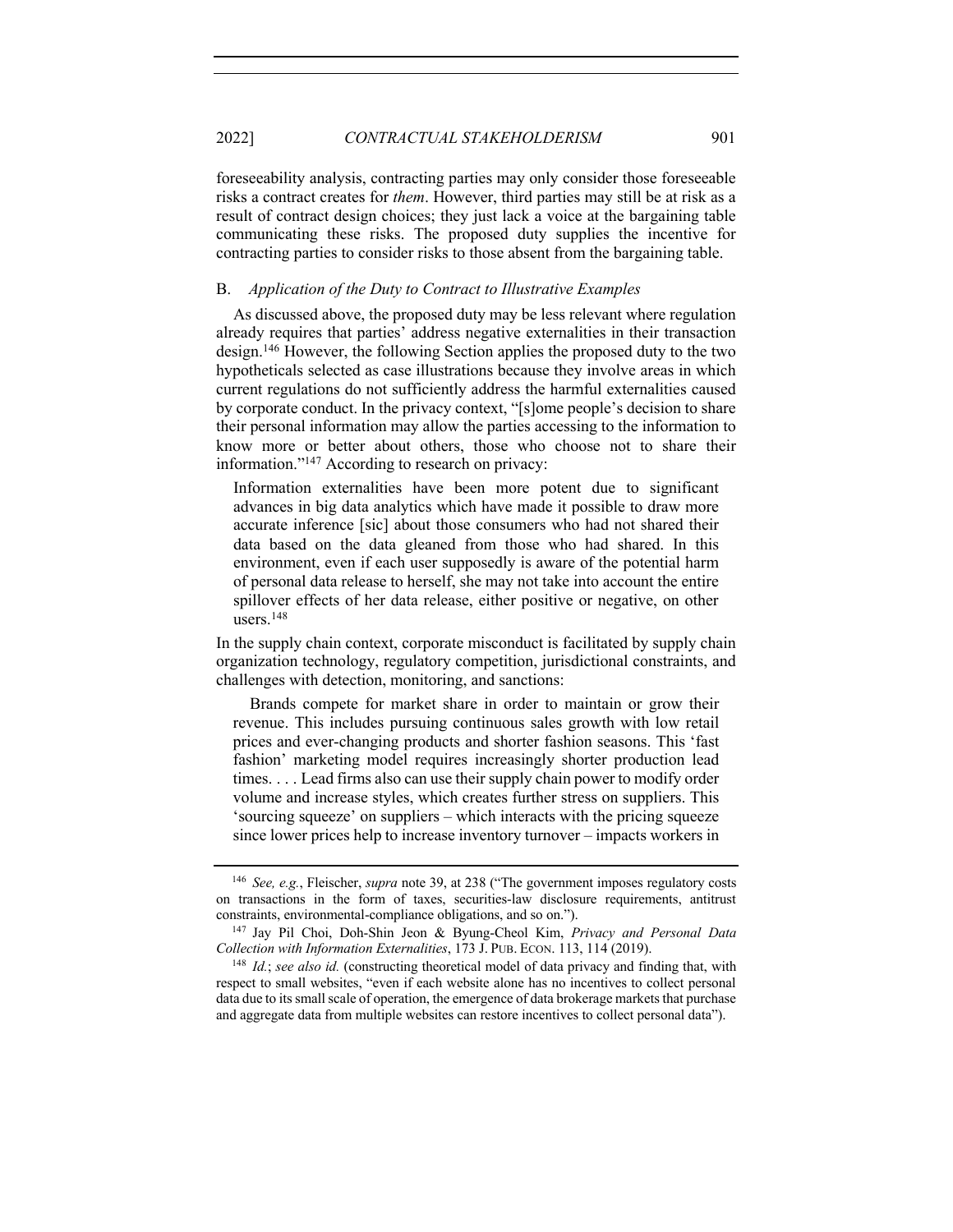the form of chronic and forced overtime, and unauthorized outsourcing to unsafe factories.149

As in the privacy context, the key contracts in supply chains also create significant negative externalities for third parties. The remainder of this Section will discuss how the duty affects the internalization of these externalities.

# 1. Data Privacy

In Hypothetical 1, a social media app collects information about users and shares that information with third-party companies, either through direct sales, partnerships, collaborations, or inadequate safeguards that render that information vulnerable to hacking and theft. Users can suffer a variety of privacy, emotional, and financial harms.150 They may also suffer physical harm as a result of the app's collection and dissemination of data.151

The collection and dissemination of data may occur pursuant to myriad contracts. The first set of contracts consists of those the user enters into, such as

<sup>151</sup> *See, e.g.*, Danielle Keats Citron, *Spying Inc.*, 72 WASH. & LEE L. REV. 1243, 1257 (2015) ("Spyware apps allow stalkers and domestic abusers to terrorize victims. Physical harm is a serious peril when abusers have access to victims' activities and whereabouts."); *see also* Mary Anne Franks, *Sexual Harassment 2.0*, 71 MD. L. REV. 655, 681 (2012) ("The effects on the victims of cyber sexual harassment include suicide, eating disorders, decreased motivation to work or study, and a host of psychological problems."). In December 2021, Rohingya refugees filed a class action lawsuit against Meta Platforms, formerly Facebook, "for \$150 billion over allegations that the social media company did not take action against anti-Rohingya hate speech that contributed to violence." Elizabeth Culliford, *Rohingya Refugees Sue Facebook for \$150 Billion over Myanmar Violence*, REUTERS (Dec. 8, 2021, 2:14 PM), https://www.reuters.com/world/asia-pacific/rohingya-refugees-sue-facebook-150 billion-over-myanmar-violence-2021-12-07/ ("A [2018] Reuters investigation . . . , cited in the U.S. complaint, found more than 1,000 examples of posts, comments and images attacking the Rohingya and other Muslims on Facebook." (citation omitted)); *see* Complaint at 67-70, Doe v. Meta Platforms, Inc., No. 21-cv-06465 (Cal. Super. Ct. Dec. 6, 2021), *removed*, No. 4:22-cv-00051 (N.D. Cal. Jan. 5, 2022).

<sup>149</sup> Anner, *supra* note 81, at 321 (citations omitted).

<sup>150</sup> *See, e.g.*, Solove & Citron, *supra* note 80, at 756-57 ("Identity-theft victims may face financial ruin. Identity thieves may plunder victims' credit, riddling victims' credit reports with false information including debts and second mortgages obtained in victims' names. Victims struggling with identity theft may be forced to file for bankruptcy, and some may lose their homes. Victims may be turned down for loans or end up paying higher interest rates on credit cards. Their utilities may be cut off and their services denied. Victims' stolen health information may be used to obtain medical care, saddling them with hefty hospital bills and a thief's treatment records. Victims may incur legal fees and have to cover bounced checks." (footnotes omitted)); *see also id.* at 759 ("Another component of the data-breach harm involves a chilling of a person's ability to engage in life's important activities. As a result of a data breach, a person's increased risk of identity theft might prevent her from buying a new house. Identity theft, when it occurs, pollutes a person's credit report, making it difficult if not impossible to obtain a loan. . . . The same concerns are true for employment. In the face of a heightened risk of identity theft, a person might delay looking for a new job because a polluted credit report can interfere with a person's employment opportunities.").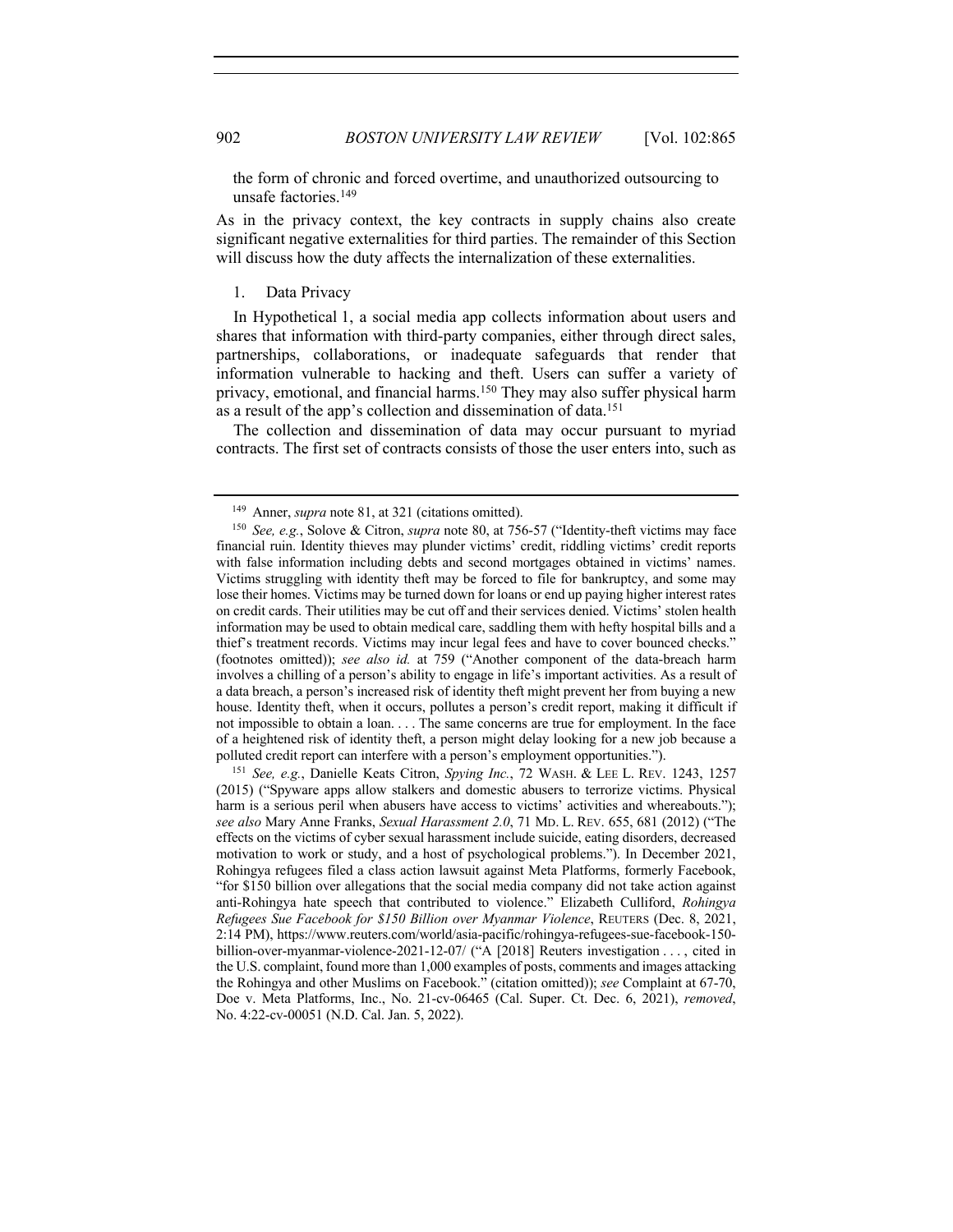terms of service and privacy policies.152 But the social media company can, in turn, contract with other companies regarding use of the user's data.<sup>153</sup> Certainly, this presents problems that may be better addressed with robust oversight and regulation. As a second-best solution, we may also consider how improved contractual practices may address some of the risks users confront in their daily lives.

Option 1 requires the social media company to inform app users of the types of information the app collects and how the company intends to use it. For example, the FTC brought a complaint against Goldenshores Technologies developer of a free flashlight app for Android phones—alleging that the company "failed to disclose that the app transmitted users' precise location and unique device identifier to third parties, including advertising networks."<sup>154</sup> In its 2013 settlement, the FTC ordered the company to "clearly and prominently" disclose: "1. That such application collects, transmits, or allows the transmission of, geolocation information; 2. How geolocation information may be used; 3. Why such application is accessing geolocation information; and 4. The identity or specific categories of third parties that receive geolocation information directly or indirectly from such application;"155 and required that the company "[o]btain[] affirmative express consent from the consumer to the transmission of such information."156 But some have warned that "consent to ongoing and extensive data collection can be neither fully informed nor truly consensual"157 given the myriad applications of the data—many of which users may not appreciate given their lack of technological understanding. 158

Option 2 requires companies to include certain types of precautions in their contracts with companies with whom they share app users' information—for sale or otherwise. For example, article 28(3) of the General Data Protection Regulation ("GDPR") requires that data processing agreements identify "the subject-matter and duration of the processing, the nature and purpose of the processing, the type of personal data and categories of data subjects and the obligations and rights of the controller."159 Article 28(3) further elaborates on particular stipulations that the contract should include regarding data processing.160 The European Commission has produced a set of standard

<sup>152</sup> *See, e.g.*, *Terms and Conditions*, AM. BAR ASS'N, https://www.americanbar.org/groups /business\_law/safeselling/terms/ [https://perma.cc/KEC3-PHB9] (last visited Mar. 16, 2022) ("Sometimes a company's privacy policy is set forth, or incorporated by reference, in the terms and conditions. Depending on the factual circumstances, some privacy 'policies' are contracts requiring assent, while other privacy policies are styled as statements of policy.").

<sup>153</sup> *See* Tufekci, *supra* note 77.

<sup>154</sup> Press Release, FTC, *supra* note 46.

<sup>155</sup> Goldenshores Techs., LLC, 157 F.T.C. 700, 743-44 (2014) (decision and order).

<sup>156</sup> *Id.* at 744.

<sup>157</sup> Tufekci, *supra* note 77.

<sup>158</sup> *Id.*

<sup>159</sup> Commission Regulation 2016/679 of Apr. 27, 2016, 2016 O.J. (L 119) 1, 49.

<sup>160</sup> *Id.* at 49-50.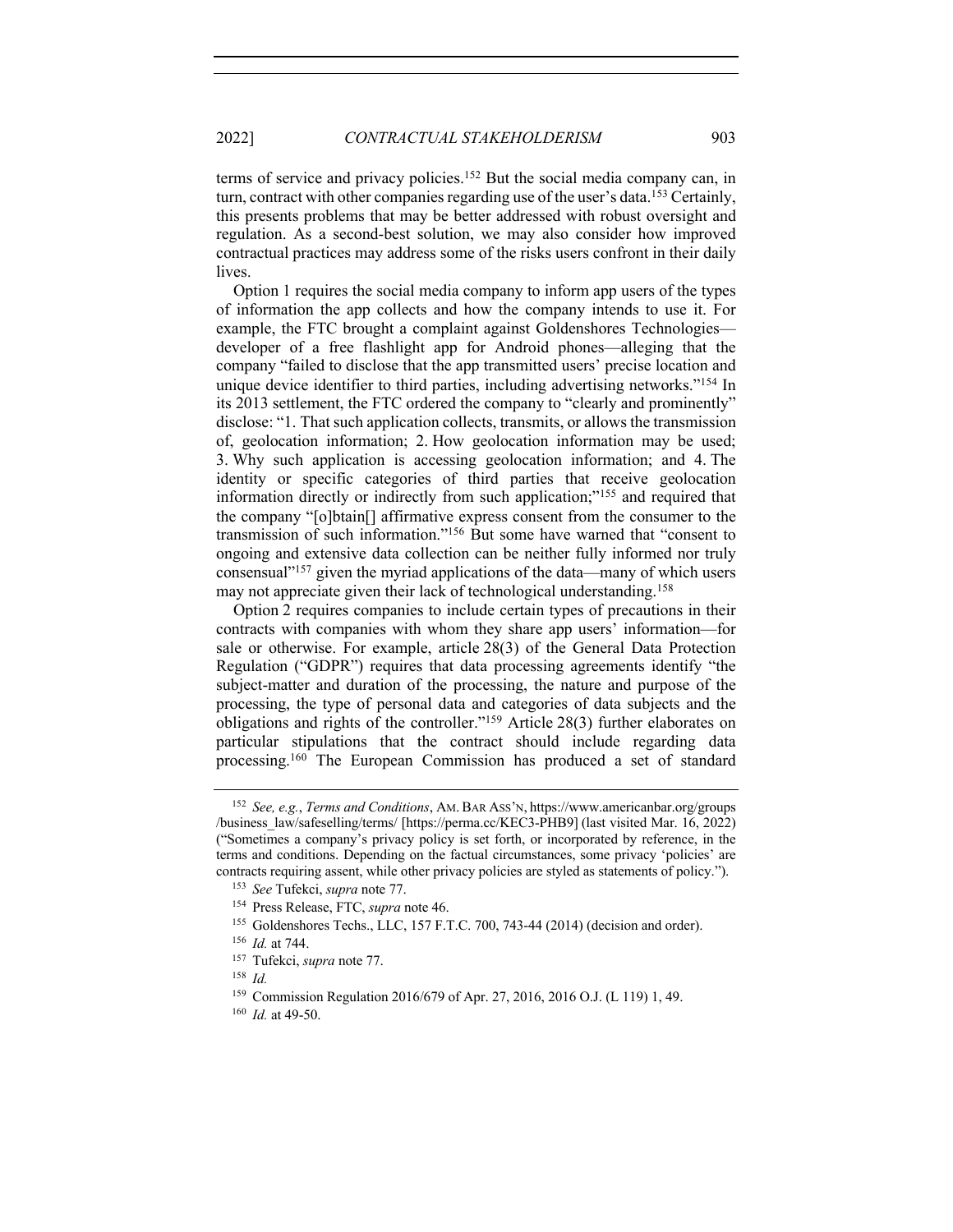contract clauses for use by controllers and processers, including clauses concerning cooperation between processers and controllers in enabling data subject to exercise their rights under the GDPR,  $^{161}$  security of processing,  $^{162}$  use of sub-processers,<sup>163</sup> and notification of personal data breaches.<sup>164</sup>

Option 3 prohibits the social media company from disclosing, selling, or otherwise sharing app users' information with any third-party company. For example, the California Consumer Privacy Act ("CCPA") gives consumers the right to "opt out" of the sale of their personal information.<sup>165</sup> Consumers can opt out of the sale by using the CCPA-mandated "Do Not Sell My Personal Information" link on a business's website<sup>166</sup> and through at least one other acceptable method chosen by the business.167 But while the CCPA's consumer protections are robust, the statute applies only to California residents.<sup>168</sup> Legislators in other states have attempted to introduce bills that similarly limit the sale of consumer data but the results have been mixed. For example, one bill that the Governor of Hawaii ultimately vetoed<sup>169</sup> would have "prohibit[ed] the

commission-publishes-draft-of-new-standard-contractual-clauses-for-transfers-of-personaldata-to-countries-outside-the-european-union [https://perma.cc/9UpW-54KC]. However, "[t]he use of the European Commission-approved Article 28 Clauses will not be compulsory and businesses may continue to use bespoke data processing agreements between controllers and processors to satisfy the requirements of Article 28 GDPR." *Id.* The Commission also published a set of standard clauses that can be used in contracts involving a controller or processor's transfer of personal data to a controller or processor in a third country. Commission Implementing Decision (EU) 2021/914 of June 4, 2021, 2021 O.J. (L 199) 31, 37-56.

<sup>165</sup> CAL. CIV. CODE § 1798.120 (West 2021).

<sup>166</sup> *Id.* § 1798.135.

<sup>161</sup> Commission Implementing Decision (EU) 2021/915 of June 4, 2021, 2021 O.J. (L 199) 18, 24.

<sup>162</sup> *Id.* at 22.

<sup>163</sup> *Id.* at 23-24.

<sup>&</sup>lt;sup>164</sup> *Id.* at 24-25. According to legal commentary, these types of clauses are ones "that a controller can impose on the processor to satisfy the contractual requirements that the controller is obliged to impose under Article 28 GDPR." Mark A. Prinsley, Oliver Yaros, Björn Vollmuth, Ana Hadnes Bruder & Ondrej Hajda, *European Commission Publishes Draft New Standard Contractual Clauses for International Personal Data Transfers and Article 28 GDPR Clauses Between EU Controllers and Processors*, MAYER BROWN (Nov. 13, 2020), https://www.mayerbrown.com/en/perspectives-events/publications/2020/11/european-

<sup>167</sup> *See* CAL. CODE REGS. tit. 11, § 999.315(a) (2021) (identifying "a toll-free phone number, a designated email address, a form submitted in person, a form submitted through the mail, and user-enabled global privacy controls, such as a browser plug-in or privacy setting, device setting, or other mechanism, that communicate or signal the consumer's choice to opt-out of the sale of their personal information" as acceptable opt-out methods).

<sup>168</sup> CIV. § 1798.140(g) (defining "consumer" as "natural person who is a California resident [within meaning of state tax regulations] . . . however identified, including by any unique identifier").

<sup>169</sup> EXEC. CHAMBERS, GOV. MSG. NO. 1376, STATEMENT OF OBJECTIONS TO HOUSE BILL NO. 702 (2019) (veto letter from Governor David Y. Ige).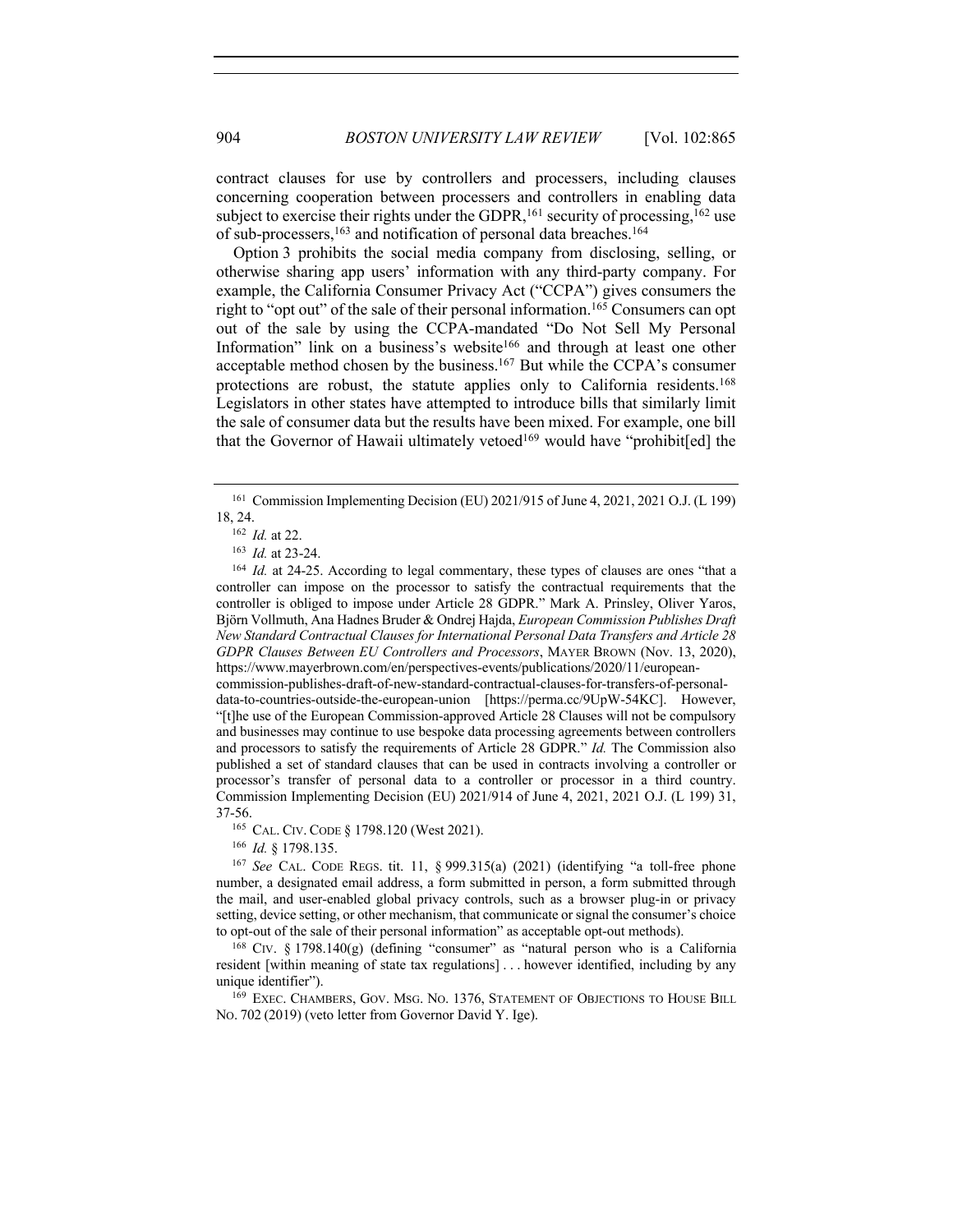2022] *CONTRACTUAL STAKEHOLDERISM* 905

sale or offering for sale of location data collected using satellite navigation technology without the explicit consent of the individual who has primary custody of the satellite navigation technology-equipped device."170

The contractual duty proposed here is designed to encourage companies to replicate some of the stakeholder protections discussed above, even in the absence of a settlement agreement or legislative mandate. Option 1's disclosure requirements are consistent with the contractual duty because they would help social media users assess the risks to themselves before and during use of the app.171 For example, users may be unaware that an app is collecting information about their location, biometrics, demographic data, biographical data, shopping preferences, or political choices when they use the app; they may be even less aware that the app is then transferring that data to one or more third-party companies.172 Given the available data on privacy invasions, it is not difficult for a social media company to reasonably foresee how its collection of personal data (and subsequent transfer of that data) could lead to the risk of emotional, financial, and physical harm for its users. That foreseeability of harm could lead the social media company to include appropriate disclosures in (a) its agreements with users and (b) its agreements with third-party companies, in which it would mandate that the latter provide similar disclosures to users.

A similar analysis could lead the social media company to adopt Option 2's approach of including particular contractual protections in agreements between companies relating to the transfer of users' personal data. For example, if users are placed at risk because of action or inaction by companies to whom data is transferred, then it would make sense for the company transferring the data here, the social media company—to include provisions in its contract with the transferee that protect users' data, including potential restrictions on what the transferee may do with that data following transfer.

Finally, if it is too difficult to adopt, monitor, and enforce restrictions on uses of transferred data (pursuant to Option 2), then the proposed contractual duty

<sup>170</sup> H.B. 702, 30th Leg., Reg. Sess. § 1 (Haw. 2019); *see also 2020 Consumer Data Privacy Legislation*, NAT'L CONF. OF STATE LEGISLATURES (Jan. 17, 2021), https://www.ncsl.org/research/telecommunications-and-information-technology/2020 consumer-data-privacy-legislation637290470.aspx [https://perma.cc/72D9-BQQ8] (highlighting additional state data privacy legislation); *2021 Consumer Data Privacy Legislation*, NAT'L CONF. OF STATE LEGISLATURES (Sept. 17, 2021), https://www.ncsl.org/research/telecommunications-and-information-technology/2021 consumer-data-privacy-legislation.aspx [https://perma.cc/SG69-QNVN] (same).

<sup>171</sup> *But see* Choi et al., *supra* note 147, at 114 ("[T]he overall effects of such a consentbased approach may be limited in addressing the negative information externalities problem since well-informed, fully rational consumers may not change their behaviors because optingout may not be individually rational in the presence of information externalities.").

<sup>172</sup> *See* Danielle Citron, *BEWARE: The Dangers of Location Data*, FORBES (Dec. 24, 2014, 3:04 PM), https://www.forbes.com/sites/daniellecitron/2014/12/24/beware-the-dangers-oflocation-data/?sh=45bcf46a43cb ("Companies can sell geolocation data to data brokers, further filling their dossiers with information about consumers' medical conditions, religious affiliations, and more.").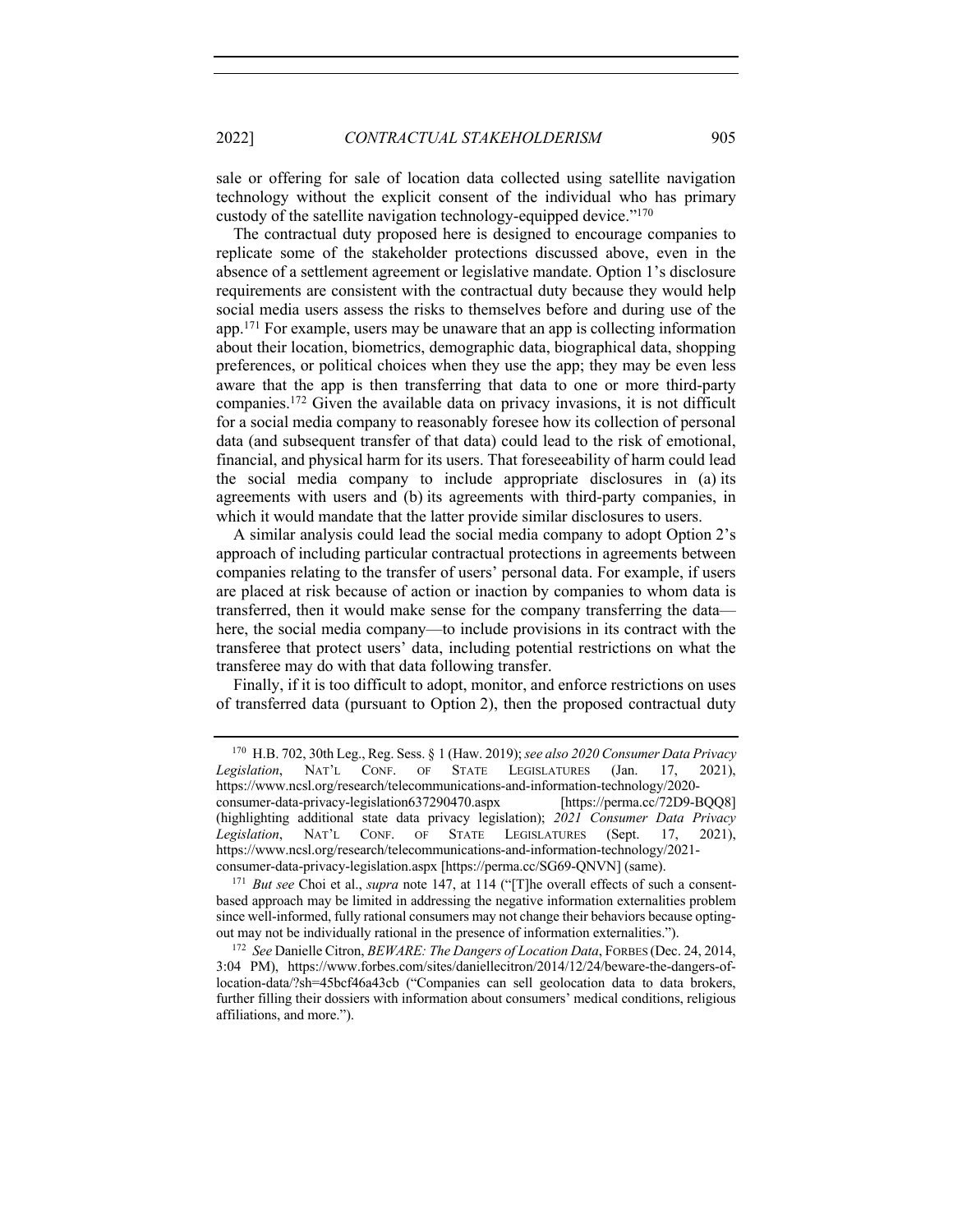could encourage companies to adopt Option 3 and restrict or prohibit the sale of consumer data to other companies because the sale of such information—like geolocation data—to third parties could place users at considerable risk of physical, emotional, and financial harms.<sup>173</sup> These risks are also compounded when the purchasing company turns around and sells that information to yet another company. The original company may not know the identities of these downstream purchasers and, therefore, cannot guarantee that the information would not be put to particular uses. Thus, given this uncertainty, it would be prudent for a company to adopt prohibitions on disclosure, sale, or unauthorized access of consumer data. As a contractual matter, this would mean that the company would (a) categorically avoid certain types of contracts for the sale or disclosure of information or (b) only enter into such agreements pursuant to written consent from consumers.

#### 2. Labor Abuses in Supply Chains

In Hypothetical 2, a brand company contracts with an overseas supplier to produce clothing at a price so low that the overseas supplier engages in subcontracting, thereby compromising labor conditions in order to turn a profit. The proposed duty would require that the brand company revisit supply contract provisions that create the risk of these harms. Research on supply chains reveals that contract provisions addressing volume, production schedule, and price can exacerbate the risks of labor abuses that would threaten the physical security and well-being of workers in supply chains.<sup>174</sup> For example, when a supply contract requires a high volume in a short delivery window, it increases the likelihood of subcontracting from the supplier to another party.<sup>175</sup> Subcontracting is dangerous for workers in the supply chain because: (a) supply chain codes of conduct may not apply to subcontractors, <sup>176</sup> (b) subcontracting sites may not be monitored or audited because the corporation's representatives may be unaware of them,177 and (c) suppliers may select subcontractors based solely on their

<sup>&</sup>lt;sup>173</sup> See id. ("Geolocation data is especially revealing about our lives. It is subject to serious abuse, from domestic abuse and stalking to theft and discrimination.").

<sup>174</sup> Anner, *supra* note 81, at 321.

<sup>175</sup> NIKOLAUS HAMMER, RÉKA PLUGOR, PETER NOLAN & IAN CLARK, UNIV. OF LEICESTER CTR. FOR SUSTAINABLE WORK & EMP. FUTURES, NEW INDUSTRY ON A SKEWED PLAYING FIELD: SUPPLY CHAIN RELATIONS AND WORKING CONDITIONS IN UK GARMENT MANUFACTURING 22- 25 (2015).

<sup>176</sup> *See* Richard M. Locke, Ben A. Rissing & Timea Pal, *Complements or Substitutes? Private Codes, State Regulation and the Enforcement of Labour Standards in Global Supply Chains*, 51 BRIT.J. INDUS. RELS. 519, 537 (2013); *see also* Michael E. Blowfield & Catherine S. Dolan, *Stewards of Virtue? The Ethical Dilemma of CSR in African Agriculture*, 39 DEV. & CHANGE 1, 6-7 (2008) ("In practice, the coverage of [supply chain] standards is limited, condensing the complex social forms found in transnational production into a single model of the permanent employee, a worker who is increasingly an anomaly in global production.").

<sup>177</sup> *See* Sarah Dadush, *Contracting for Human Rights: Looking to Version 2.0 of the ABA Model Contract Clauses*, 68 AM. U. L. REV. 1519, 1525, 1540-41 (2019).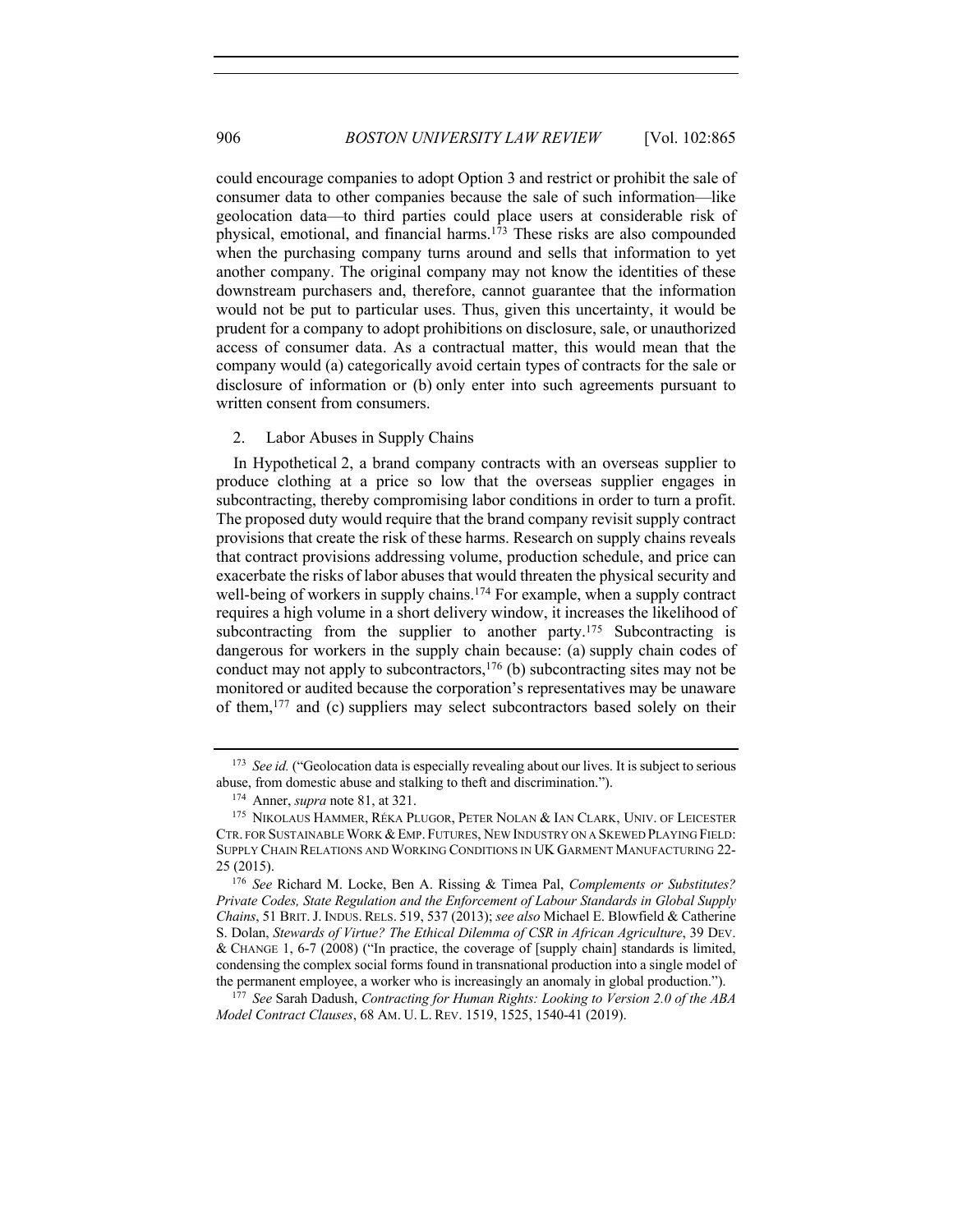ability to meet production demands and not for social compliance quality reasons.178

If contracting choices create the risk of subcontracting, then the proposed duty would require that corporations address this risk through contract design. We can imagine three contract approaches varying in quality and effectiveness. Option 1 prohibits subcontracting in supply contracts: "Supplier agrees not to contract with any subcontractors to perform any part of this Agreement." However, simply placing the prohibition in the supply contract is no guarantee that it will be honored. Suppliers have little incentive to abide by this provision if there is no enforcement risk, and the corporation cannot sanction violations it cannot detect. Because subcontracting may occur through informal channels, a corporation may not know that its supplier is using subcontractors or the conditions of those subcontracting sites.179

Option 2 goes beyond a blanket prohibition and encourages information flows<sup>180</sup> to the corporation regarding the use of subcontracting, such as:

XX. Subcontracting: Supplier agrees as follows:

- Supplier shall submit a list of proposed subcontractors to Buyer by [insert date] and periodically as appropriate;
- Supplier shall not contract with any subcontractor unless and until it receives written approval from Buyer;
- Upon request, Supplier shall provide Buyer with any additional information Buyer requests in order to evaluate any proposed subcontractor's qualifications, including the ability to comply with the Code of Conduct under this Agreement;
- Supplier and all of its subcontractors agree to permit Buyer, its agents, representatives, and partners, access to Supplier's and any subcontractor's premises and workers in order to conduct monitoring and other auditing activities; and
- Supplier agrees to terminate any and all contracts with any approved subcontractors at Buyer's request.

While these provisions are better than a blanket prohibition against subcontracting, they still fall short because they address the symptoms—the effects of supply contract choices relating to price, delivery, and volume—rather than the roots of the problem. For example, a supplier faced with high volume and low prices who cannot subcontract may find other ways to exploit its workers to meet production demands. A corporation can respond by prohibiting those methods, but only after the incidents have occurred and the corporation

<sup>178</sup> *See id.* at 1540-41.

<sup>179</sup> *See id.*

<sup>180</sup> *See, e.g.*, U.N. OFF. OF THE HIGH COMM'R FOR HUM. RTS., *supra* note 135, at 27-28 (recommending that countries structure contracts with foreign investors to ensure government is able to monitor compliance with operating standards intended to protect human rights).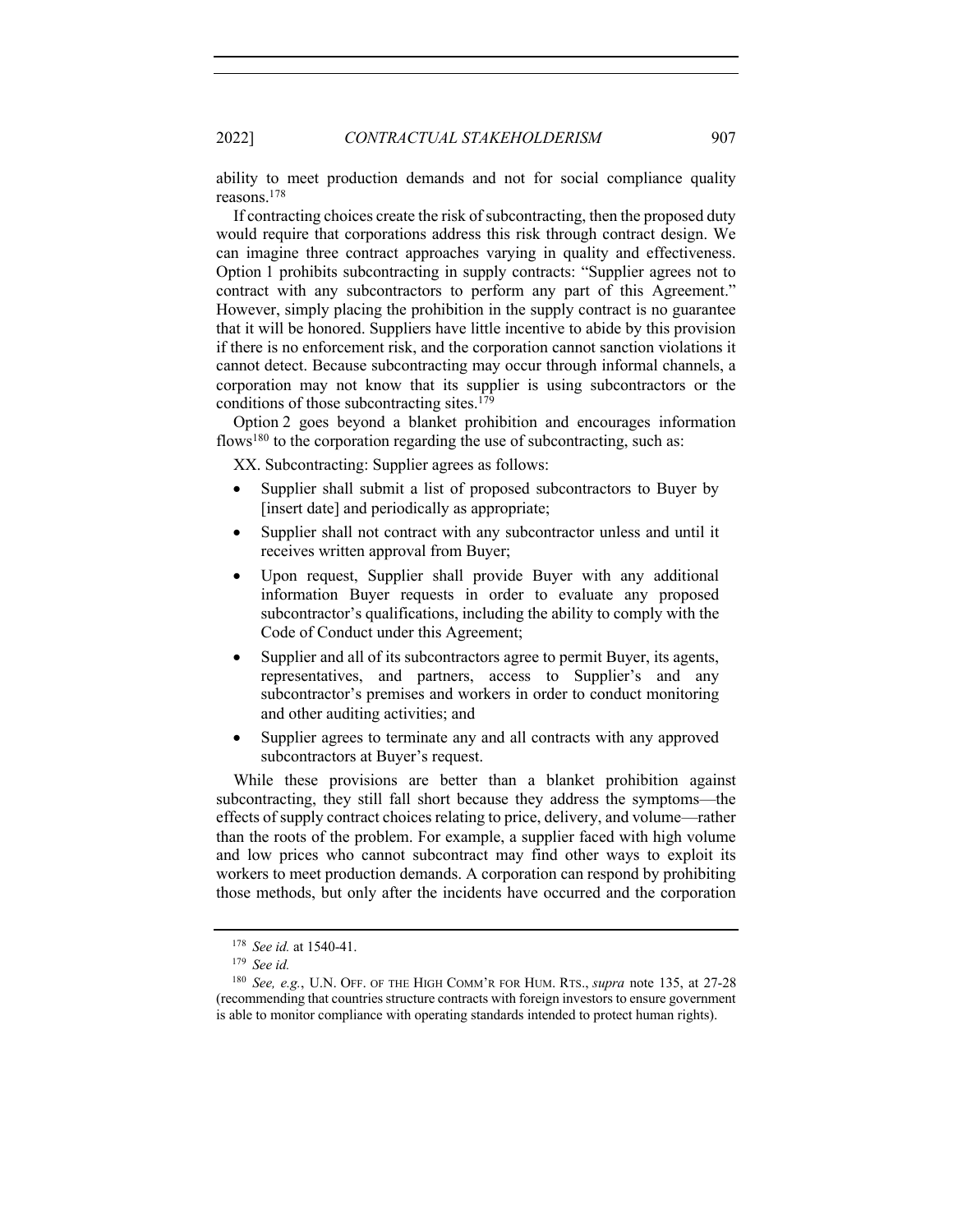learns of them. A contracting approach that goes after the symptoms will always be a reactive, not preventive.

To prevent labor violations, Option 3 would require that a corporation examine what it is asking of suppliers that may lead them to engage in subcontracting and other practices that may lead to labor abuses. This better approach requires that corporations reevaluate price, delivery, and volume terms to set parameters that allow suppliers to perform in a way that is consistent with desirable labor practices.181 In the pandemic context, some have argued that companies have failed to consider the impact that decisions to suspend or cancel orders have on supply chain workers.182 This is an example of the harms-based approach to stakeholderism that this Article advocates because these scholars argue that corporations must consider the effects of their contracting choices on vulnerable third parties who may be injured by these choices.<sup>183</sup> They advise that companies consult with representatives of these workers beforehand—or at least provide notice—as part of a broader due diligence approach to the supply chain.184 Similarly, the American Bar Association has developed model supply contract clauses that identify buyers' and suppliers' obligations to prevent and address human rights violations.185 Critically, the suggested "Buyer Code" identifies best practices for responsible sourcing, including buyer's conduct

<sup>181</sup> *See, e.g.*, 2018 Accord on Fire and Building Safety in Bangladesh 6 (June 21, 2017), https://bangladesh.wpengine.com/wp-content/uploads/2020/11/2018-Accord.pdf

<sup>[</sup>https://perma.cc/3N6N-K2BL] ("In order to induce factories to comply with upgrade and remediation requirements of the program, participating brands and retailers will negotiate commercial terms with their suppliers which ensure that it is financially feasible for the factories to maintain safe workplaces and comply with upgrade and remediation requirements instituted by the [Chief Safety Inspector]."). The Accord on Fire and Building Safety, established after the deadly 2013 Rana Plaza factory collapse, was replaced by the International Accord for Health and Safety in the Textile and Garment Industry in fall 2021. International Accord for Health and Safety in the Textile and Garment Industry (Sept. 1, 2021), https://img1.wsimg.com/blobby/go/7b3bb7ce-48dc-42c3-8e58-e961b9604003 /downloads/1%20September%20-%20International%20Accord%20on%20Health%20a.pdf [https://perma.cc/5X4A-4VPN]; *see* Elizabeth Paton, *International Brands Sign a New Accord to Protect Garment Workers in Bangladesh*, N.Y. TIMES (Aug. 25, 2021), https://www.nytimes.com/2021/08/25/business/garment-worker-safety-accord.html.

<sup>182</sup> VOGT ET AL., *supra* note 83, at 13.

<sup>&</sup>lt;sup>183</sup> *See id.* at 16 ("[C]ontracts between brands and suppliers should explicitly acknowledge supplier factory workers as the intended beneficiaries of the brand's agreement to pay the supplier and give workers the right to sue the brand for any wage arrears that may result from the brand's failure to do so.").

<sup>184</sup> *See id.* at 13.

<sup>185</sup> WORKING GRP. TO DRAFT MODEL CONT. CLAUSES TO PROTECT HUM. RTS. IN INT'L SUPPLY CHAINS, AM. BAR ASS'N, BALANCING BUYER AND SUPPLIER RESPONSIBILITIES: MODEL CONTRACT CLAUSES TO PROTECT WORKERS IN INTERNATIONAL SUPPLY CHAINS, VERSION 2.0, at 19-37; *see Contractual Clauses Project*, AM. BAR ASS'N, https://www.americanbar.org /groups/human\_rights/business-human-rights-initiative/contractual-clauses-project/ [https://perma.cc/M7QF-B4UR] (last visited Mar. 16, 2022).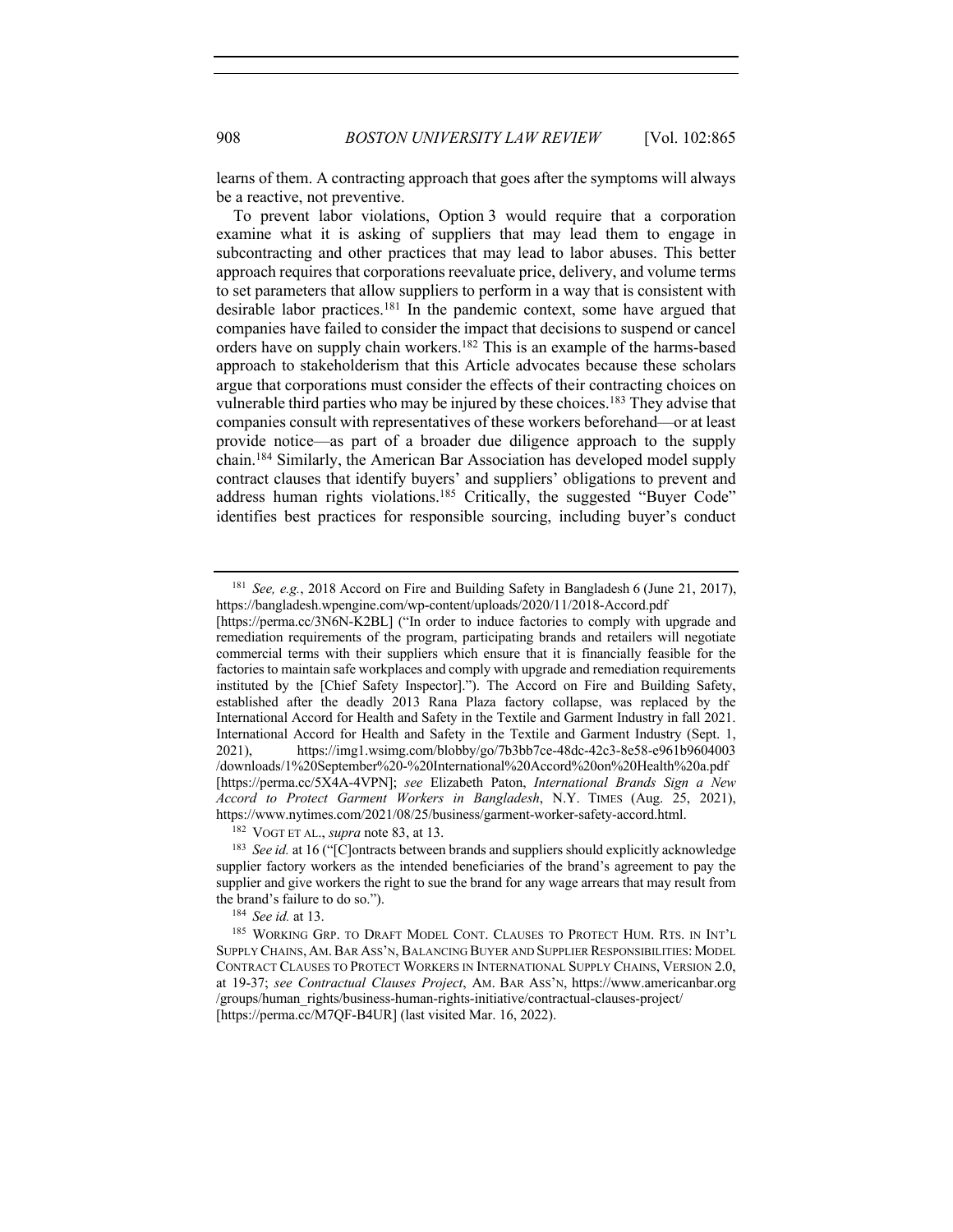concerning contract negotiations, performance, renewal, remediation, and responsible exit.186

Any of these three options would help to reduce the risk of subcontracting, thereby protecting various stakeholders from risks of abuse in the supply chain.

# IV. RECONCILING THE STAKEHOLDERISM DEBATE THROUGH THE DUTY TO CONTRACT

The duty to contract addresses the concerns of both camps of the recent debate over stakeholderism by offering an effective means to protect nonshareholder interests, on the one hand, while avoiding the risk of inauthenticity and impracticality, on the other.

A harms-based approach protects stakeholders by changing the justification for protection: protection is warranted not because of the benefits that stakeholders provide to corporations but because of the risks to which corporations may subject stakeholders through contract design, negotiation, and performance. Importantly, this justifies stakeholder protection even when a benefits approach would not.

As a contractual duty, it also addresses critics' concerns of *inauthenticity* and *impracticality*. In their study of acquisition deals, Bebchuk, Kastiel, and Tallarita find that many acquisition agreements lack post-deal stakeholder protections. <sup>187</sup> When parties included such contract terms, they were notably less effective than the terms protecting those at the bargaining table: "Contractual provisions designed to protect shareholders and corporate leaders were typically well specified and effectively enforceable. By contrast, provisions in favor of stakeholders were underspecified and vague."188 Finally, "stakeholders' ability to enforce them was generally explicitly denied by the acquisition agreement."189

Bebchuk, Kastiel, and Tallarita attribute this lack of stakeholder protections in acquisition deals to the fact that "corporate leaders have incentives *not* to protect stakeholders beyond what would serve shareholder value."190 The trouble is that "interests of corporate leaders, while not perfectly aligned with the interests of shareholders, are robustly linked to them"191 and that "shareholder legal rights, the structure of director and executive compensation, and the dynamics of the labor and control markets provide directors and top

<sup>186</sup> WORKING GRP. TO DRAFT MODEL CONT. CLAUSES TO PROTECT HUM. RTS. IN INT'L SUPPLY CHAINS, AM. BAR ASS'N, RESPONSIBLE PURCHASING CODE OF CONDUCT 1-5; *see Contractual Clauses Project*, *supra* note 185 ("While most codes of conduct address the supplier, the Buyer Code . . . sets out principles and standards for buyers (including brands) to better protect workers' human rights in their supply chains.").

<sup>187</sup> Bebchuk et al., *supra* note 25, at 1515-24.

<sup>188</sup> *Id.* at 1525.

<sup>189</sup> *Id.*

<sup>190</sup> *Id.* at 1471.

<sup>191</sup> *Id.* at 1526.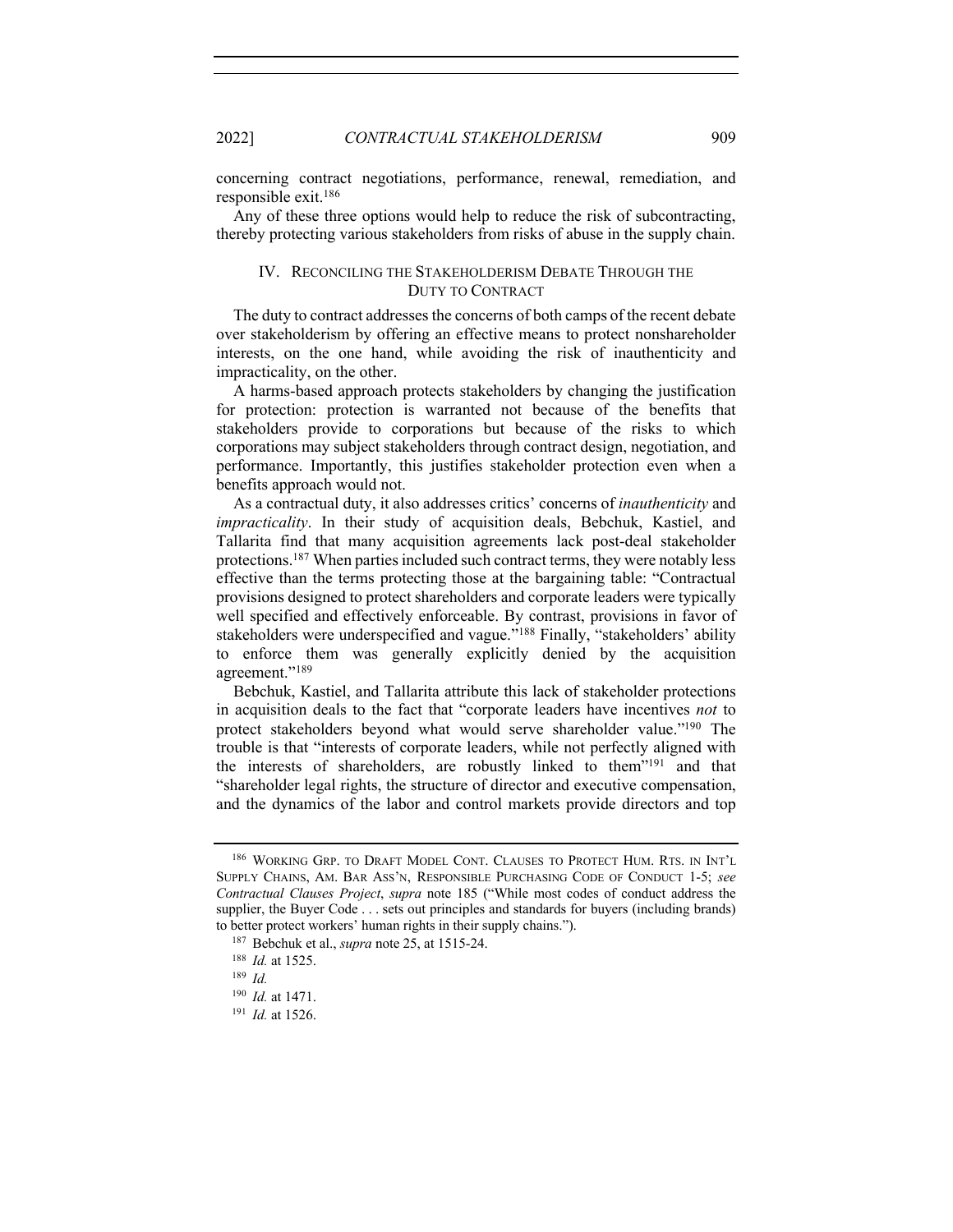executives with incentives to increase shareholder value."<sup>192</sup> Unfortunately, "there is no significant link between the interests of corporate leaders selling their companies and the post-sale interests of stakeholders."193

The proposed duty supplies the missing incentive by mandating that those at the negotiating table consider the interests of those who are absent.<sup>194</sup> This duty does not simply *authorize* them to do so—it *requires* them to do so. It makes mandatory what was previously only permissive, such as under state constituency statutes that merely authorize directors to consider stakeholder interests in decision-making.195 This duty is what aligns the interests of corporate leaders with those of stakeholders. In its absence, we are unlikely to witness a meaningful change in contracting practices by corporate leaders, as demonstrated by the study above.<sup>196</sup> And without those changed practices, corporate leaders will continue to injure stakeholders through their contracting choices. The incentive is key to reversing these practices.197

By requiring corporations to translate stakeholderism into contract clauses, this duty facilitates comparison of companies' commitments to stakeholderism. It is these clauses that allow society to observe whether corporate leaders are making good on their proclamations in favor of stakeholders. Not all clauses are equal. The specificity, scope, and enforceability of negotiated contract clauses can help to distinguish those corporations making good on stakeholderism from those that just talk the talk. These comparisons are important if the public actually rewards companies that are more stakeholder friendly, because the duty makes it costlier for companies that do not care about stakeholders to imitate those that do. That is, the duty to contract allows for some level of observability and verifiability of corporate commitments to stakeholderism that can be compared and measured across companies.198 The resulting market differentiation can offer its own incentive to include increasingly better stakeholder protections in contracts. While initially incentivized by a legal duty,

<sup>192</sup> *Id.*; *see also* Fisch & Solomon, *supra* note 19, at 1335 ("[S]hareholders ultimately control corporate decisions through their voting power and the capital market discipline.").

<sup>193</sup> Bebchuk et al., *supra* note 25, at 1526.

<sup>194</sup> *See* Fisch & Solomon, *supra* note 19, at 1335 ("[U]nless corporate officials are compelled to consider and even to prioritize nonshareholder interests, we are skeptical that they will do so.").

<sup>&</sup>lt;sup>195</sup> Bebchuk et al., *supra* note 25, at 1490 ("[A]s of October 1, 2010, all constituency statutes in force are merely permissive.").

<sup>196</sup> *See id.* at 1524-27.

<sup>197</sup> *See* Fisch & Solomon, *supra* note 19, at 1335 (discussing potential reforms to better align interests of corporate officials with stakeholders, such as governance structure and executive compensation changes and contractual constraints).

<sup>198</sup> *See* Eldar, *supra* note 29, at 994-95 (proposing new legal form that can serve as commitment device that distinguishes it in marketplace and, consequently, can help attract capital); Martinez & Fletcher, *supra* note 29, at 903 (explaining that "equality metrics" can help differentiate corporations truly committed to racial diversity from those whose actions are purely performative).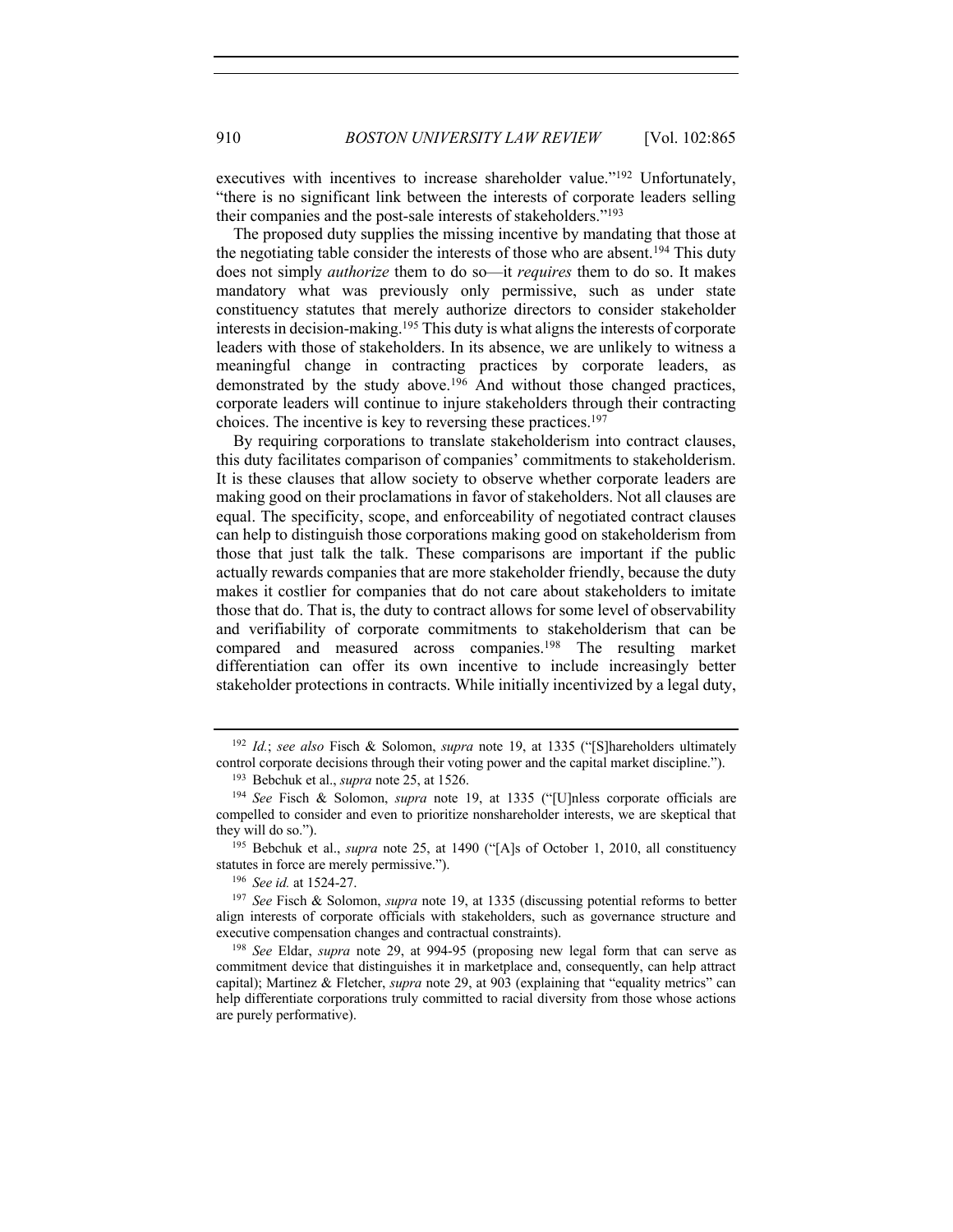2022] *CONTRACTUAL STAKEHOLDERISM* 911

we may hope that the outcome—contract clauses—can trigger a race to the  $top.<sup>199</sup>$ 

This duty also addresses the trade-offs that can render stakeholderism impractical. Corporate leaders may become overwhelmed by the prospect of identifying who they should protect, how they should do so, and what they should do when protection for one stakeholder detracts from benefits to another. But, under this duty, corporate leaders do not need to fret over what they should be doing because the duty provides that answer: contracting. Certainly, this duty does not eliminate the trade-off problem: contractual protections for some stakeholders can create undesirable impacts for others.200 But it supplies a limiting principle that makes stakeholderism more effective in practice. Corporate leaders are not charged with accounting for the interests of all potential stakeholders who may be affected by their contract; rather, they are responsible for considering the interests of those who may be harmed by performance of the contract as designed.201

# V. OBJECTIONS

The normative and practical solutions proposed in this Article raise two potential objections addressed below. Section V.A discusses the risk that the

<sup>199</sup> For example, in October 2021, Merck and the Medicines Patent Pool ("MPP")

announced "the signing of a voluntary licencing agreement to facilitate affordable global access for molnupiravir, an investigational oral COVID-19 antiviral medicine" to "help create broad access for molnupiravir use in 105 low- and middle-income countries (LMICs) following appropriate regulatory approvals." Press Release, Meds. Patent Pool, The Medicines Patent Pool (MPP) and MSD Enter into Licence Agreement for Molnupiravir, an Investigational Oral Antiviral COVID-19 Medicine, to Increase Broad Access in Low- and Middle- Income Countries (Oct. 27, 2021), https://medicinespatentpool.org/newspublications-post/mpp-msd-new-licence-announcement-molnupiravir [https://perma.cc/MN27-L52N]. The license agreement is publicly available without redactions. *Molnupiravir (MOL)*, MEDS. PATENT POOL, https://medicinespatentpool.org/licence-post/molnupiravir-mol [https://perma.cc/G7H5- X5JX] (last visited Mar. 16, 2022). Investor groups hoped that the "precedent-setting event" would "pressure other pharmaceutical companies with COVID-19 entries in late-stage trials such as Pfizer and Roche to follow suit and enter into negotiations with the MPP, and for peer companies to consider joining similar license-sharing programs such as the [World Health Organization's] mRNA technology hub." Press Release, Interfaith Ctr. on Corp. Resp., Shareholders Welcome Merck's Decision to Share IP for Covid-19 Anti-viral Drug (Oct. 28, 2021), https://www.iccr.org/shareholders-welcome-mercks-decision-share-ip-covid-19-antiviral-drug [https://perma.cc/P8FG-XAF2] (quoting Sister Judy Byron of the Northwest Coalition for Responsible Investment: "Merck has become a first-mover with molnupiravir for COVID-19 and we will be letting its peers know of our expectation that they will soon be following in Merck's footsteps").

<sup>&</sup>lt;sup>200</sup> *Cf.* RESTATEMENT (THIRD) OF TORTS: LIAB. FOR PHYSICAL & EMOTIONAL HARM § 3 cmt. e (AM. L. INST. 2010) ("In certain situations, if the actor takes steps to reduce one set of injury risks, this would involve the burden or disadvantage of creating a different set of injury risks, and these other risks are included within the burden of precautions.").

<sup>201</sup> *See supra* Section III.A (basing duty to contract on harm prevention).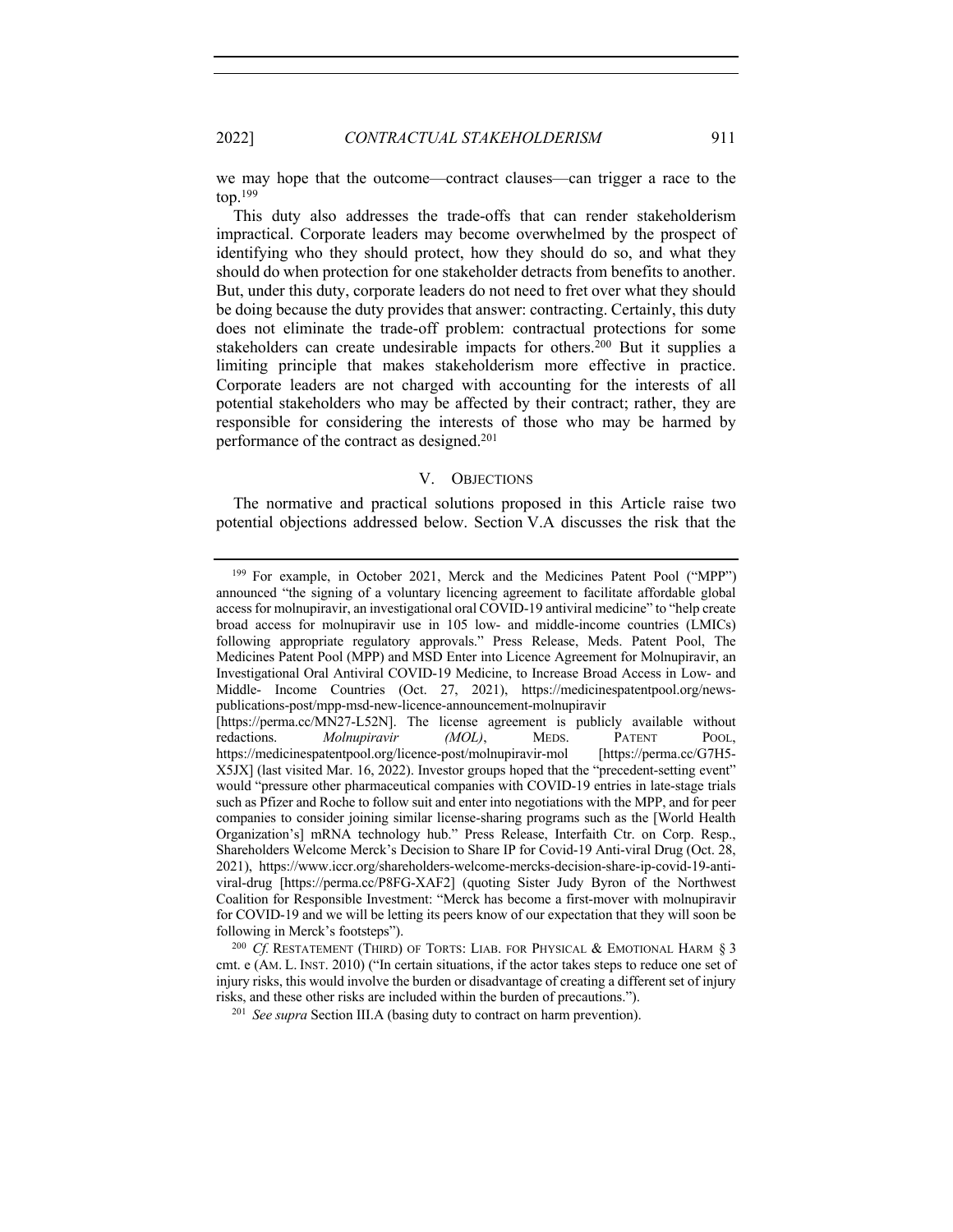proposed duty overestimates the potential for contract design to address stakeholder harms. Section V.B explores the related concern that regulation may offer a better approach to stakeholder protection.

# A. *Limits of Contract Design*

The first potential objection is that the duty to contract overestimates what contract design can accomplish. This concern is partially motivated by the realization that contracts are imperfect at eliminating risks—even for those negotiating and drafting the agreements.202 Contract design will inevitably fail because of *information costs* and *trade-offs*. Parties encounter information costs when they negotiate, draft, and sign contracts: "[T]he parties might not foresee all possible contingencies or they would have to incur prohibitively high negotiation and drafting costs to partition all contingencies sufficiently to provide for efficient obligations in each case."203 Information costs impede both ex ante contract design and ex post contract enforcement<sup>204</sup> and contribute to the *incompleteness* of most contracts:

[T]he parties to a relationship will *not* write a contract that anticipates all the events that may occur and the various actions that are appropriate in these events. Rather they will write a contract that is *incomplete*, in the sense that it contains gaps or missing provisions; that is, the contract will specify some actions the parties must take but not others; it will mention what should happen in some states of the world, but not in others. A result of this incompleteness is that events will occur which make it desirable for the parties to act differently from the way specified in the contract.<sup>205</sup>

For example, some contracting parties do not include a force majeure clause in their contracts. A force majeure clause "defines an area of events that might excuse nonperformance within the contract period."206 The absence of this clause presented a problem when the COVID-19 pandemic impeded the ability of many contracting parties to perform as expected.<sup>207</sup> This oversight can be partially explained by an informational challenge: prior to the pandemic, contracting parties likely did not anticipate that they would be unable to perform

<sup>202</sup> *See* Robert E. Scott & George G. Triantis, *Incomplete Contracts and the Theory of Contract Design*, 56 CASE W. RSRV. L. REV. 187, 190 (2005).

<sup>203</sup> *Id.* at 191.

<sup>204</sup> *Id.* at 190.

<sup>205</sup> Hart, *supra* note 93, at 123.

<sup>206</sup> Travis S. Hunter & Renée Mosley Delcollo, *Is the Force Majeure with You?*, AM. BAR ASS'N (July 6, 2020), https://www.americanbar.org/groups/litigation/committees /commercial-business/articles/2020/is-the-force-majeure-with-you-coronavirus-contracts/ [https://perma.cc/69BZ-GYAK].

<sup>207</sup> *See* Paula M. Bagger, *The Importance of Force Majeure Clauses in the COVID-19 Era*, AM. BAR ASS'N (Mar. 25, 2021), https://www.americanbar.org/groups/litigation/committees /commercial-business/boilerplate-contracts/force-majeure-clauses-contracts-covid-19/.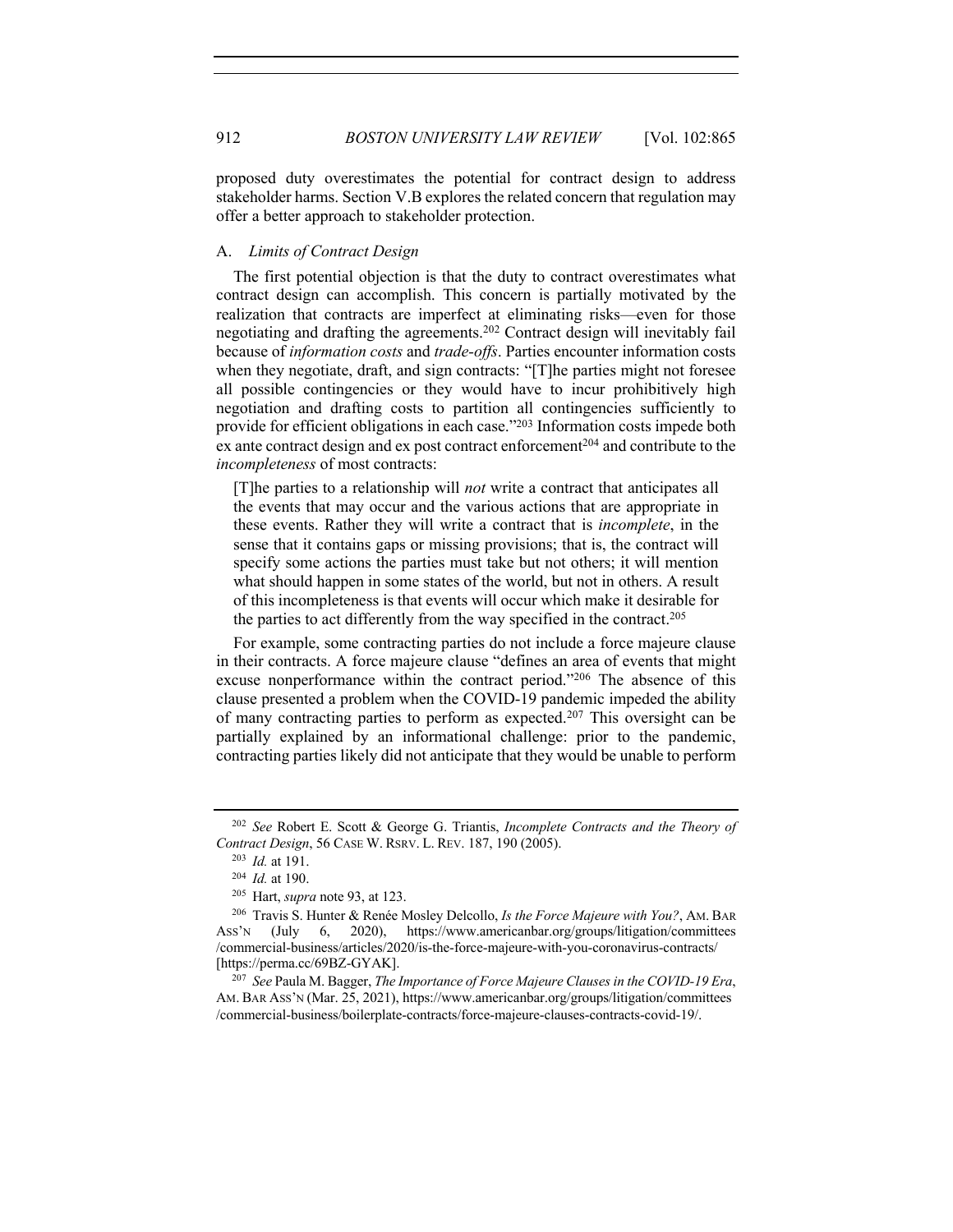because of a pandemic or related government orders.<sup>208</sup> The nature and extent of the state of emergency declarations, stay-at-home orders, travel restrictions, nonessential business closures, and lockdowns have been described as unprecedented. Contracting parties frequently anticipate risks based on the past—things that have gone wrong before. It may therefore have proven difficult for them to anticipate and plan for these "unprecedented" events, which may explain why many of them did not.

Even those parties who did include a force majeure clause may have neglected to include the necessary language to trigger the clause, such as "pandemic" or "government shutdown orders."<sup>209</sup> The absence of these key words may prevent the application of the clause, which depends on contract interpretation of the words that the parties chose.<sup>210</sup> The result is that "very few contracting parties will be able to point to a specific term in their Force Majeure clause that covers the present situation."211

The second concern relates to trade-offs. Even if contracting parties have information, they need to agree on what to do based on that information. For example, legal counsel now advise clients to include contract provisions that address the COVID-19 pandemic and, possibly, as default language going forward.212 But such a provision does not protect all parties equally. In a retail lease, for example, a tenant may prefer a force majeure clause that would suspend its obligation to pay upon the onset of a pandemic; for that reason, the landlord may not prefer such a clause. Depending on the nature of the government order, the landlord may still be able to perform—and may prefer to

<sup>&</sup>lt;sup>208</sup> However, some commentators have pointed out that pandemics have occurred before and may occur again—such that the risks were not completely unknown to the parties. *See*  Andrew A. Schwartz, *Contracts and COVID-19*, 73 STAN. L. REV. ONLINE 48, 48 (2020).

<sup>209</sup> *See* Jamie Furia & Justin Corbalis, *Mounting a Successful COVID-19 Force Majeure Argument*, LAW360 (Sept. 25, 2020, 4:00 PM), https://www.law360.com/commercialcontracts/articles/1312711 ("[A]ny party seeking to excuse its contractual obligations based on a force majeure event must carefully connect the dots between the cause — whether a government order or the effects of the pandemic — and the frustration of the specific conduct sought to be relieved."); Schwartz, *supra* note 208, at 56-67 (identifying over two thousand cases involving force majeure clauses but none involving word "pandemic" and only seventy-four involving "epidemic"); Daniel Sharma, *Coronavirus: The Second Wave and Force Majeure*, DLA PIPER (Dec. 9, 2020), https://www.dlapiper.com/en/germany/insights/publications/2020/12/covid-19-the-secondwave-and-force-majeure/ [https://perma.cc/F6X9-KJVK] (distinguishing between "epidemic" and "pandemic" for triggering application of force majeure clause).

<sup>210</sup> *See* Sharma, *supra* note 209 ("Whether a force majeure clause is applicable in a particular case, and what its consequences would be, depends primarily on the wording of the clause. Courts have held that force majeure clauses are to be interpreted in a narrow sense and that performance under a contract is ordinarily excused only if the event preventing performance is explicitly mentioned in the force majeure clause.").

<sup>211</sup> Schwartz, *supra* note 208, at 57.

<sup>212</sup> *See, e.g.*, *id.* at 58 ("Now that the risk of pandemics has become salient, we are certain to see parties add terms like 'epidemic' and 'pandemic' to Force Majeure clauses in future contracts, as many commentators are now recommending.").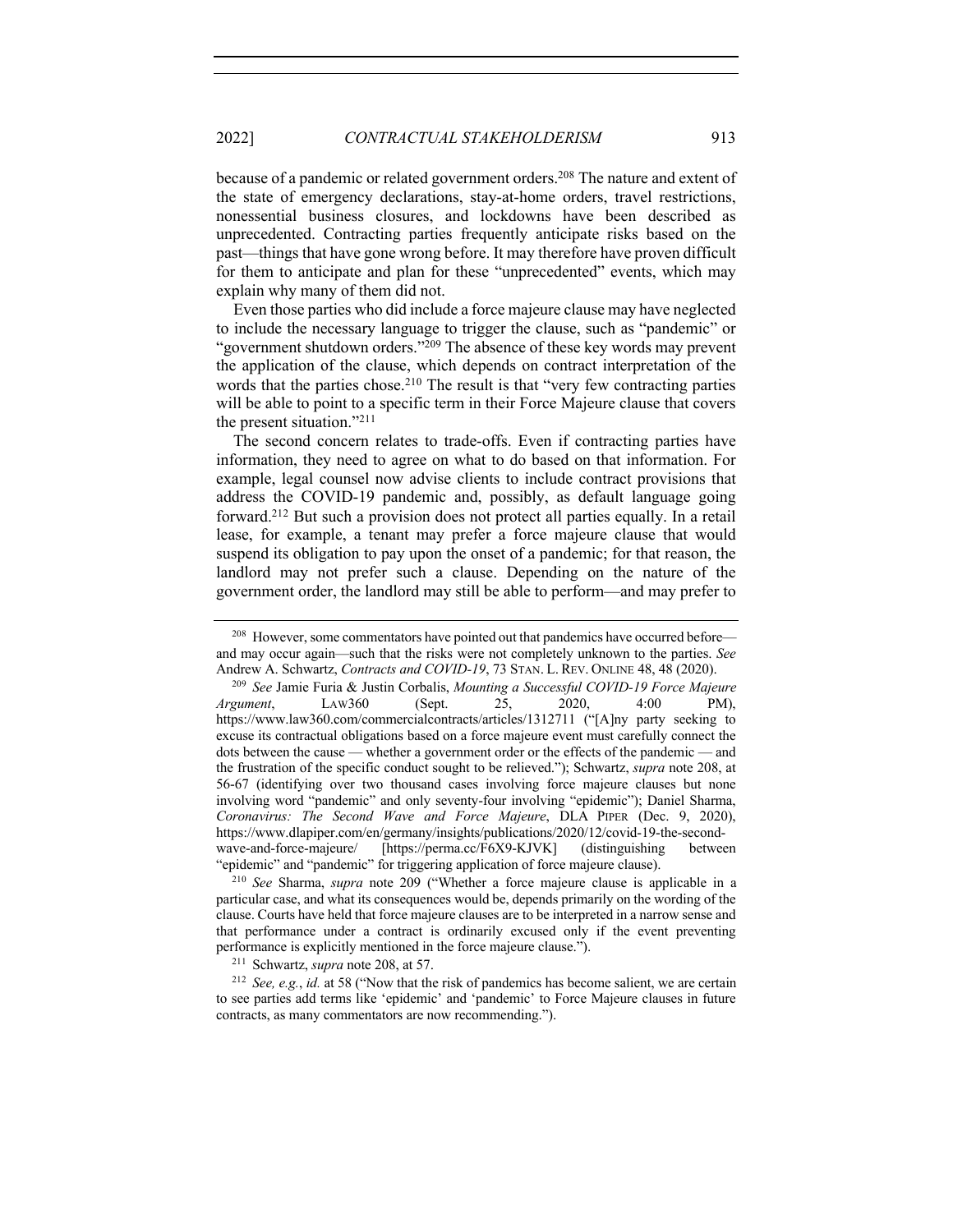do so—while the tenant no longer finds its contract desirable or its obligation feasible. The question is: Who gets stuck with the cost of a rental property that is, at least temporarily, invaluable: tenant or landlord? A force majeure clause that addresses the pandemic can shift the cost from tenant to landlord, but the landlord may negotiate for something in exchange for such cost shifting.<sup>213</sup> This is the trade-off challenge: risk management tools are going to lead to different distributional outcomes for the two parties. In order to reach agreement despite these different preferences, contract parties trade various "carrots and sticks" pertaining to the clause or agreement.

Both of these concerns can compromise the implementation of the "duty to contract" proposed in this Article. Corporate leaders may argue that they encounter even greater information costs when designing contracts to protect stakeholders. They may claim ignorance as to how a contractual obligation may impact stakeholders who they cannot identify ex ante. They may similarly claim ignorance as to how to address this information deficit; the optimal strategy remains unknown ex ante and, consequently, is difficult to prescribe through explicit contractual obligations. There is also a trade-off problem because there is no one at the bargaining table to trade something in exchange for contractual protections for stakeholders. In the landlord example above, the tenant may agree to pay a higher rent or a larger deposit in order to include a force majeure clause that would protect it in the event of a pandemic. In the stakeholder example, neither contracting party may benefit from including stakeholder protections. It is not in their interest to do so—instead, it may impose costs and there is no one at the bargaining table to "trade" them a corresponding benefit for providing such contractual protection.

There are three responses to these concerns. First, information costs are manageable because these contracts are not novel. Corporations have previously entered into data-sharing agreements, lease agreements, supply agreements, acquisition agreements, arbitration agreements, employment agreements, and many others—all of which have documented risks to stakeholders. Management is also under increasing pressure to remain informed about various risks to the corporation created by its own conduct. For example, the United Nations Guiding Principles require that companies engage in human rights due diligence which "should include assessing actual and potential human rights impacts, integrating and acting upon the findings, tracking responses, and communicating how impacts are addressed."<sup>214</sup> A number of countries around the world have

<sup>214</sup> U.N. Office of the High Comm'r for Hum. Rts., Rep. on the Guiding Principles on

<sup>213</sup> *See, e.g.*, *id.* at 59 ("Contract negotiations are dynamic, and your counterparties will respond if you seek to include 'pandemic' to [sic] the Force Majeure clauses contained in future contracts. All else being equal, they will offer a lower price, because you are foisting the risk of nonperformance on to them."); Matthew Jennejohn, Julian Nyarko & Eric Talley, *Contractual Evolution*, 89 U. CHI. L. REV. (forthcoming 2022) (manuscript at 17-18) (explaining that, in exchange for pandemic carve-out in material adverse effect clause, "counsel for the buyer would likely be unwilling to accept a pandemic carve-out without extracting a buyer-friendly provision as a quid pro quo").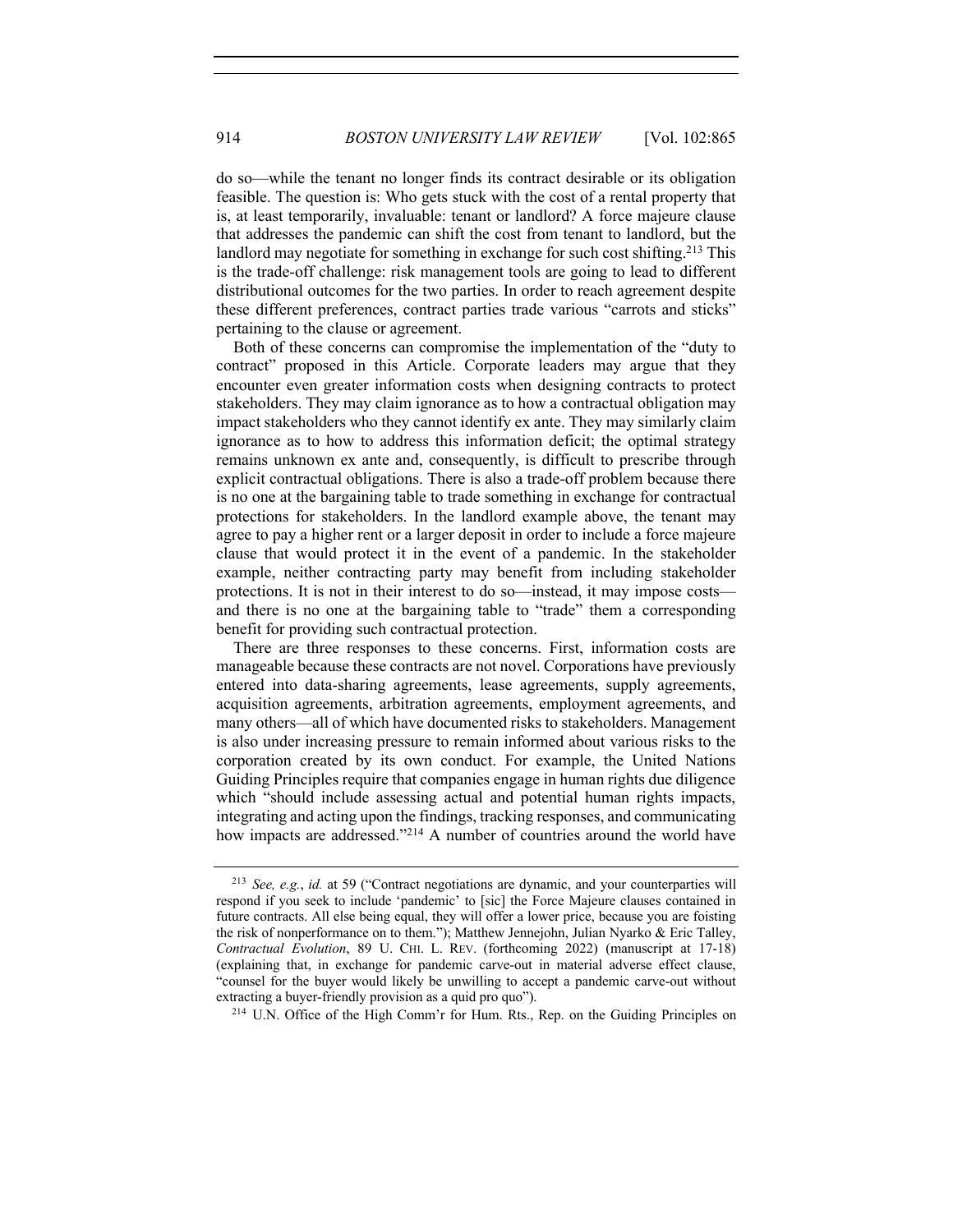implemented—or are considering—laws that would require covered companies to engage in such human rights due diligence.215 A number of corporate scholars have also argued that assessing risk of stakeholder harms is part of fiduciary duties.216 Therefore, corporate managers cannot claim ignorance of risks that they impose on stakeholders. Instead, they must gather this information under many circumstances, which, in turn, will lower the information costs associated with implementing this duty.

The trade-off concern is similarly unpersuasive. The incentive for stakeholder protection is provided by a legal duty as opposed to bargained-for benefits. The fact that contracting parties have little incentive to consider—let alone negotiate around—third-party interests only supports the need for a legal duty that applies to those at the bargaining table. Incentives are not static; they can be altered through new "carrots" and "sticks." And when there are limited carrots available at the bargaining table to incentivize stakeholder protection, this legal duty provides a stick. Hence, the need for a legal duty; the duty supplies the incentive that is otherwise absent at the negotiating table. Even if stakeholders are not present to offer corporations benefits in exchange for protection, the legal duty is present to threaten sanctions if corporations fail to consider this protection themselves.

The final response is that contracting parties already encounter these challenges in the contracting process and find strategies to manage them so as not to preclude agreement. They can also employ those strategies with respect to stakeholder protection. For example, contracting parties resort to the use of relational norms, judicial interpretation, and strategic ambiguous language to introduce sufficient flexibility to respond to contingencies post contract formation.217 Interfirm collaborations often raise similar concerns when "[t]he precise goal and manner of achieving it only become clear in the course of the

Business and Human Rights, at 17, U.N. Doc. HR/PUB/11/04 (2011).

<sup>215</sup> *See Mandatory Due Diligence*, BUS. & HUM. RTS. RES. CTR., https://www.businesshumanrights.org/en/big-issues/mandatory-due-diligence/ [https://perma.cc/VM3V-HRZV] (last visited Mar. 16, 2022).

<sup>216</sup> *See, e.g.*, Gadinis & Miazad, *supra* note 28, at 1459 ("[C]ourts should recognize ESG as an essential part of boards' monitoring mission."); David Millon, *Human Rights and Delaware Corporate Law*, 25 PAC. MCGEORGE GLOB. BUS. & DEV. L.J. 173, 182-86 (2012) (discussing potential legal and reputational risk associated with human rights violations abroad and risk management responsibility of boards of directors).

<sup>217</sup> *See, e.g.*, Al-Najjar, *supra* note 106, at 435 (discussing roles of ambiguous language, "reputation, conventions, property rights over physical assets, or the legal system" in introducing flexibility); Hadfield, *supra* note 98, at 957 ("A rational decisionmaker, aware of the problems of control and opportunism, simply would not enter into a contract so incomplete if it represented the entirety of expected obligations and commitments. Instead, I argue, franchisee and franchisor enter into a 'franchise relationship' in reliance on commonly understood features of that relationship which fill in the gaps of the written contract and create an understanding of the full range of commitments involved."); Scott & Triantis, *supra* note 202, at 197 (discussing use of broad standards to shift costs to judicial interpretation, which has informational advantage of post-contract-formation reality).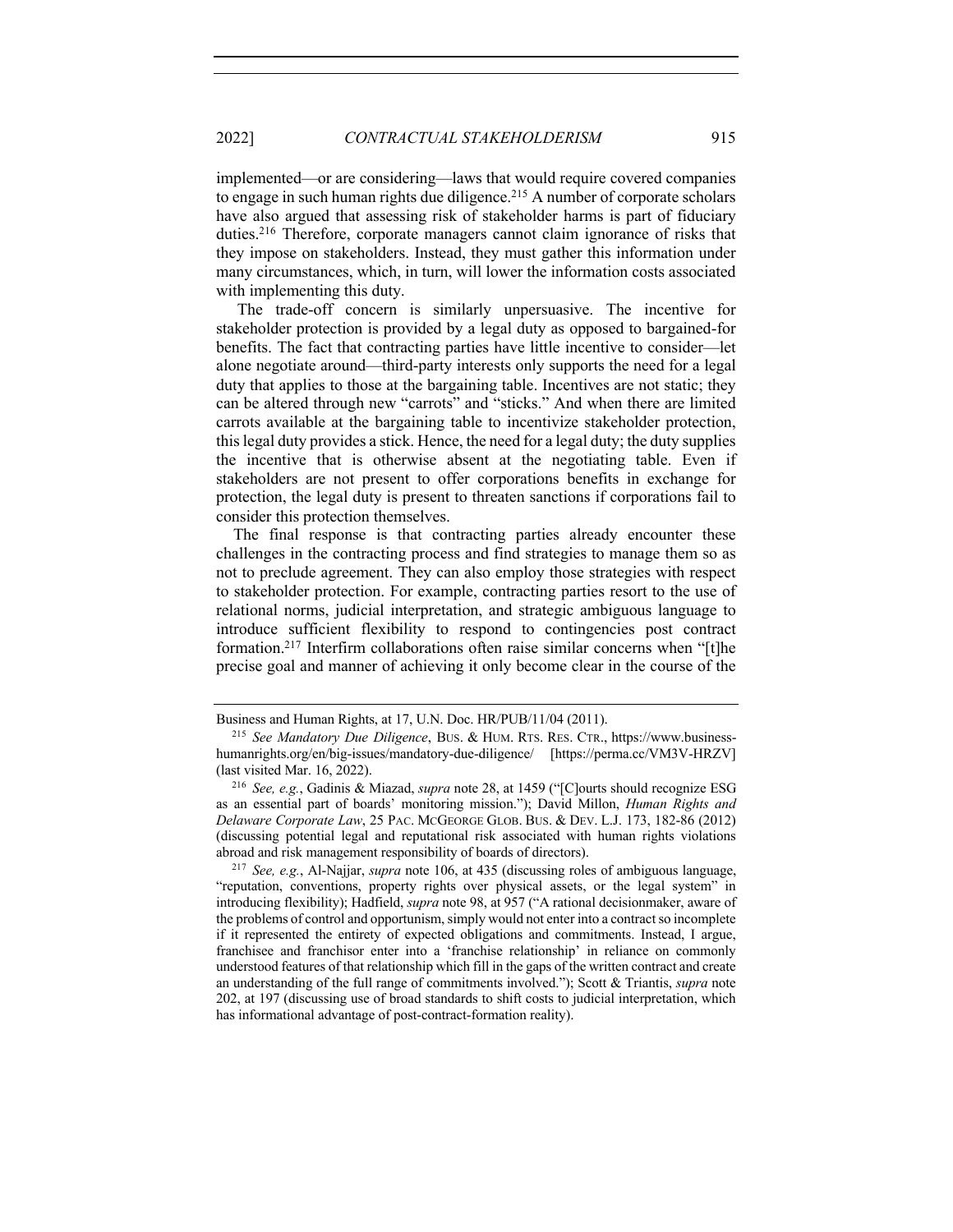parties' collaboration."218 The solution is that many contracting parties incorporate an "information regime [that] allows for the joint interpretation of ambiguity, and makes observable to the parties those actions that would be opaque in an unstructured, informal exchange. This heightened, mutual observability allows the parties to learn about their respective capabilities as well as their disposition to cooperate."219 Many parties, such as those operating in innovative industries, also specify formal governance and decision-making procedures in the contract that would allow the parties to respond to new information in a manner that preserves their collaboration, including processes for dispute resolution.<sup>220</sup> Similarly, franchise contracts "do[] not specify the details of the many transactions that will take place within the framework of the basic exchange."221 Instead of "spelling out every decision *ex ante*, [a franchise contract] designs a decisionmaking structure and assigns to the franchisor responsibility for responding to market conditions as they arise and to the franchisee responsibility for compliance."222

Contracting parties can use similar strategies to protect stakeholder interests even when they do not have access to all the information that may be useful in crafting such protection. In fact, parties could use contract design as a means of augmenting the information they claim not to possess. The stakeholder impact assessments discussed in Part III can help to identify: (a) stakeholders who may be negatively impacted by one or more contractual obligations, including identifying the obligation; (b) the nature of the impact; and (c) the extent or gravity of the impact, including its duration.223 If this practice were regularized,

<sup>218</sup> Ronald J. Gilson, Charles F. Sabel & Robert E. Scott, *Braiding: The Interaction of Formal and Informal Contracting in Theory, Practice, and Doctrine*, 110 COLUM. L. REV. 1377, 1385 (2010); *id.* at 1391 ("Formal enforcement can break down, however, where the optimal actions for each party depend on the future state that materializes. Uncertainty about the future makes specifying most future states—let alone the appropriate action that is to be taken if they occur—prohibitively costly or impossible.").

<sup>219</sup> *Id.* at 1403.

<sup>220</sup> *Id.*

<sup>221</sup> Hadfield, *supra* note 98, at 946.

<sup>222</sup> *Id.* at 948.

<sup>223</sup> At least one recent proposal sought to mandate information about ranked risk assessments. The Corporate Human Rights Risk Assessment, Prevention, and Mitigation Act of 2019 sought to require issuers of securities to provide a human rights disclosure that would identify human rights risks and impacts "that are known or should be known," and rank the identified risks and impacts based on severity. Corporate Human Rights Risk Assessment, Prevention, and Mitigation Act of 2019, 116th Cong. § 3 (discussion draft July 2, 2019), https://financialservices.house.gov/uploadedfiles/bills-116pih-corphuman.pdf

<sup>[</sup>https://perma.cc/H9JB-JAAG]. The proposal also clarified that issuers' rankings should account for the gravity and extent of the risks and harms as well as any challenges of remedying potential harms. *Id.* This proposal was not formally filed during the 116th Congress and, so far, has not been introduced during the current legislative session. However, the House of Representatives passed legislation in June 2021 that would require the SEC to "conduct a study about the value to investors of . . . information about the human rights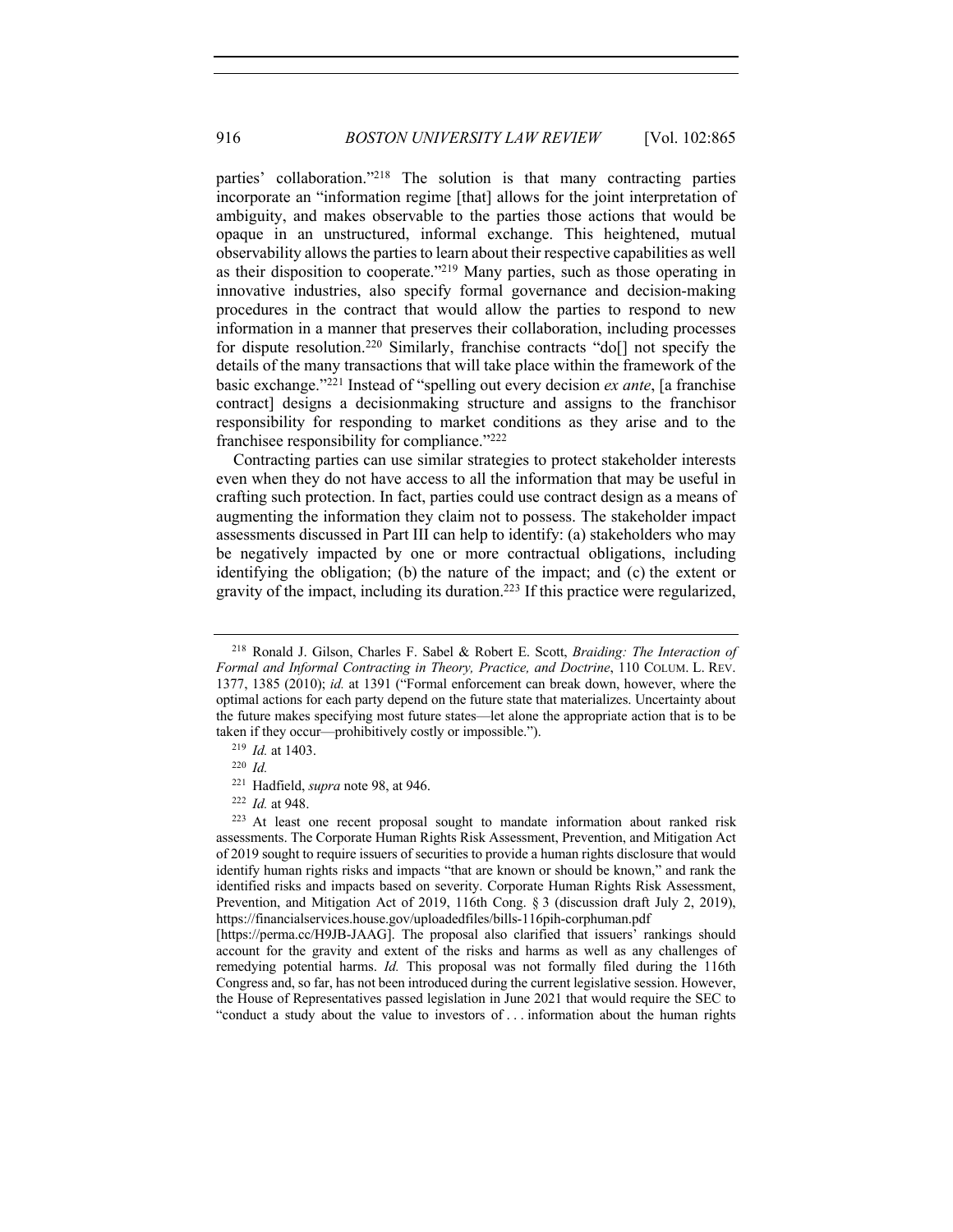it would encourage contracting parties to fully assess the impact of their bilateral relations on those not at the bargaining table. This step reduces the information deficit because each party may be aware of stakeholder impacts that the other is not. For example, in a cross-border deal, each party may be better able to assess the stakeholder impacts in its own jurisdiction. This step of the negotiation process would encourage the parties to share information of which they are aware. This information-sharing stage could also encourage parties to consult with potential stakeholders to complete the impact assessment. As such, this step would not only encourage contracting parties to exchange information with each other but would also incentivize them to gather information not in their possession.

The information-sharing stage assists both stakeholders and contracting parties. It assists stakeholders because it encourages contracting parties to consider the full extent of the costs of the exchange—including potential negative externalities. It also creates an opportunity for stakeholders to play a role in early contract negotiations by informing contracting parties about stakeholder impacts. This stage is in the interest of the parties because it encourages each party to share information that is in their possession about potential long-term risks. If this information is kept private, the party in possession of it can independently manage its consequences or even bargain around it without the counterparty's knowledge. Should the risk come to fruition, the better-informed party may be in a better position to cope with the consequences than the blindsided party. A stakeholder impact assessment can force the better-informed party to reveal information that is otherwise private, which can help both parties plan accordingly.<sup>224</sup> It can also help contracting parties to focus on issues that they may otherwise marginalize during contract negotiations, only for those issues to arise post contract formation. As such, it enables better contract planning at the initial stage.

commitments of issuers . . . including information about any principles used to evaluate risk, constituency consultation process, and supplier due diligence." Corporate Governance Improvement and Investor Protection Act, H.R. 1187, 117th Cong. § 605 (as passed by House of Representatives, June 16, 2021).

<sup>224</sup> For example, Ian Ayres and Robert Gertner explain that one source of contract incompleteness is strategic: "One party might strategically withhold information that would increase the total gains from contracting (the 'size of the pie') in order to increase her private share of the gains from contracting (her 'share of the pie')." Ian Ayres & Robert Gertner, *Filling Gaps in Incomplete Contracts: An Economic Theory of Default Rules*, 99 YALE L.J. 87, 94 (1989). They argue that "[b]y changing the default rules of the game, lawmakers can importantly reduce the opportunities for this rent-seeking, strategic behavior" especially by including "penalty defaults that induce knowledgeable parties to reveal information by contracting around the default penalty." *Id.*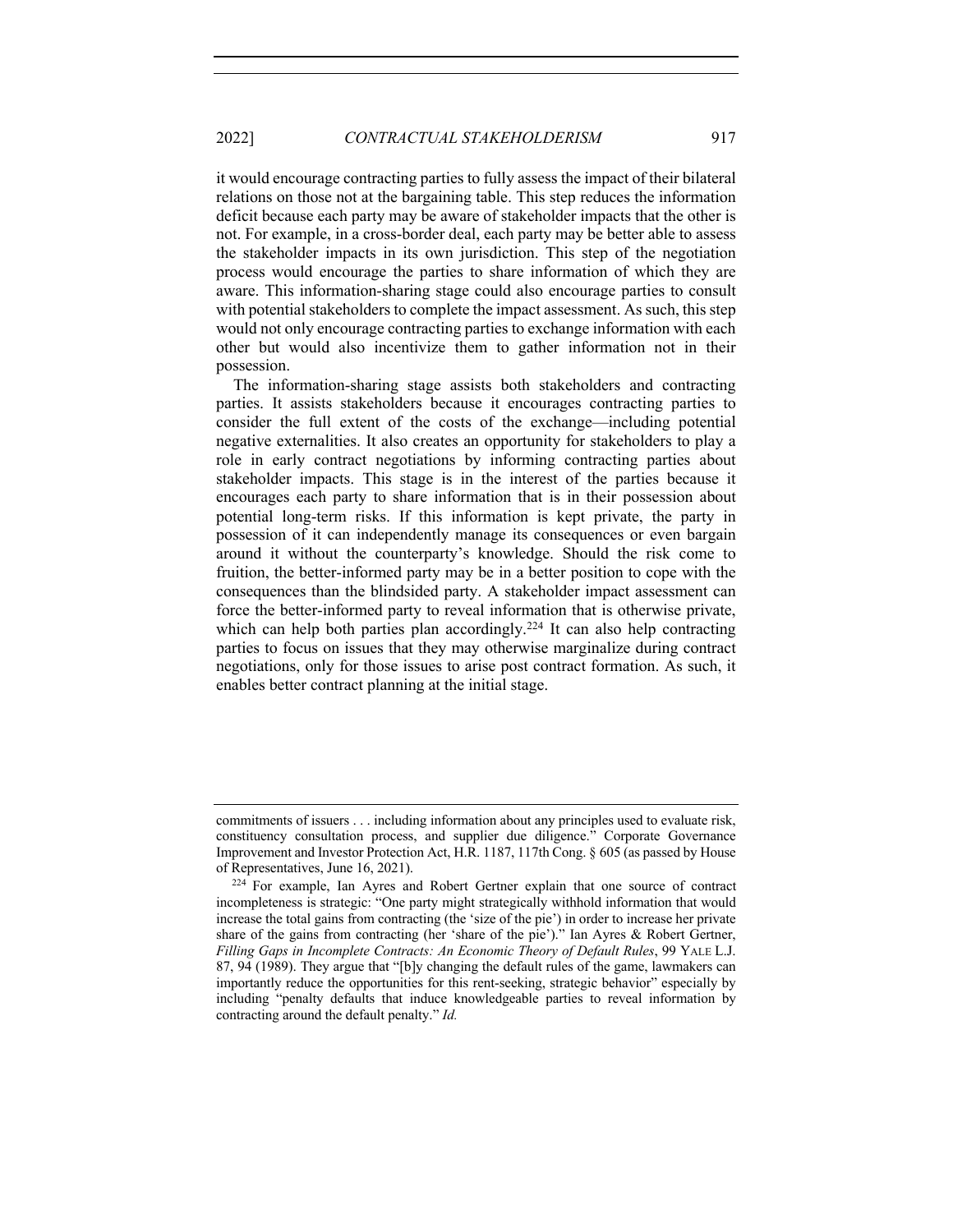### B. *Why Not Regulate?*

A second important objection is that the best way to protect stakeholders is through regulation and not contract design.225 Many may prefer public regulation because it can also account for the negative effects of contracts on third parties and mandate that parties take certain precautions, limit their activities within prescribed parameters, or provide warnings to at-risk third parties. Public regulation may also provide a variety of enforcement mechanisms to ensure that contracting parties adhere to these limitations.

Regulation proponents may therefore worry that the focus on stakeholderism detracts from the prospect of such regulation and builds up hope in corporate self-regulation or other alternatives.<sup>226</sup> This Article is not intended to detract from regulatory efforts. But there are a number of difficulties with this faith in public law, including *information asymmetries*, *distributional concerns*, and *extraterritorial effects*. The first challenge deals with the comparative knowledge of the regulated versus the regulators regarding the underlying problem that gives rise to the need for regulation.<sup>227</sup> In the stakeholder context,

In administrative law, the absence of limits on the quality, quantity, or content of information submitted to the agency makes the temptation to inundate the agency with reams of technical details and multiple arguments all but irresistible. Indeed, a variety of doctrinal and statutory incentives unwittingly encourage regulatory participants to load the administrative system with more and more information in ways that ultimately undermine pluralistic oversight by creating unfair advantages for those advocates who have the resources to engage in these excessive processes.

Wendy E. Wagner, *Administrative Law, Filter Failure, and Information Capture*, 59 DUKE L.J. 1321, 1328 (2010); *see also* Jonathan C. Lipson, *Against Regulatory Displacement: An Institutional Analysis of Financial Crises*, 17 U. PA.J. BUS. L. 673, 688-91 (2015) (reviewing critiques of "regulatory capture" and concluding that "capture presents a serious problem in

<sup>225</sup> *See, e.g.*, Bebchuk & Tallarita, *supra* note 11, at 95 ("Those who are deeply concerned about how corporations affect stakeholders . . . should support efforts to ensure that capitalism works well for all corporate stakeholders. In our view, the most effective way to do so is by adopting laws, regulations and government policies . . . aimed at protecting stakeholder groups.").

<sup>226</sup> *See, e.g.*, *id.* at 164 (criticizing stakeholderism for asking stakeholders to rely on "wellmeaning corporate leaders using their discretion to incorporate stakeholder interests into their objectives").

<sup>227</sup> *See, e.g.*, Roberta Romano, *Regulating in the Dark*, *in* REGULATORY BREAKDOWN: THE CRISIS OF CONFIDENCE IN U.S. REGULATION 86, 87 (Cary Coglianese ed., 2012) (arguing that "regulators necessarily operate under considerable uncertainty and at a lag behind private actors" as "financial firms operate in a dynamic environment in which there are many unknowns and unknowables and state-of-the-art knowledge quickly obsolesces"). For example, in order to perform antitrust review of tech giants, the head of the Justice Department's antitrust division "assigned four attorneys and two staff economists to train in artificial intelligence and machine learning to better understand the work that technology companies do." Rob Copeland, *Breakup of Tech Giants 'on the Table,' U.S. Antitrust Chief Says*, WALL ST. J. (Oct. 22, 2019, 2:00 PM), https://www.wsj.com/articles/breakup-of-techgiants-on-the-table-u-s-antitrustchief-says-11571765689. Even attempts to increase information flows can lead to the risk of regulatory capture, as Wendy Wagner discusses: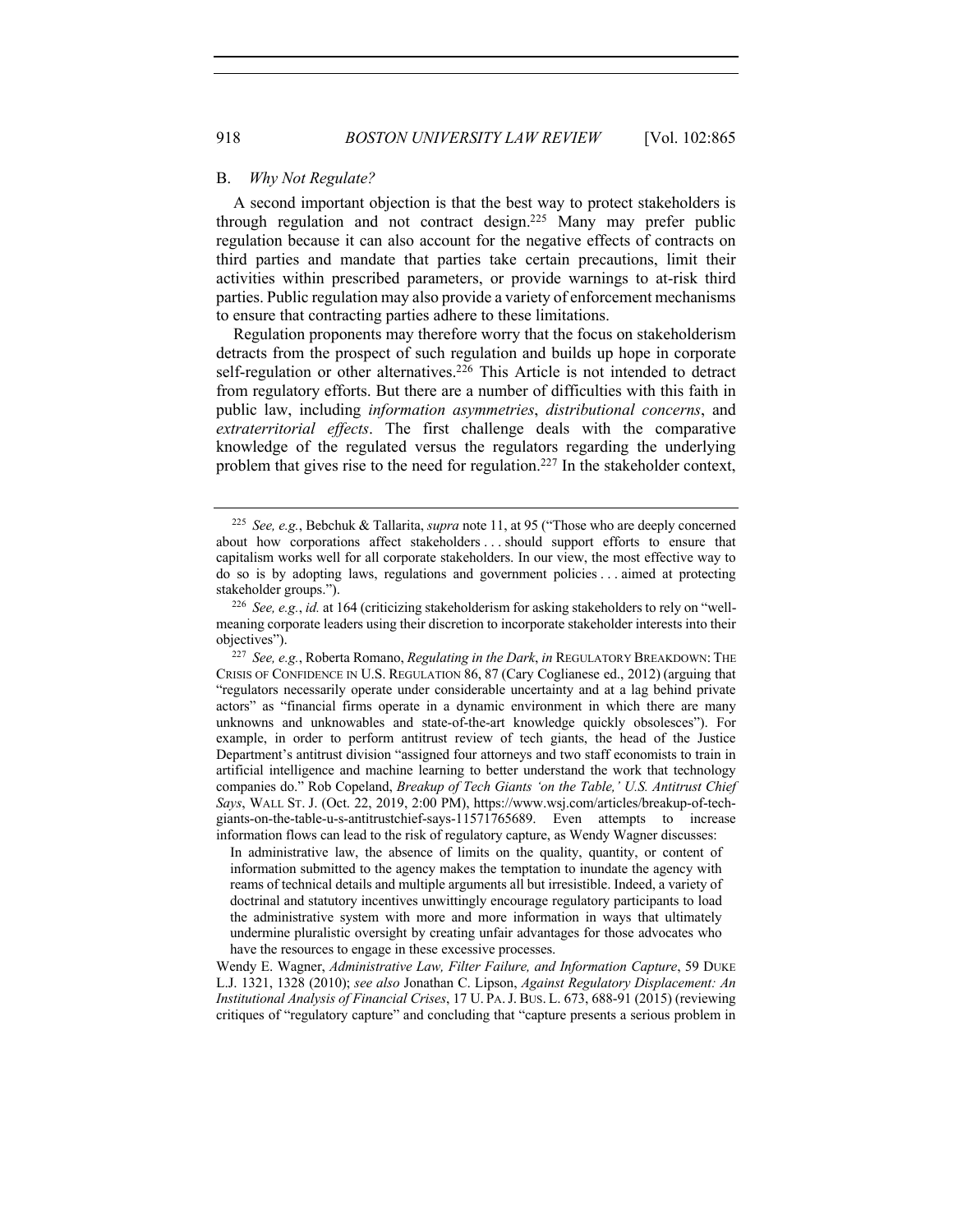corporate actors are frequently better informed than regulators about how their contemplated and current operations endanger stakeholders.<sup>228</sup> Risks only become common knowledge once they materialize into actual harm to a stakeholder, and at that point, we all know—including regulators. This information asymmetry complicates regulatory design that seeks to prevent the harm *before* it arises. Corporate actors are not only better informed about risks; they may also be better informed about the strategies needed to manage those risks.

The problems associated with regulatory solutions to stakeholder protection are further demonstrated by *distributional* and *extraterritorial* concerns. The distributional concern explains the frequent lack of political will to *do something*: elected officials are reluctant to champion legislative solutions when the costs are borne by their constituency but the direct benefits of the legislation pass to those outside the constituency. These are the distributional effects of legislation. Lawmaking is costly—informationally, financially, and politically. As discussed above, regulation is dependent on information, and it can prove costly—including financially—to gather, analyze, and use that information to inform legislation. Due to these costs, legislation may prove politically costly because it uses up a variety of resources that could be devoted to other issues. These limitations are further compounded when the beneficiaries are unknown, few, or abroad.229 For example, the direct beneficiaries of supply chain legislation may be foreign workers in supply chains overseas or other vulnerable communities, rather than Americans. <sup>230</sup> Therefore, a legislative approach in the United States would commit valuable resources to the production of laws that would primarily benefit those who are not part of the body politic.

the regulation of financial services").

<sup>228</sup> *Cf.* Lipson, *supra* note 227, at 690 (explaining information asymmetry between financial regulators and private-sector risk managers as source of regulatory capture).

<sup>229</sup> *See, e.g.*, Johnston et al., *supra* note 142, at 41 ("First, the law may be irrelevant in situations where corporations produce externalities across borders, and outside the reach of (national) regulation. Second, it may be difficult for the regulator to identify social costs before they occur."); *id.* ("[Third, a]s production processes become more complex and supply chains become longer, regulation has to abandon general principles applicable to entire industries or the economy as a whole in favour of an approach, which differentiates between individual firms, and even individual activities. This third aspect of the trilemma greatly increases regulatory costs.").

<sup>230</sup> *E.g.*, Corporate Human Rights Risk Assessment, Prevention, and Mitigation Act of 2019, 116th Cong. § 2 (discussion draft July 2, 2019), https://financialservices.house.gov/uploadedfiles/bills-116pih-corphuman.pdf [https://perma.cc/H9JB-JAAG] ("The human rights policies, practices, and impacts of publically [sic] traded companies in the United States are material to investors and the broader public interest in the short-term and long-term and should be disclosed to investors and the general public annually to help inform investment decision-making and support the public interest in ensuring publically [sic] traded companies in the United States do not cause or contribute to adverse human rights impacts in the United States or in other countries.").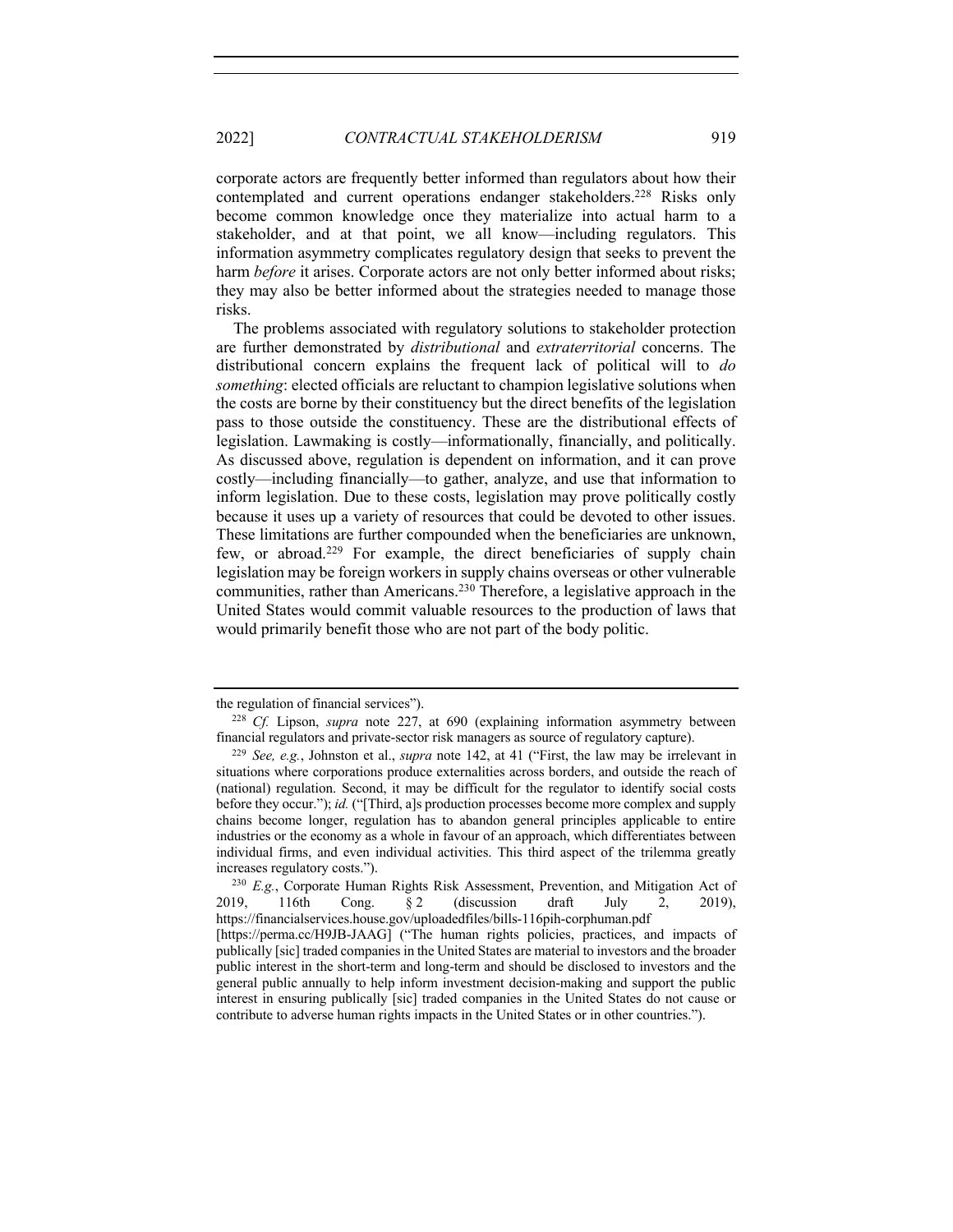This is a variant of the interest-leverage divergence problem discussed in Section I.C. Its earlier invocation explained the failure of *private* (or *market*) regulation of corporate misconduct: those with leverage over corporations (such as investors or consumers) do not have sufficient interest in sanctioning corporations for wrongful conduct because they are not the ones who bear the harms from that conduct.<sup>231</sup> As a result, market incentives frequently fail to curb corporate misconduct.232 But this problem also arises in *public* regulation: those who bear the costs of public regulation (and therefore help to determine the demand for it) may not be the direct beneficiaries of the resulting laws. Even if legislators enacted such a law, they need to confront the issue of extraterritorial application of these laws to conduct in other countries. Such concerns ultimately proved fatal to attempts to hold companies liable for human rights abuses abroad through the Alien Tort Statute.<sup>233</sup> The combination of these additional factors may help to explain why we don't see more robust legislation protecting stakeholder groups in the supply chain or otherwise.

As illustrated below in Figure 2, contract design may address many of these challenges and facilitate—not impede—subsequent regulatory solutions through a progression of regulatory phases governed by different institutions. The remainder of this Section describes one approach in which contract design facilitates regulation. The first phase is "mandated experimentalism," in which courts enforce a duty to contract that requires corporate actors to engage in experimentation regarding the optimal solutions for addressing, mitigating, and eliminating risks to stakeholders. This is "mandated" because it is a recognized duty. It is "experimentalist" because the standard of care is only satisfied by reasonable contract design in light of contracting parties' knowledge.

<sup>231</sup> *See supra* Section I.C (explaining lack of interest convergence between shareholders and stakeholders).

<sup>232</sup> *Cf.* Bebchuk & Tallarita, *supra* note 11, at 119 (advocating for external regulation to address negative "environmental impact of a company's operations").

<sup>233</sup> *See* Kiobel v. Royal Dutch Petrol. Co., 569 U.S. 108, 124-25 (2013).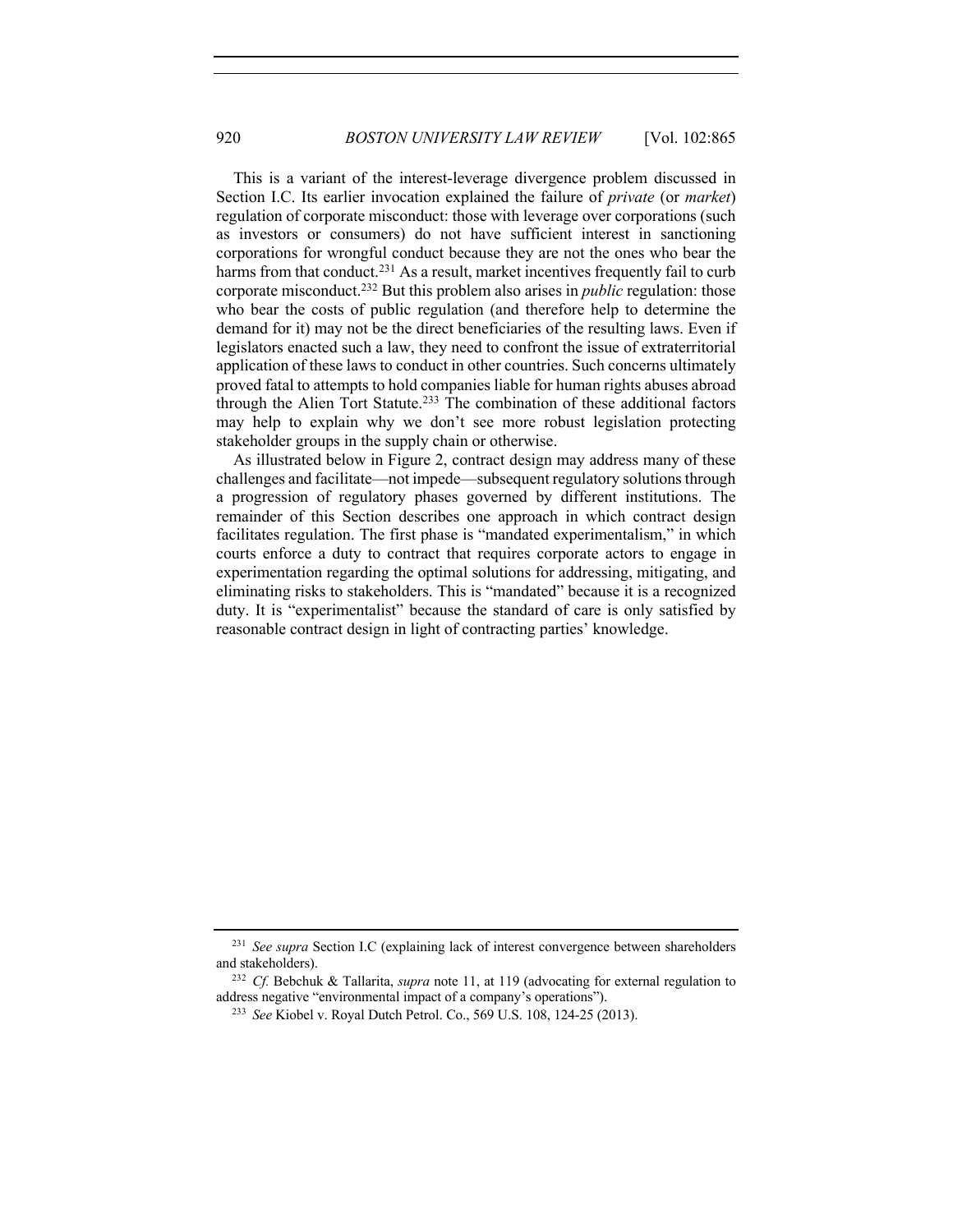

**Figure 2.** Example of Progressive Regulation Aided by Contract Design.

For example, imagine that Buyer and Supplier include in their contract a standard model clause that provides for monitoring and inspection rights of Buyer regarding Supplier's factories overseas.234 Several months later, Buyer learns that Supplier is committing forced labor violations in its supply chain. An internal audit by Buyer reveals that Buyer's auditing practices, announced to Supplier prior to the visit, contributed to the forced labor violations by providing Supplier with several opportunities to hide its violations. Buyer now terminates its contract with Supplier and enters into a contract with a second supplier, Supplier 2. In its contract with Supplier 2, Buyer cannot satisfy the legal standard by using the same contract provisions it used in its previous contract with Supplier. It now knows that announced audits do not work; therefore, it must use its increased knowledge to design more effective clauses in its new contract with Supplier 2.

By mandating this experimentation, courts force corporate actors to accumulate knowledge about risks, impacts, causes, solutions, and the effectiveness of those solutions. Of course, that information does not help the regulatory process if it is known only to contracting parties. The second phase is thus concerned with information disclosure. Here, corporate actors are required to disclose information to the public (including legislators) about their attempted contractual design approaches and the effectiveness of those approaches.235 As such, the combination of phase one (*mandated* 

<sup>234</sup> *See supra* Section III.B.2 (providing example of contract language that would encourage information flows between corporations and suppliers, including through inspection rights).

<sup>235</sup> *See* U.N. OFF. OF THE HIGH COMM'R FOR HUM. RTS., *supra* note 135, at 33 ("Appropriate disclosure of the contract terms allows both parties to communicate transparently with those who will be affected by the project in an effort to reduce suspicion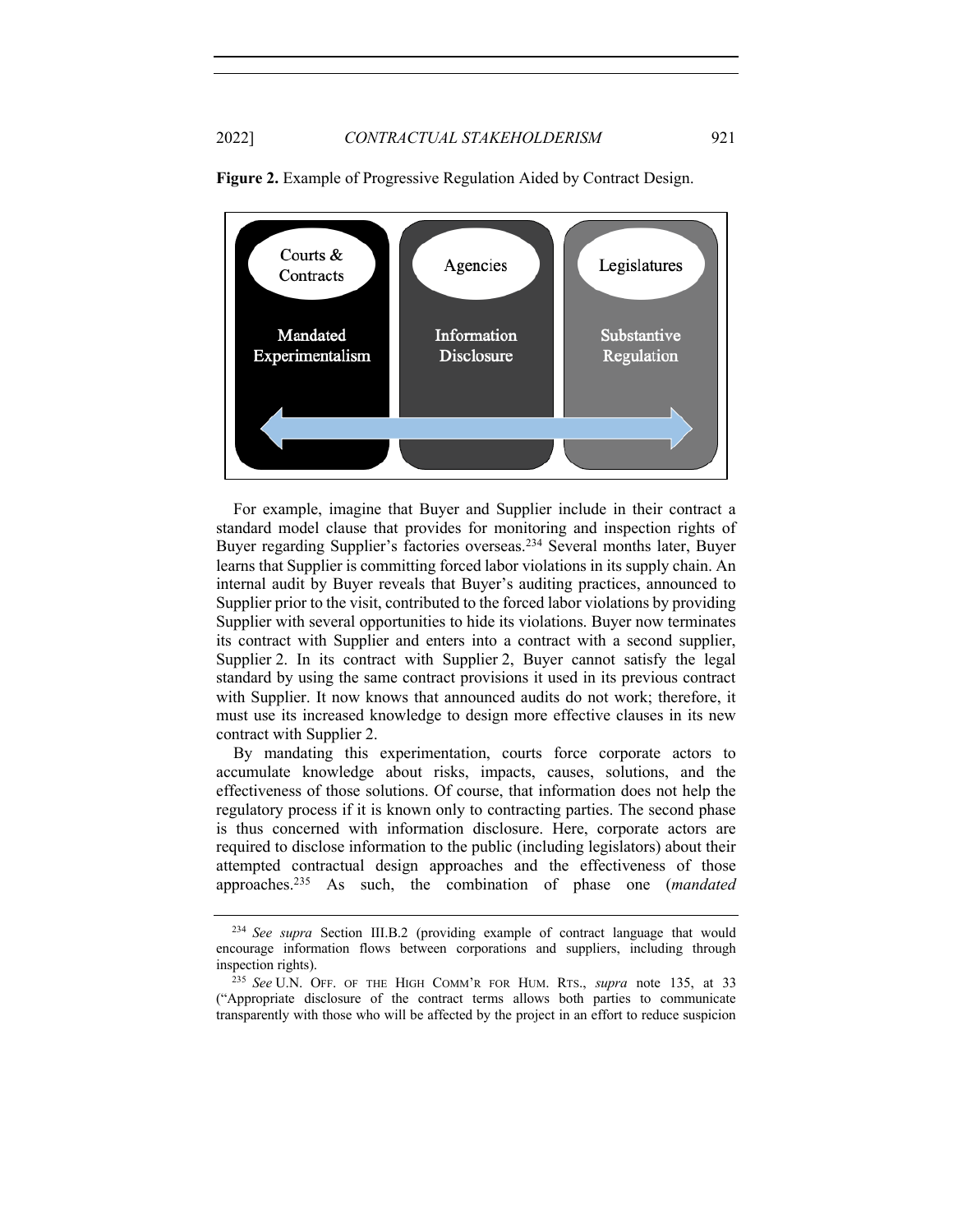*experimentalism*) and phase two (*information disclosure*) results in important information subsidies to legislators regarding the desired legislation.236 By mandating disclosure, legislators do not need to speculate on what may work to protect stakeholders, nor do they need to invest time and resources to gather that information. Corporate actors have already gathered and tested various solutions through the first phase of mandated experimentalism. Legislators benefit from this knowledge when they mandate that corporations share what they have found through information disclosure.237

These two preliminary phases can facilitate a third phase of regulation (*substantive regulation*) when government actors benefit from the information that has been gathered and shared.238 These information subsidies help to address some of the earlier concerns with regulatory solutions. The easiest benefit is that it helps address information asymmetries between the regulated and the regulator by forcing the former to share that information. But it improves the information sharing by also forcing corporate actors to gather information that they otherwise may not. In this way, the mandated experimentalism phase involves burden-shifting from the regulators to the regulated concerning the accumulation of knowledge needed to support meaningful regulation.

Regulatory information subsidies not only mitigate the first regulatory challenge—information asymmetries—but also the distributional challenge. By reducing information costs of regulation, information subsidies also help lower costs the constituency needs to bear to produce that regulation. By narrowing the gap between ex ante costs and ex post benefits, information subsidies

regarding the fairness of the contract terms and guard against unrealistic expectations. Thus, disclosure should be viewed as one part of any community engagement plan. Disclosure of the contract also promotes accountability of both parties to implement the promises agreed in the contract and notifies third parties of the rights and obligations of the parties to the contract." (citation omitted)). Some countries have adopted or proposed supply chain legislation that seeks information disclosure of both risks and effectiveness of corporate actors in addressing those risks. *See, e.g.*, Modern Slavery Act 2015, c. 30, § 54(5)(d)-(e) (UK) (recommending disclosure of "the parts of its business and supply chains where there is a risk of slavery and human trafficking taking place, and the steps it has taken to assess and manage that risk" and "its effectiveness in ensuring that slavery and human trafficking is not taking place in its business or supply chains, measured against such performance indicators as it considers appropriate"); Corporate Human Rights Risk Assessment, Prevention, and Mitigation Act of 2019 § 3(s)(2)(F) ("[F]or any action taken, the assessment of the issuer of the efficacy of the action and a description of any outcomes of such action . . . .").

<sup>236</sup> *See generally* Michael C. Dorf & Charles F. Sabel, *A Constitution of Democratic Experimentalism*, 98 COLUM. L.REV. 267 (1998) (discussing benefits of "directly deliberative polyarchy" and "information pooling").

<sup>237</sup> *See* Martinez & Fletcher, *supra* note 29, at 899-900 (recommending that companies disclose strategies employed to meet diversity targets to help evaluate effectiveness of various strategies and allow companies to learn from one another's experiences).

<sup>238</sup> *See* Romano, *supra* note 227, at 104 (arguing in favor of financial regulatory mechanisms that encourage both regulatory experimentation and information sharing regarding effectiveness of that experimentation).